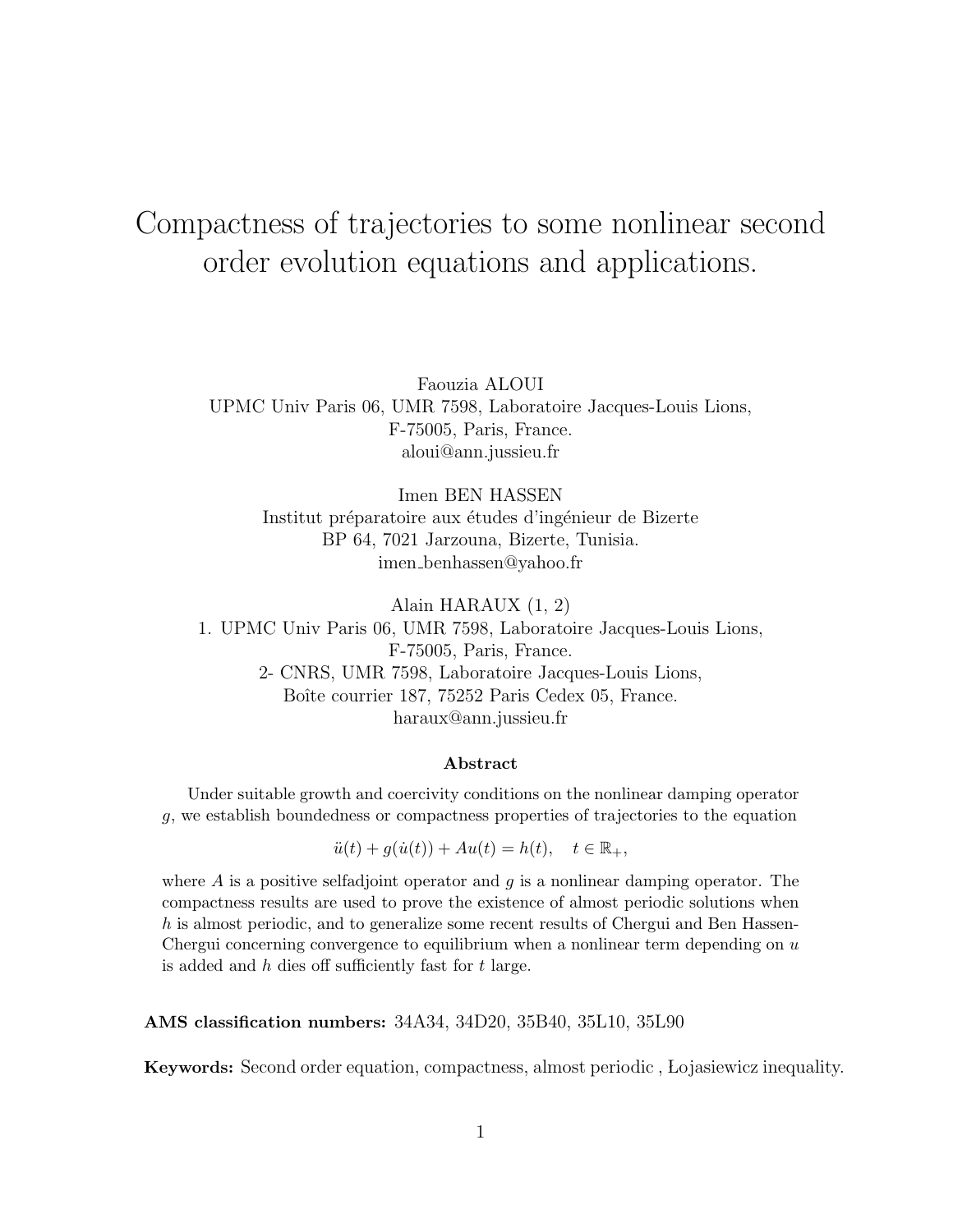# 1 Introduction.

In this paper we investigate the asymptotic behavior of solutions to the equation

$$
\ddot{u}(t) + g(\dot{u}(t)) + Au(t) + f(u(t)) = h(t), \quad t \in \mathbb{R}_+, \tag{1.1}
$$

where V is a real hilbert space,  $A \in L(V, V')$  is a symmetric, positive, coercive operator,  $g \in C(V, V')$  is monotone, f is a gradient operator satisfying some appropriate conditions and  $h$  is a forcing term. We are especially interested in the two following cases

1)  $f = 0$  and h is almost periodic.

2) h tends to 0 sufficiently fast at infinity in t and f is the gradient of an analytic functional or more generally the gradient of a potential satisfying the Lojasiewicz gradient in equality in a sense which will be specified later.

Case 1) has been intensively studied in the Literature, covering the following topics: existence of almost periodic solutions, asymptotic behavior of the general solution, rate of decay to 0 of the difference of two solutions in the energy space in the best cases, cf.e.g.[1,] 5, 6, 12, 15, 14, 24, 19, 25]. Until now, although boundedness of trajectories for  $t \geq 0$ is sufficient in the linear case and when  $h$  is time-periodic, the treatment of the general case has always required the existence of a precompact trajectory, and the problem is that it is difficult to distinguish between different trajectories at this level: if we were able to exhibit a precompact orbit without knowing anything about the others, it would mean that we can (by going to the positive  $\omega$ -limit set) localize an almost periodic orbit and this is precisely what becomes impossible in the nonlinear case. Therefore we are condemned to prove compactness of all trajectories or nothing (note that for g tangent to 0 at the origine, extra regularity of the initial state or even of the forcing term will not help when t becomes large). Another difficulty is the following: if the existence of bounded trajectories can be proved by combining a coerciveness property of  $g$  "at infinity" with some growth restrictions, compactness requires a global, uniform kind of coerciveness. In the past more and more general compactness results have been obtained, but only when  $g$  is a Nemytskii type operator. When  $q$  is a non-local operator or involves differential operators in space, the theory remained to be done: this is the main object of the present paper.

For case 2), compactness is the vital starting point. In the past several significative advances have been done, cf.e.g.  $[21, 16, 17, 18, 20, 11, 9, 10, 2, 3, 4]$ , the other tool here being the Lojasiewicz gradient inequality [22, 23]. But here even the case  $h = 0$  is non-trivial since the set of equilibria needs not have any particular structure except for the restrictions induced by the existence of a Lojasiewicz inequality : we know for instance in advance that the potential energy is constant on continua inside the set of equilibria, a property which can fail for  $C^{\infty}$  and even Gevrey potentials. The fact that precompactness of trajectories had been proved only for Nemytskii type damping operators limited until now the convergence results with non-linear damping to those damping operators. Therefore the second innovation of this paper is to contain the first convergence results in case 2) in presence of a non-local damping term.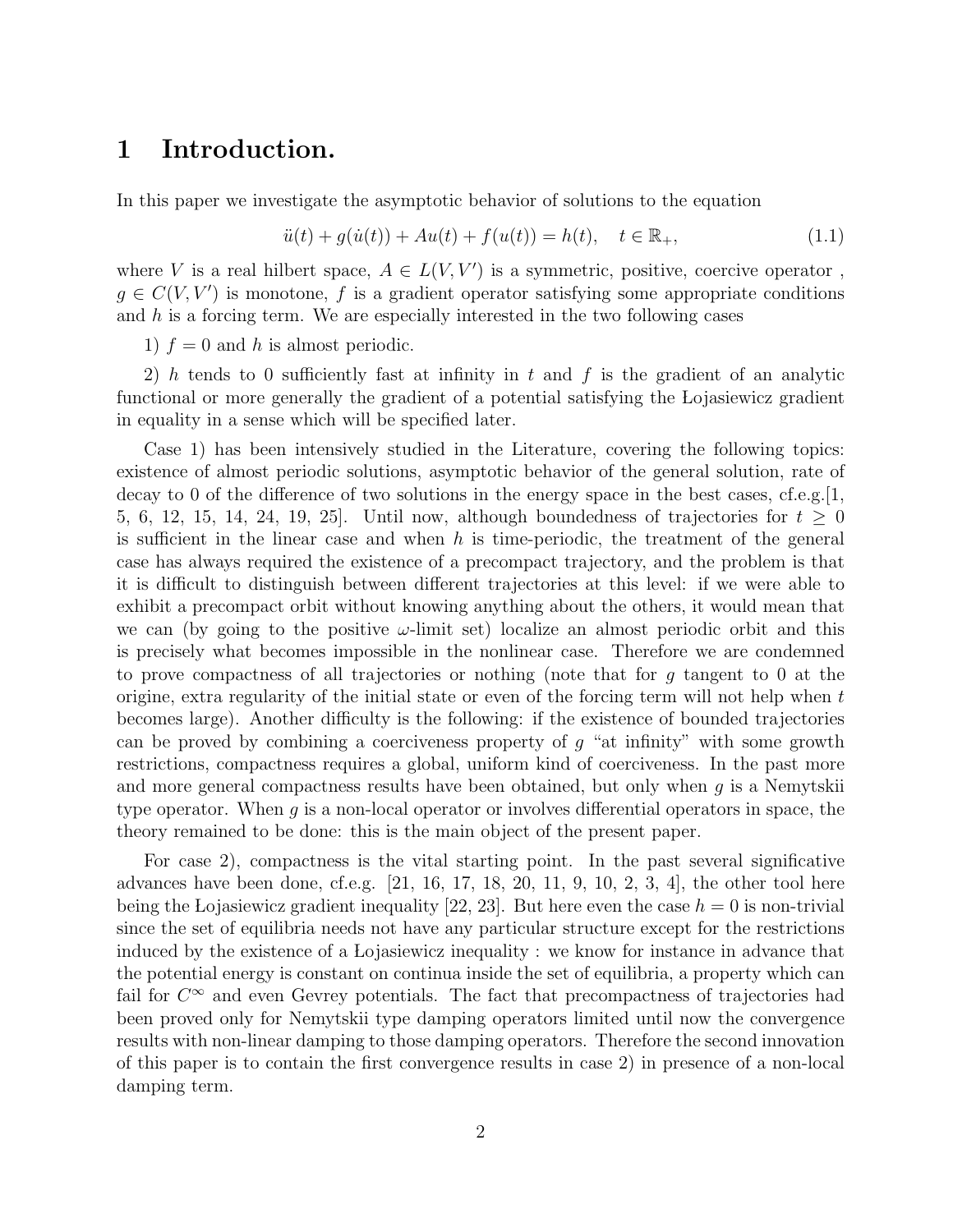The plan of the paper is as follows: In Section 2, we introduce the basic tools used in the statements and proofs of the main results. Section 3 is devoted to the initial value problem for (1.1). Sections 4 and 5 contain the statement and proof of the boundedness result and the compactness result, respectively. Sections 6 and 7 contain respectively the statement and proof of the asymptotic almost periodicity and the semilinear convergence result, respectively. Finally Section 8 is devoted to the application to PDE models with non-local damping terms.

## 2 Some useful tools.

In this section, we collect quite a few results of general interest which will reveal essential for the proofs of our main results. We also need to recall the definitions of some well known mathematical objects as well as their basic properties in the exact functional framework that shall be used in the main sections containing our new results.

#### 2.1 Monotonicity theory

Let H be a real Hilbert space endowed with an inner product  $(.,.)_{\mathcal{H}}$ . We recall that a map A defined on a part  $\mathcal{D} = \mathcal{D}(\mathcal{A})$  with values in H is monotone if

$$
\forall (U, \hat{U}) \in \mathcal{D} \times \mathcal{D}, \quad (\mathcal{A}U - \mathcal{A}\hat{U}, U - \hat{U})_{\mathcal{H}} \ge 0.
$$

In addition  $A$  is called maximal monotone if

$$
\forall F \in \mathcal{H}, \quad \exists U \in D(\mathcal{A}) \quad \mathcal{A}\mathcal{U} + \mathcal{U} = \mathcal{F}.
$$

The following result is well-known (cf. H. Brezis [7]) .

**Proposition 2.1.** if A is maximal monotone, for each  $T > 0$ , each  $U_0 \in D(A)$  and  $F =$  $F(t) \in W^{1,1}(0,T;\mathcal{H})$  there is a unique function  $U \in W^{1,1}(0,T;\mathcal{H})$  with  $U(t) \in D(\mathcal{A})$  for almost all  $t \in (0, T)$ ,  $U(0) = U_0$  and such that for almost all  $t \in (0, T)$ 

$$
U'(t) + \mathcal{A}U(t) = F(t). \tag{2.1}
$$

In addition if for some  $\hat{U}_0 \in D(\mathcal{A})$  and  $\hat{H} \in W^{1,1}(0,T;\mathcal{H})$  we consider the solution  $\hat{U} \in$  $W^{1,1}(0,T;\mathcal{H})$  with  $\hat{U}(t) \in D(\mathcal{A}))$  for almost all  $t \in (0,T)$ ,  $\hat{U}(0) = \hat{U}_0$  of

$$
\hat{U}'(t) + \mathcal{A}\hat{U}(t) = \hat{F}(t)
$$

then the difference satisfies the inequality

$$
\forall t \in [0, T], \quad |U(t) - \hat{U}(t)| \leq |U_0 - \hat{U}_0| + \int_0^t |F(s) - \hat{F}(s)| ds
$$

This proposition allows to define by density, for any  $U_0 \in \overline{D(A)}$  and  $F = F(t) \in$  $L^1(0,T;\mathcal{H})$  a weak solution of (2.1) such that  $U(0) = U_0$ , cf. H. Brezis [7].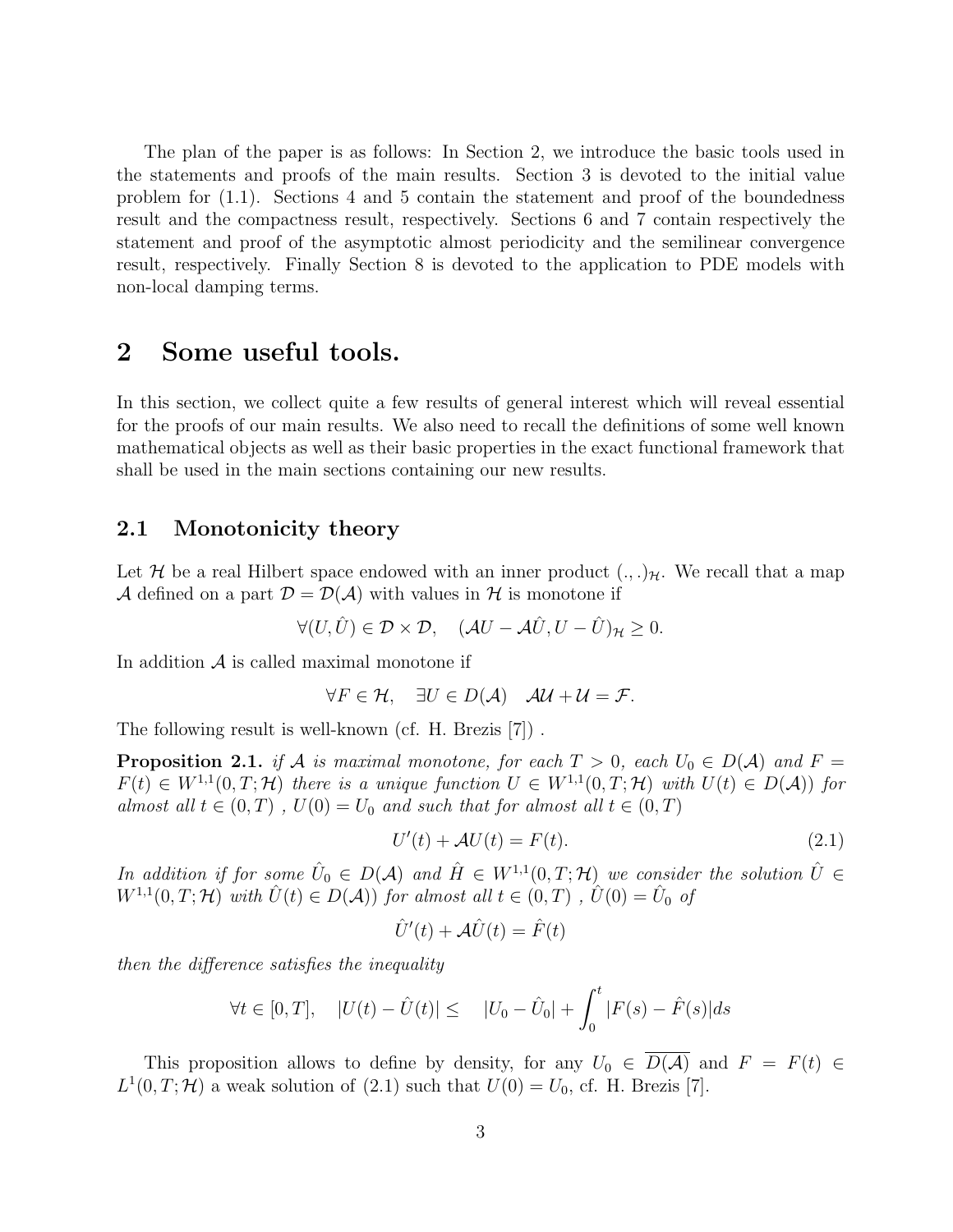## 2.2 A class of nonlinear operators

In the applications to non-local dissipations we shall use the following simple inequalities. Let X be any Hilbert space with norm denoted by  $|.|$  and inner product by  $\langle, \rangle$ . Then for any  $\alpha > 0$  we have

#### Lemma 2.2.

$$
\forall (v, w) \in X \times X, \ ||v|^{\alpha}v - |w|^{\alpha}w \le (\alpha + 1) \max\{|v|, |w|\}^{\alpha}|v - w|.
$$
 (2.2)

*Proof.* The inequality is trivial if v or w vanishes. Assuming  $|v| \ge |w| > 0$ , we can write

$$
||v|^{\alpha}v - |w|^{\alpha}w| \le (|v|^{\alpha} - |w|^{\alpha})|w| + |v|^{\alpha}|v - w|
$$

Then we have 2 cases:

- If  $\alpha \geq 1$ , then

$$
|v|^{\alpha} - |w|^{\alpha} \le \alpha |v|^{\alpha - 1} (|v| - |w|) \le \alpha |v|^{\alpha - 1} |v - w|
$$

and then

$$
(|v|^{\alpha} - |w|^{\alpha})|w| \le \alpha |v|^{\alpha - 1}|w|||v - w| \le \alpha |v|^{\alpha} |v - w|
$$

hence

$$
||v|^{\alpha}v - |w|^{\alpha}w| \le (\alpha + 1)|v|^{\alpha}|v - w|
$$

and the result is proved.

- If  $\alpha$  < 1, then

$$
|v|^{\alpha} - |w|^{\alpha} \le \alpha |w|^{\alpha - 1} (|v| - |w|) \le \alpha |w|^{\alpha - 1} |v - w|
$$

and then

$$
(|v|^{\alpha} - |w|^{\alpha})|w| \leq \alpha |w|^{\alpha - 1}|w|||v - w| = \alpha |w|^{\alpha} |v - w| \leq \alpha |v|^{\alpha} |v - w|
$$

leading to the same conclusion.

Lemma 2.3.

$$
\forall (v, w) \in X \times X, \ \langle |v|^\alpha v - |w|^\alpha w, v - w \rangle \ge 2^{-\alpha} |v - w|^{\alpha + 2} \tag{2.3}
$$

 $\Box$ 

with equality if and only if  $w = -v$ .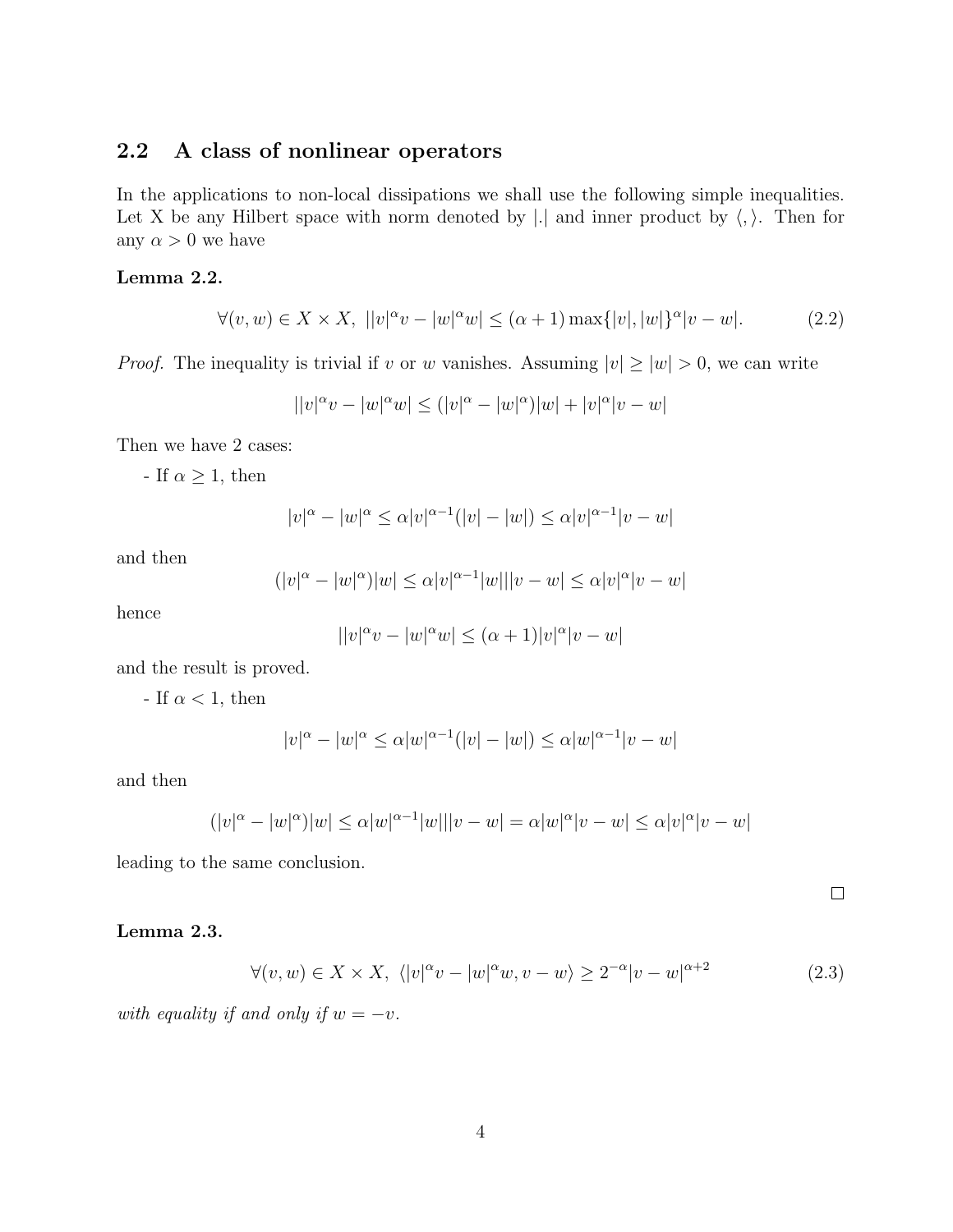*Proof.* We set  $u = -w$  and  $P = \langle |v|^\alpha v - |w|^\alpha w, v - w \rangle = \langle |u|^\alpha u + |v|^\alpha v, u + v \rangle$  so that we are left to prove  $P \geq 2^{-\alpha} |u + v|^{\alpha+2}$  with equality if and only if  $u = v$ . We expand

$$
P = |u|^{\alpha+2} + |v|^{\alpha+2} + (|u|^{\alpha} + |v|^{\alpha})\langle u, v\rangle
$$
  
=  $|u|^{\alpha+2} + |v|^{\alpha+2} + \frac{1}{2}(|u|^{\alpha} + |v|^{\alpha})(|u+v|^2 - |u|^2 - |v|^2)$   
=  $\frac{1}{2}(|u|^{\alpha} + |v|^{\alpha})|u+v|^2 + \frac{1}{2}(|u|^{\alpha} - |v|^{\alpha})(|u|^2 - |v|^2).$ 

If  $u + v = 0$  there is nothing to prove, otherwise

$$
\frac{2P}{|u+v|^{\alpha+2}} = \frac{|u|^{\alpha} + |v|^{\alpha}}{|u+v|^{\alpha}} + \frac{(|u|^{\alpha} - |v|^{\alpha})(|u|^2 - |v|^2)}{|u+v|^{\alpha+2}}
$$

hence

$$
\frac{2P}{|u+v|^{\alpha+2}} \ge \frac{|u|^\alpha + |v|^\alpha}{(|u|+|v|)^\alpha} + \frac{(|u|^\alpha - |v|^\alpha)(|u|^2 - |v|^2)}{(|u|+|v|)^{\alpha+2}}
$$

with equality if and only if  $u$  and  $v$  are proportional with nonnegative ratio. But we have

$$
\frac{|u|^{\alpha} + |v|^{\alpha}}{(|u| + |v|)^{\alpha}} + \frac{(|u|^{\alpha} - |v|^{\alpha})(|u|^2 - |v|^2)}{(|u| + |v|)^{\alpha+2}}
$$

$$
= \frac{(|u|^{\alpha} + |v|^{\alpha})(|u| + |v|)^2) + (|u|^{\alpha} - |v|^{\alpha})(|u|^2 - |v|^2)}{(|u| + |v|)^{\alpha+2}}
$$

$$
= \frac{(|u|^{\alpha} + |v|^{\alpha})(|u| + |v|) + (|u|^{\alpha} - |v|^{\alpha})(|u| - |v|)}{(|u| + |v|)^{\alpha+1}} = 2\frac{|u|^{\alpha+1} + |v|^{\alpha+1}}{(|u| + |v|)^{\alpha+1}}.
$$

Assuming for instance  $|u| \ge |v|$  (in particular  $u \ne 0$ ) and setting  $t = \frac{|v|}{|u|} \le 1$ , we therefore obtain

$$
\frac{P}{|u+v|^{\alpha+2}} \ge \frac{|u|^{\alpha+1} + |v|^{\alpha+1}}{(|u|+|v|)^{\alpha+1}} = \frac{1+t^{\alpha+1}}{(1+t)^{\alpha+1}}
$$

with equality if and only if  $u = tv$ . To conclude it is sufficient to observe that  $f(t) = \frac{1+t^{\alpha+1}}{(1+t)^{\alpha+1}}$  $(1+t)^{\alpha+1}$ is decreasing on  $(0, 1)$  with  $f(1) = 2^{-\alpha}$ . Indeed setting  $h(t) = -\ln f(t)$  we have

$$
\forall t \in (0, 1), \quad h'(t) = \frac{(\alpha + 1)(1 - t^{\alpha})}{(1 + t)(1 + t^{\alpha + 1})} > 0
$$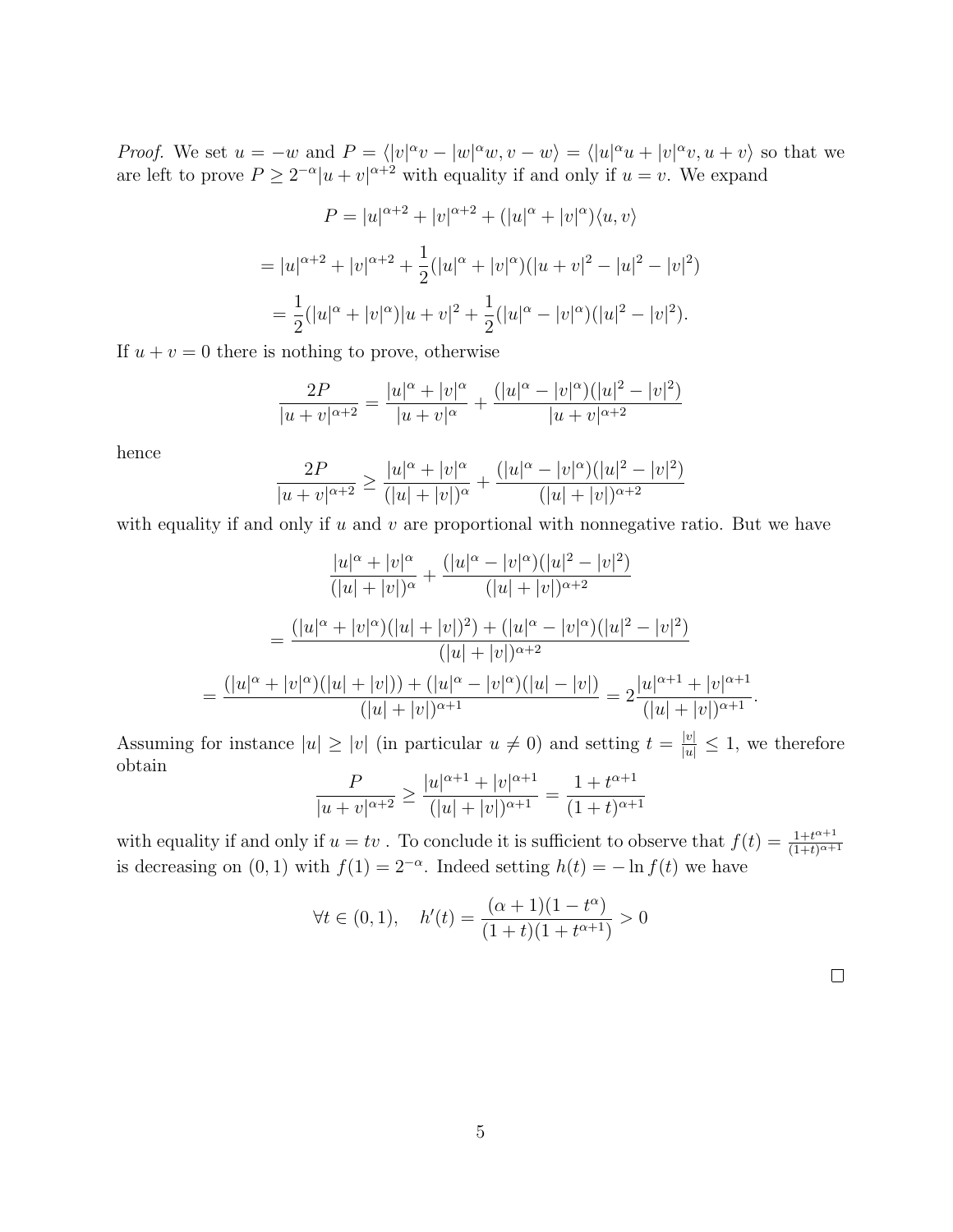#### 2.3 Almost periodic functions

A typical almost periodic numerical function is the sum of two periodic functions with incommensurable periods. Such objects often appear in the mechanics of vibrating systems, and sometimes infinite sums naturally impose their presence, for instance when studying the energy conservative vibrations of continuous media .

There are several equivalent definitions of almost periodicity, but in the theory of differential equations, the most convenient criterion is Bochner's functional definition:

**Definition 2.4.** Given a complete metric space X, a function  $f : \mathbb{R} \to X$  is almost periodic iff the set of translates

$$
\bigcup_{\alpha \in \mathbb{R}} \{f(. + \alpha) = \mathcal{T}(f)
$$

is precompact in the space  $C_b(\mathbb{R}, X)$  endowed with the topology of uniform convergence  $\mathbb{R} \to X$ .

It follows clearly from the definition that

i) For any  $T > 0$ , any continuous T-periodic function:  $f : \mathbb{R} \to X$  is almost periodic with  $\mathcal{T}(f)$  compact.

ii) For 3 complete metric spaces X, Y, Z, if  $f : \mathbb{R} \to X$  and  $q : \mathbb{R} \to Y$  are- almost periodic and  $C: X \times Y \to Z$  is uniformly continuous, the function  $h(t) = C(f(t), g(t))$ is almost periodic  $\mathbb{R} \to Z$  In particular if X is a Banach space, any finite sum of almost periodic functions:  $\mathbb{R} \to X$  is almost periodic:  $\mathbb{R} \to X$ .

iii) Any uniform limit of almost periodic functions:  $\mathbb{R} \to X$  is almost periodic:  $\mathbb{R} \to X$ .

iv) Any almost periodic function:  $\mathbb{R} \to X$  is uniformly continuous with precompact range.

In the theory of abstract differential equations an important problem is the following: given a nonlinear operator  $\mathcal{A}: D \to X$  and an exterior almost periodic force  $F: \mathbb{R} \to X$ when can we garantee that the 'response ", i.e. the general solution of the evolution equation

$$
U'(t) + \mathcal{A}U(t) = F(t)
$$

adapts to F in the sense that it asymptotes an almost periodic function for t large? This problem is difficult even for ODEs and has only received a partial answer even in the case of equation  $(2.1)$ , cf.e.g.  $|1, 5, 6, 12, 15, 14|$ .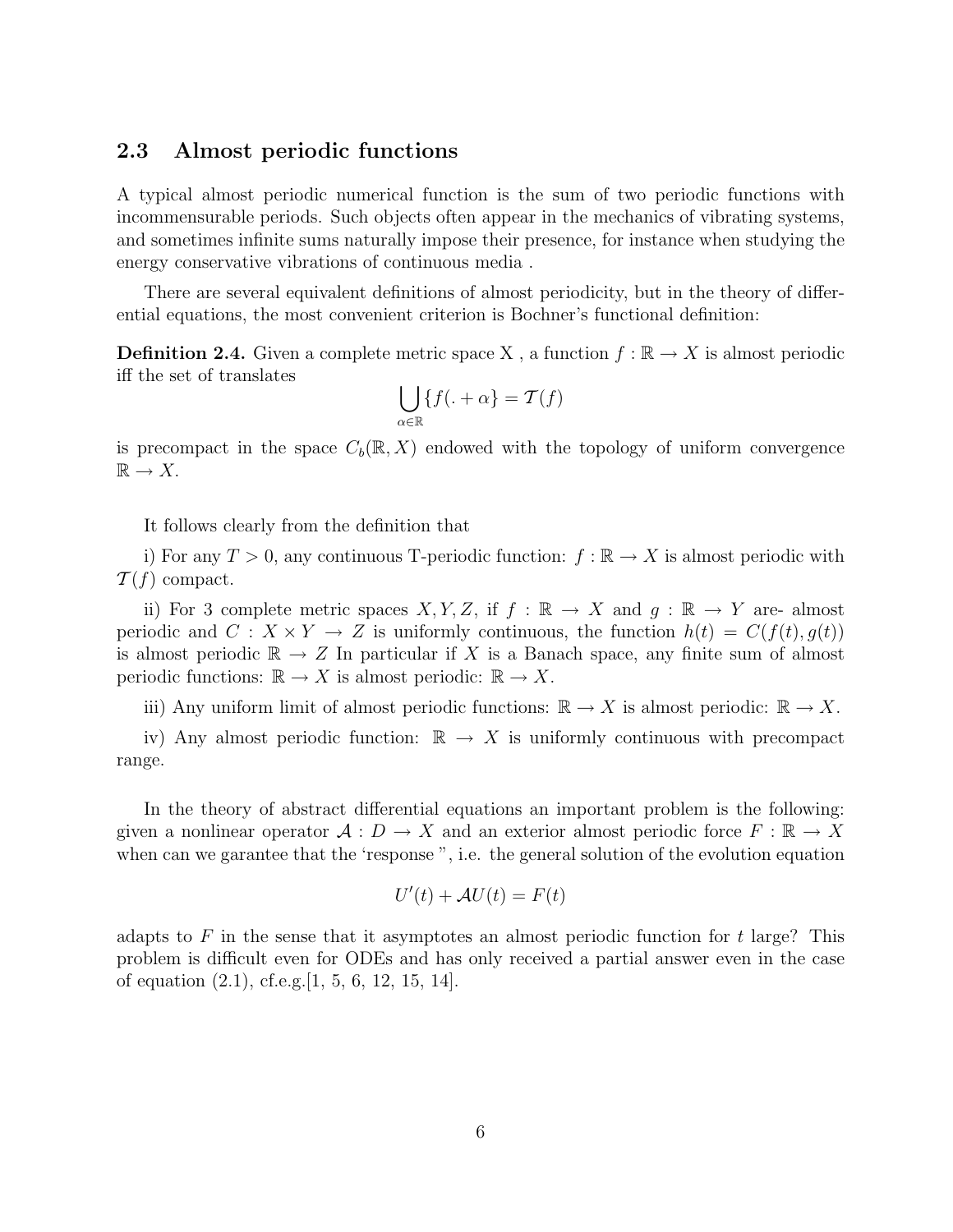## 2.4 Stepanov spaces and generalized almost periodicity

**Definition 2.5.** Given a real Banach space X with norm  $\|.\|$  and an infinite interval  $J =$  $[t_0, +\infty)$  we set

$$
S^{1}(J, X) = \{ f \in L_{loc}^{1}(J, X), \quad \sup_{t \in J} \int_{t}^{t+1} ||f(s)|| ds < \infty \}
$$

where "S" stands for Stepanov. It is immediate to check that  $S^1(J, X)$  endowed with the semi-norm

$$
||f||_{S^1(J,X)} = \sup_{t \in J} \int_t^{t+1} ||f(s)|| ds
$$

is a Banach space containing  $L^{\infty}(J, X)$ . One similarly defines for any  $p \geq 1$ 

$$
S^{p}(J, X) = \{ f \in L_{loc}^{p}(J, X), \quad \sup_{t \in J} \int_{t}^{t+1} ||f(s)||^{p} ds < \infty \}
$$

and we may complete by setting  $S^{\infty}(J, X) = L^{\infty}(J, X)$ . When  $X = \mathbb{R}$  we simplify the notation:

$$
\forall p \in [1,\infty], \ S^p(J,\mathbb{R})=:S^p(J)
$$

For the theory of almost periodic functions the most important case is when  $t_0 = -\infty$  i.e.  $J = \mathbb{R}$  and  $p = 1$ . Indeed when we have a good adaptation result saying that the response to an almost periodic forcing asymptotes an almost periodic function for t large, most of the time we can afford discontinuous locally integrable forcings thanks to the smoothing effect of integration.

**Definition 2.6.** We say that  $f \in S^p(\mathbb{R}, X)$  is  $S^p$ - almost periodic :  $\mathbb{R} \to X$  if the function  $F(\alpha) : f(+\alpha) := T_{\alpha}f$  is almost periodic :  $\mathbb{R} \to S^p(\mathbb{R}, X)$ 

It is clear that usual (continuous) almost periodic functions are  $S<sup>p</sup>$ - almost periodic for all p.

#### 2.5 Boundedness via differential inequalities

**Lemma 2.7.** Let  $\alpha \in S^1(\mathbb{R}_+)$  and  $F \in S^1(\mathbb{R}_+)$  be such that  $F \geq 0$  and

$$
\forall t \in \mathbb{R}_+, \quad \int_{t}^{t+1} \alpha(r) dr \ge \alpha_0 > 0 \tag{2.4}
$$

Let  $\Phi \in L^1_{loc}(\mathbb{R}_+), \Phi \geq 0$  satisfy the differential inequality

$$
\Phi'(t) + \alpha(t)\Phi(t) \le F(t), \quad a.e. \text{ on } \mathbb{R}_+ \tag{2.5}
$$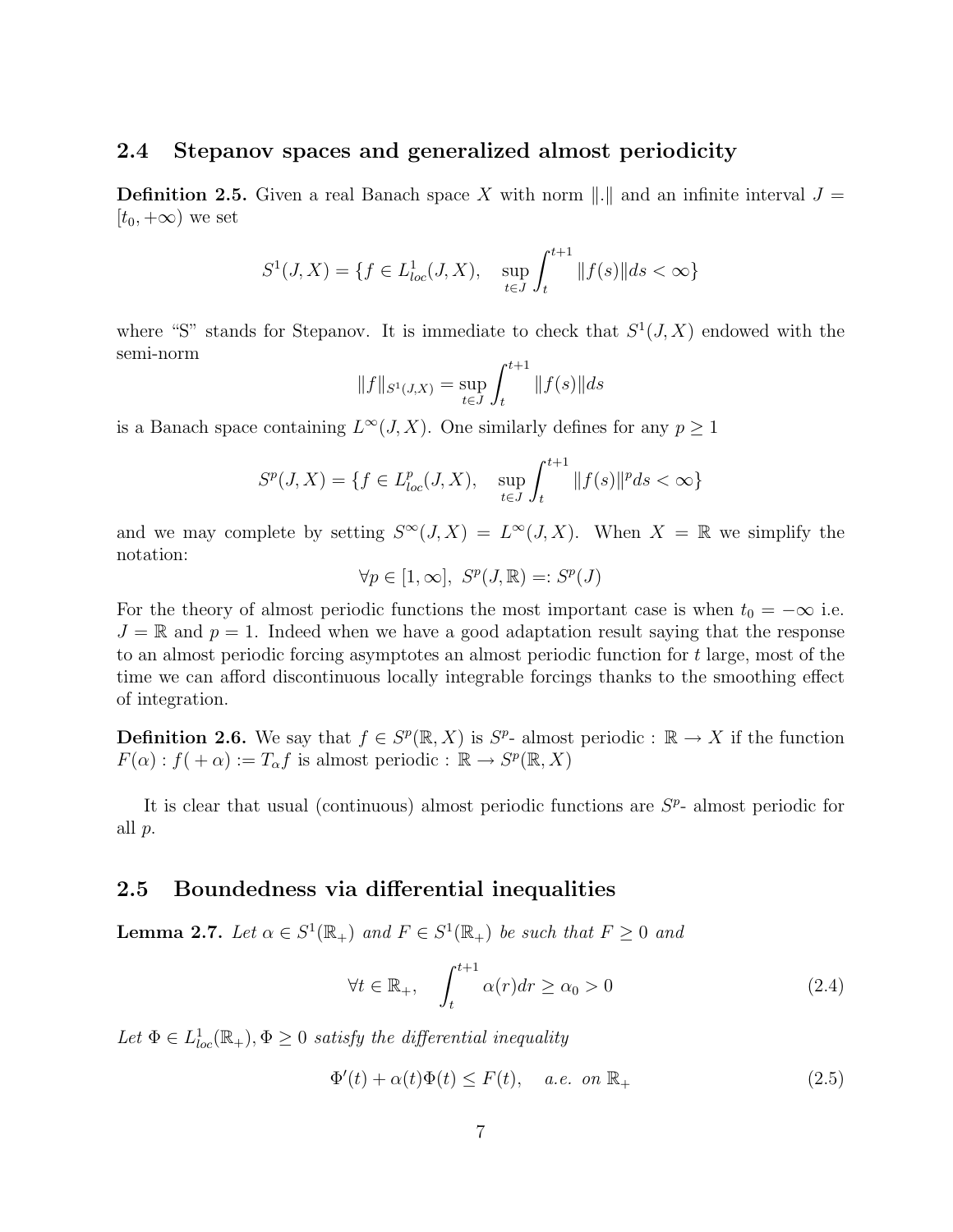Then  $\Phi$  is bounded and we have

$$
\forall t \in \mathbb{R}_+, \quad \Phi(t) \le e^{A_0} \{ e^{-\alpha_0 t} \Phi(0) + (1 + \frac{1}{\alpha_0}) \| F \|_{S^1} \}
$$
\n(2.6)

with

$$
A_0 = \alpha_0 + ||\alpha||_{S^1}
$$

*Proof.* We observe that for any  $(s, t) \in \mathbb{R}^2$  with  $0 \le s \le t$  we have

$$
\int_s^t \alpha(r) dr \ge \alpha_0(t - s) - A_0
$$

Indeed setting  $t = s + n + \rho$  with  $n \in \mathbb{N}, 0 \le \rho < 1$  we have

$$
\int_{s}^{t} \alpha(r) dr = \int_{s}^{s+n} \alpha(r) dr + \int_{s+n}^{t} \alpha(r) dr \geq n\alpha_0 - ||\alpha||_{S^1} \geq (t-s-1)\alpha_0 - ||\alpha||_{S^1}
$$

The result then relies on the following more general Lemma

 $\Box$ 

**Lemma 2.8.** Let  $\alpha \in L^1_{loc}(\mathbb{R}_+)$  and  $F \in S^1(\mathbb{R}_+)$  be such that  $F \geq 0$  and

$$
\forall t \in \mathbb{R}_+, \forall s \in [0, t], \quad \int_s^t \alpha(r) dr \ge \alpha_0(t - s) - A_0 \tag{2.7}
$$

for some  $\alpha_0 > 0$ ,  $A_0 \geq 0$ . Let  $\Phi \in L^1_{loc}(\mathbb{R}_+)$  satisfy the differential inequality

$$
\Phi'(t) + \alpha(t)\Phi(t) \le F(t), \quad a.e. \text{ on } \mathbb{R}_+ \tag{2.8}
$$

Then  $\Phi$  is bounded and we have

$$
\forall t \in \mathbb{R}_+, \quad \Phi(t) \le e^{A_0} \{ e^{-\alpha_0 t} \Phi(0) + (1 + \frac{1}{\alpha_0}) \| F \|_{S^1} \}
$$
\n(2.9)

*Proof.* Introducing  $A(t) = \int_0^t \alpha(r) dr$  we have almost-everywhere in t

$$
\frac{d}{dt}(e^{A(t)}\Phi(t)) \le e^{A(t)}F(t)
$$

which by integration provides

$$
e^{A(t)}\Phi(t) \le \Phi(0) + \int_0^t e^{A(s)}F(s)ds
$$

hence

$$
\Phi(t) \le e^{-A(t)}\Phi(0) + \int_0^t e^{A(s) - A(t)} F(s) ds
$$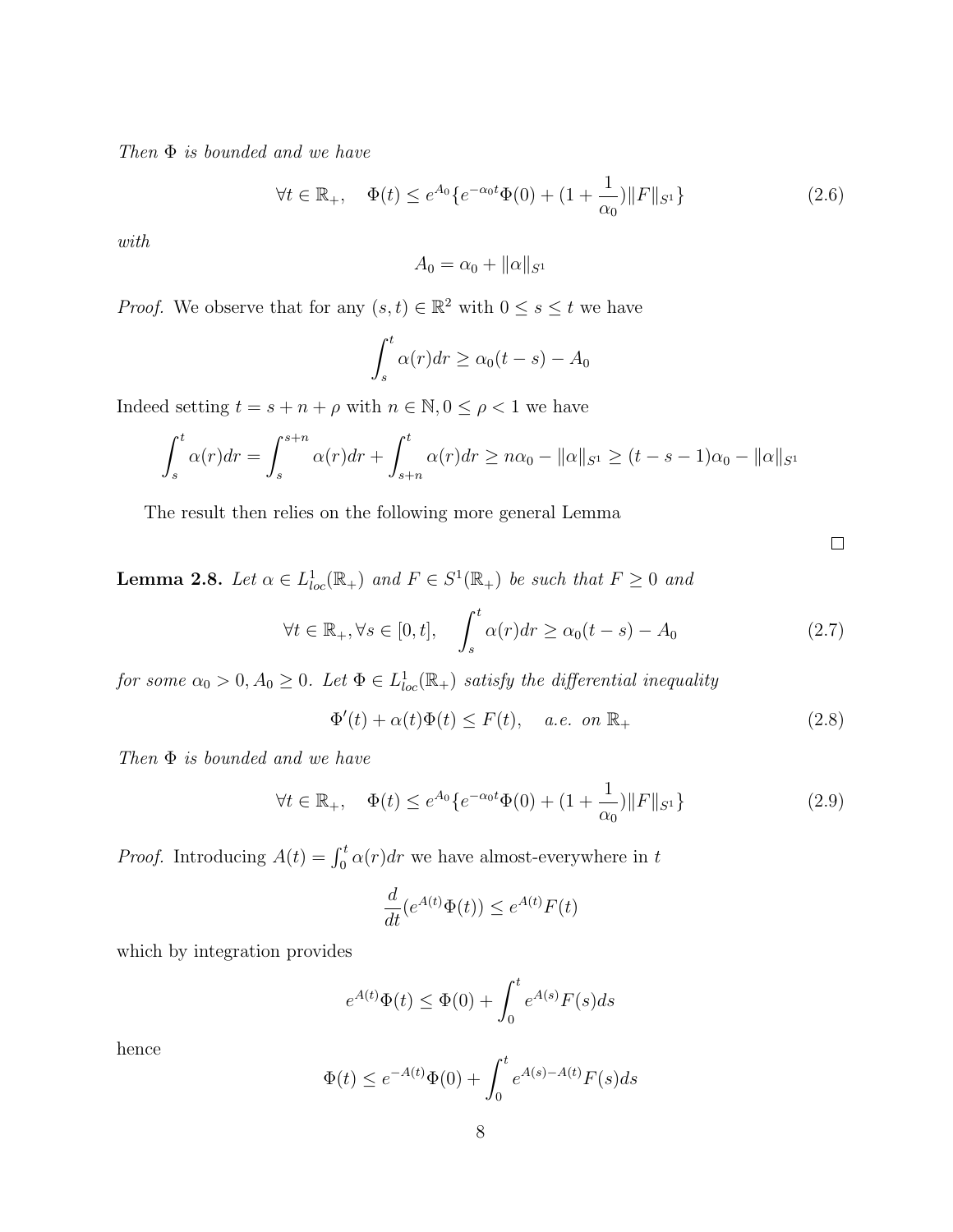and by using  $(2.7)$ , we find

$$
\Phi(t) \le e^{A_0} \{ e^{-\alpha_0 t} \Phi(0) + \int_0^t e^{\alpha_0 (s-t)} F(s) ds \}
$$

The conclusion follows easily from the next simple lemma.

Lemma 2.9. Let

$$
I(t) := \int_0^t e^{\alpha_0(s-t)} F(s) ds
$$

Then I is bounded and we have

$$
\forall t \in \mathbb{R}_+, \quad I(t) \le (1 + \frac{1 - e^{-\alpha_0 t}}{\alpha_0}) \|F\|_{S^1}
$$
\n(2.10)

In addition this inequality is optimal for  $t \in \mathbb{N}$ .

*Proof.* To simplify the formulas we write  $\alpha$  instead of  $\alpha_0$  and we set, for t fixed

$$
g(t) := \int_s^t F(r) dr
$$

Then

$$
\forall t \in \mathbb{R}_+, \forall s \in [0, t], \quad g(s) \le (t - s + 1) \|F\|_{S^1}
$$
 (2.11)

and

$$
e^{\alpha t}I(t) = -\int_0^t e^{\alpha s}g'(s)ds = -[e^{\alpha s}g(s)]_0^t + \int_0^t \alpha e^{\alpha s}g(s)ds = g(o) + \int_0^t \alpha e^{\alpha s}g(s)ds
$$

and by  $(2.11)$  we obtain

$$
e^{\alpha t}I(t) \le ||F||_{S^1}\Big\{t+1+\int_0^t \alpha(t-s+1)e^{\alpha s}ds\Big\}
$$

Finally, let

$$
J(t) := t + 1 + \int_0^t \alpha(t - s + 1)e^{\alpha s} ds
$$

We find

$$
J(t) = t + 1 + e^{\alpha t} - 1 + \int_0^t \alpha(t - s)e^{\alpha s} ds = t + e^{\alpha t} + \int_0^t \alpha(t - s)e^{\alpha s} ds
$$

But integrating by parts again we obtain

$$
\int_0^t \alpha(t-s)e^{\alpha s}ds = [(t-s)e^{\alpha s}]_0^t - \int_0^t (-1) \times e^{\alpha s}ds = -t + \int_0^t e^{\alpha s}ds = -t + \frac{e^{\alpha t} - 1}{\alpha}
$$

 $\Box$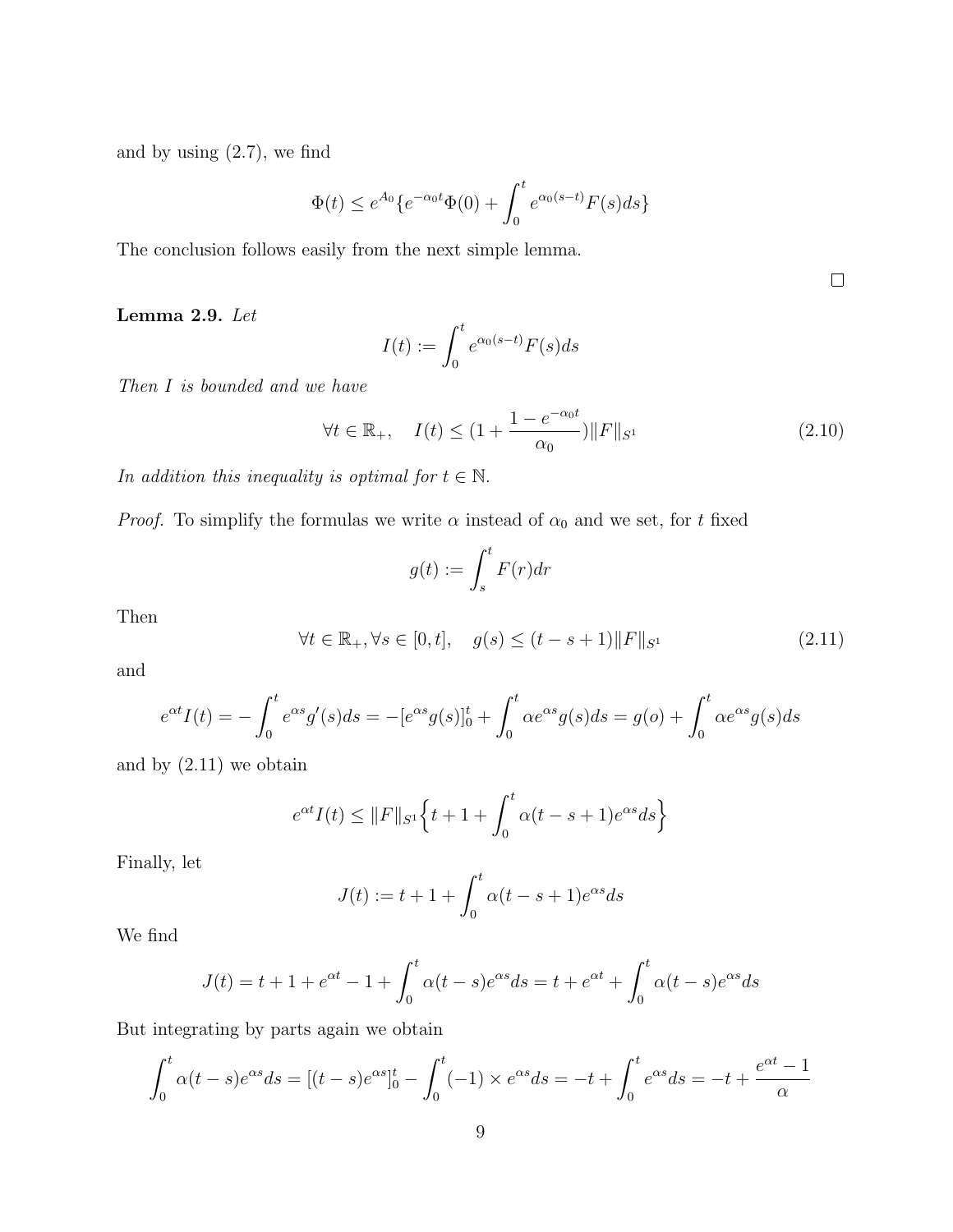Finally

$$
e^{\alpha t}I(t) \le ||F||_{S^1} \Big[ e^{\alpha t} + \frac{e^{\alpha t} - 1}{\alpha} \Big]
$$

and the result follows.

The following more nonlinear Lemma will be useful for the proof of our main boundedness result (cf. Theorem 4.1).

**Lemma 2.10.** Let  $\Psi \ge 0$  be a function in  $W^{1,1}_{loc}(\mathbb{R}^+)$  which satisfies

$$
\frac{d}{dt}\Psi \le -\mu(t)\Psi^{\frac{1}{2}} + F(t) \tag{2.12}
$$

with  $\mu \in S^1(\mathbb{R}^+)$  and

$$
\forall t \ge 0, \quad \int_{t}^{t+1} \mu(s)ds \ge \rho > 0
$$

Then  $\Psi(t): \mathbb{R}^+ \to \mathbb{R}^+$  is bounded.

Proof. We set

$$
F^* = ||F||_{S^1(\mathbb{R}^+)}; \quad \mu^* = ||\mu||_{S^1(\mathbb{R}^+)}
$$

As a consequence of Gronwall's inequality,  $\Psi(t)$  is bounded on [0, 1] in terms of  $\Psi(0)$ ,  $\mu^*$  and  $F^*$ . To show the boundedness of  $\Psi(t)$  on  $[0, +\infty]$ , we select  $t \geq 0$  and we distinguish two cases.

case 1: Assume that  $\exists s \in [t,t+1]$  such that:

$$
\Psi(s) \le \left(\frac{F^*}{\rho}\right)^2 = K_1.
$$

Since

$$
\frac{d}{dt}\Psi \leq \mu^-(\tau)\Psi(\tau) + F(\tau) + \frac{1}{4}\mu^-(\tau).
$$

By Gronwall's inequality, we obtain:

$$
\Psi(t+1) \le K_1 \exp(\mu^*) + \exp(\mu^*)(F^* + \frac{1}{4}\mu^*) = K_2.
$$
\n(2.13)

case 2: Assume that we have:

$$
\inf_{s \in [t,t+1]} \Psi(s) \ge \left(\frac{F^*}{\rho}\right)^2. \tag{2.14}
$$

Then, for all  $s \in [t, t + 1]$ , we have:

$$
\frac{1}{\Psi(s)^{\frac{1}{2}}} \frac{d\Psi(s)}{ds} \le -\mu(s) + \frac{F(s)}{\Psi(s)^{\frac{1}{2}}}
$$

 $\Box$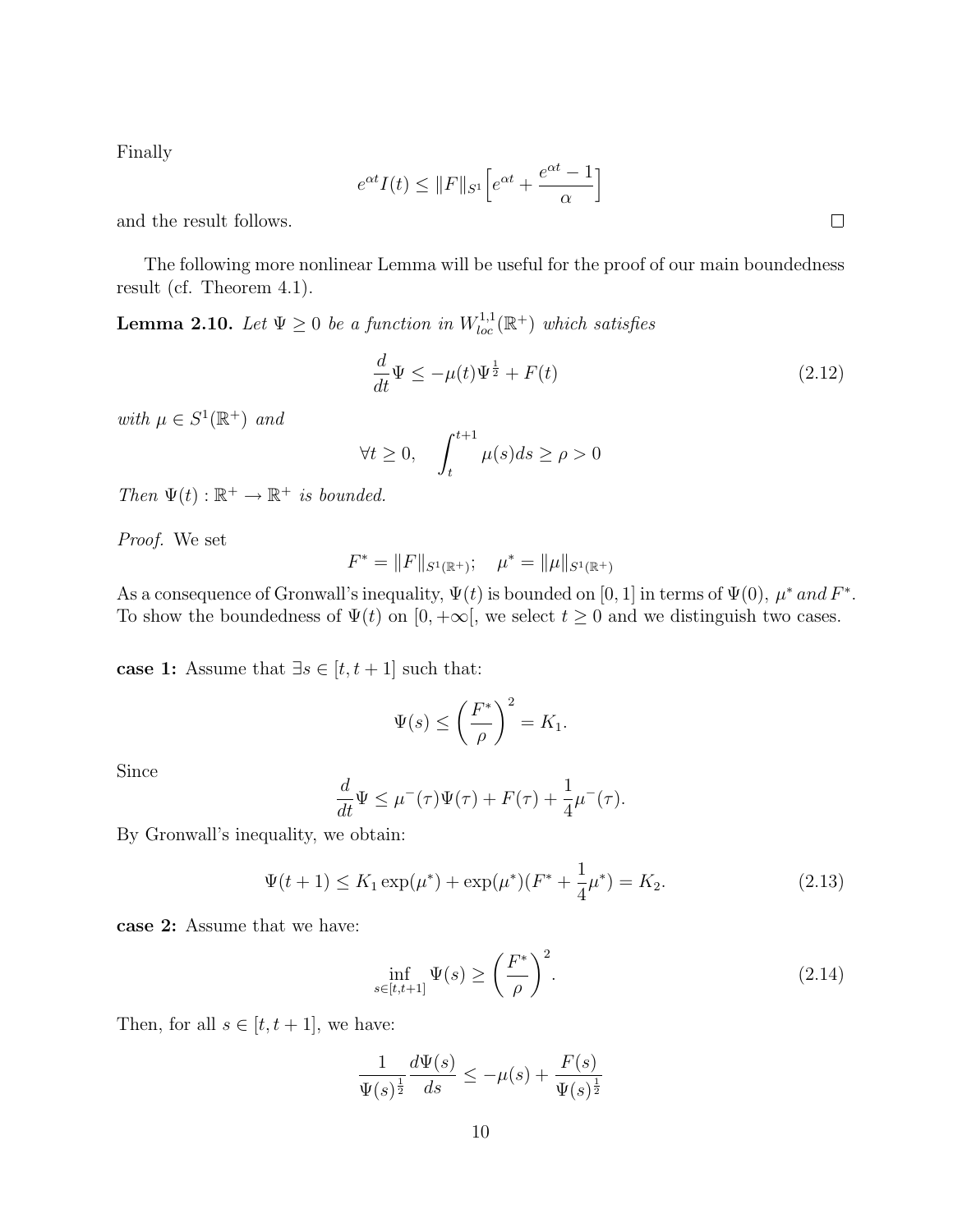Consequently

$$
\frac{d}{ds} (\Psi(s)^{\frac{1}{2}}) \leq -\frac{\mu(s)}{2} + \frac{\rho}{F^*} \frac{F(s)}{2}.
$$

By integrating over  $[t, t + 1]$  we obtain

$$
\Psi(t+1) \le \Psi(t). \tag{2.15}
$$

Therefore in both cases 1 and 2 we have:

$$
\forall t \ge 0, \quad \Psi(t+1) \le \max(K_2, \Psi(t)).
$$

Finally, we conclude that:

$$
\forall t \ge 0, \quad \Psi(t) \le \max\left(K_2, \sup_{0 \le \varepsilon \le 1} \Psi(\varepsilon)\right). \tag{2.16}
$$

 $\Box$ 

# 3 Existence and regularity of solutions.

#### 3.1 Functional setting

Throughout this article we let  $H$  and  $V$  be two Hilbert spaces with norms respectively denoted by  $\|.\|$  and  $\|.\|$ . We assume that V is densely and continuously embedded into H. Identifying H with its dual H', we obtain  $V \hookrightarrow H = H' \hookrightarrow V'$ . We denote inner products by  $(.,.)$  and duality products by  $\langle \cdot, \cdot \rangle$ ; the spaces in question will be specified by subscripts. The notation  $\langle f, u \rangle$  without any subscript will be used sometimes to denote  $\langle f, u \rangle_{V', V}$ . The duality map:  $V \to V'$  will be denoted by A. We recall that A is characterized by the property

$$
\forall (u, v) \in V \times V, \quad \langle Au, v \rangle_{V', V} = (u, v)_V
$$

#### 3.2 Weak solutions in the purely dissipative case.

We consider the dissipative evolution equation:

$$
\ddot{u} + Au + g(\dot{u}) = h(t) \tag{3.1}
$$

where  $g \in C(V, V')$  satisfies

$$
\forall (v, w) \in V \times V, \quad \langle g(v) - g(w), v - w \rangle \ge 0 \tag{3.2}
$$

We consider the (generally unbounded) operator A defined on the Hilbert space  $\mathcal{H} = V \times H$ by

$$
D(\mathcal{A}) = \{(u, v) \in V \times V, Au + g(v) \in H\}
$$

and

$$
\forall (u, v) \in D(\mathcal{A}), \quad \mathcal{A}(u, v) = (-v, Au + g(v))
$$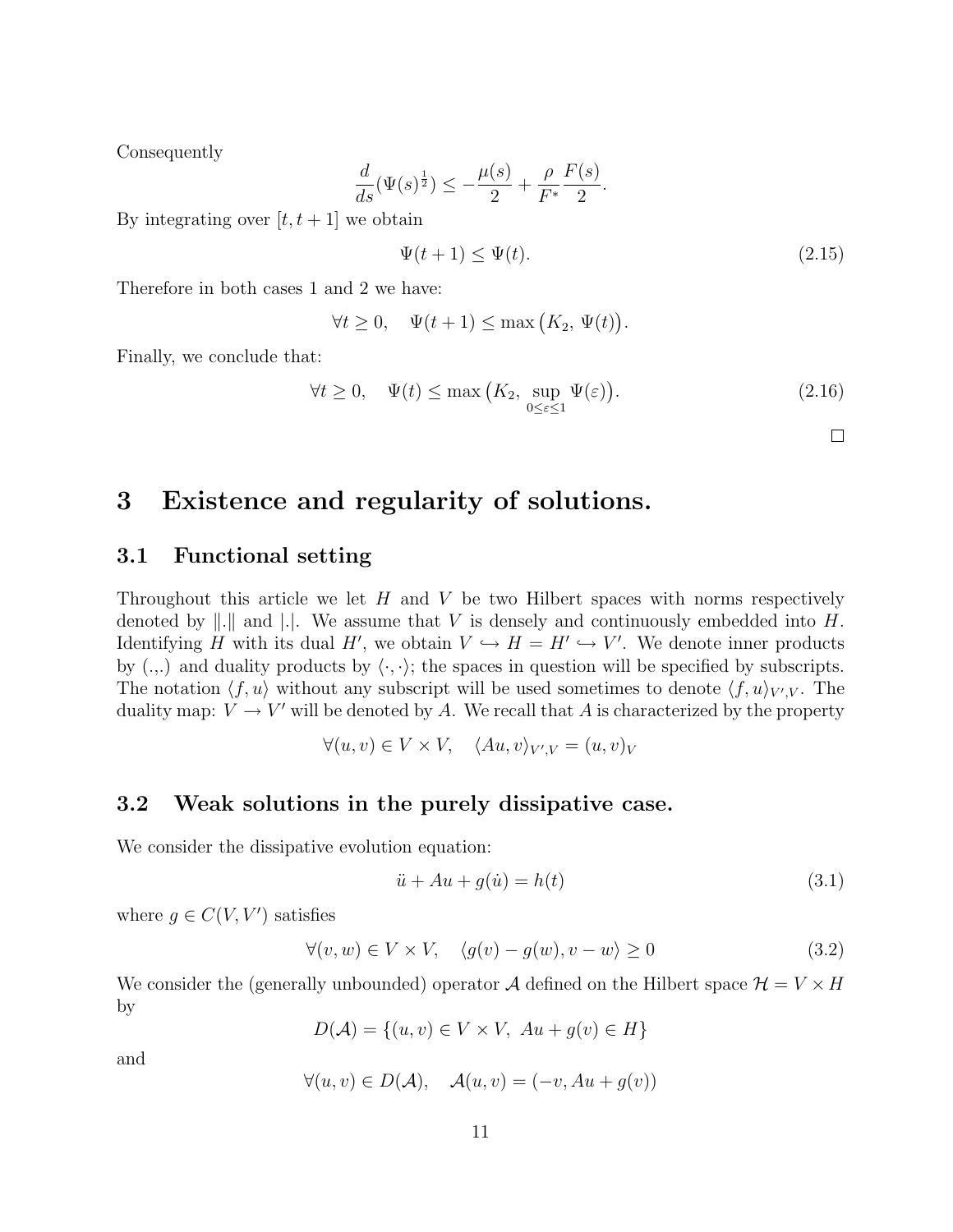**Lemma 3.1.** The operator  $A$  is maximal monotone.

*Proof.* Let  $U = (u, v)$  and  $\hat{U} = (\hat{u}, \hat{v})$  be two elements of  $D(\mathcal{A})$ . We have

$$
(\mathcal{A}U - \mathcal{A}\hat{U}, U - \hat{U})_{\mathcal{H}} = -(u - \hat{u}, v - \hat{v})_{V} + (Au + g(v) - A\hat{u} - g(\hat{v}), v - \hat{v})_{H}
$$

$$
-(u - \hat{u}, v - \hat{v})_{V} + \langle Au + g(v) - A\hat{u} - g(\hat{v}), v - \hat{v} \rangle_{V', V}
$$

since  $Au + g(v) \in H$  and  $A\hat{u} + g(\hat{v}) \in H$  while  $v, \hat{v}$  are in V. This reduces to

$$
(\mathcal{A}U - \mathcal{A}\hat{U}, U - \hat{U})_{\mathcal{H}} = \langle g(v) - g(\hat{v}), v - \hat{v} \rangle_{V', V} \ge 0
$$

Hence  $A$  is monotone. To prove that  $A$  is maximal monotone we are left to show that for any  $F = (\varphi, \psi) \in \mathcal{H}$  the following equation

$$
u - v = \varphi, \quad Au + g(v) + v = \psi
$$

has a solution  $U = (u, v) \in D(\mathcal{A})$ . This is equivalent to finding a solution  $v \in V$  of

$$
Av + g(v) + v = \psi - A\varphi \in V'
$$

But now the operator  $C \in C(V, V')$  defined by

$$
\forall v \in V, \quad \mathcal{C}v = Av + g(v) + v
$$

is continuous and coercive:  $V \to V'$ . Therefore by Corollary 14 p. 126 from H. Brezis [8], C is surjective. Finally  $A$  is maximal monotone as claimed.  $\Box$ 

As a consequence of Proposition 2.1, for any  $h \in L^1_{loc}(\mathbb{R}^+, H)$  and for each  $(u_0, u_1) \in V \times H$ there is a unique weak solution

$$
u \in C(\mathbb{R}^+, V) \cap C^1(\mathbb{R}^+, H)
$$

of (3.1) such that  $u(0) = u_0$  and  $\dot{u}(0) = u_1$ . This solution is can be recovered on each compact interval  $[0, T]$  by approximating the initial data by elements of the domain, the forcing term h by  $C^1$  functions and passing to the limit: the limit is independent of the approximating elements so chosen. The next result shows that in fact the approximation can even be made uniform on  $\mathbb{R}^+$ .

#### 3.3 Regularity properties and density of strong solutions.

**Lemma 3.2.** For any  $h \in L^1_{loc}(\mathbb{R}^+, H)$  and for each  $(u_0, u_1) \in V \times H$  and for each  $\delta > 0$ there exists  $(w_0, w_1) \in D(\mathcal{A})$  and  $k \in C^1(\mathbb{R}^+, H)$  for which the solution  $w \in W^{1,1}_{loc}(\mathbb{R}^+, V)$  $W^{2,1}_{loc}(\mathbb{R}^+,H)$  of

$$
\ddot{w} + Aw + g(\dot{w}) = k(t); \quad w(0) = w_0, \ \dot{w}(0) = w_1
$$

satisfies

$$
\forall t \ge 0, \quad \|u(t) - w(t)\| + |\dot{u}(t) - \dot{w}(t)| \le \delta
$$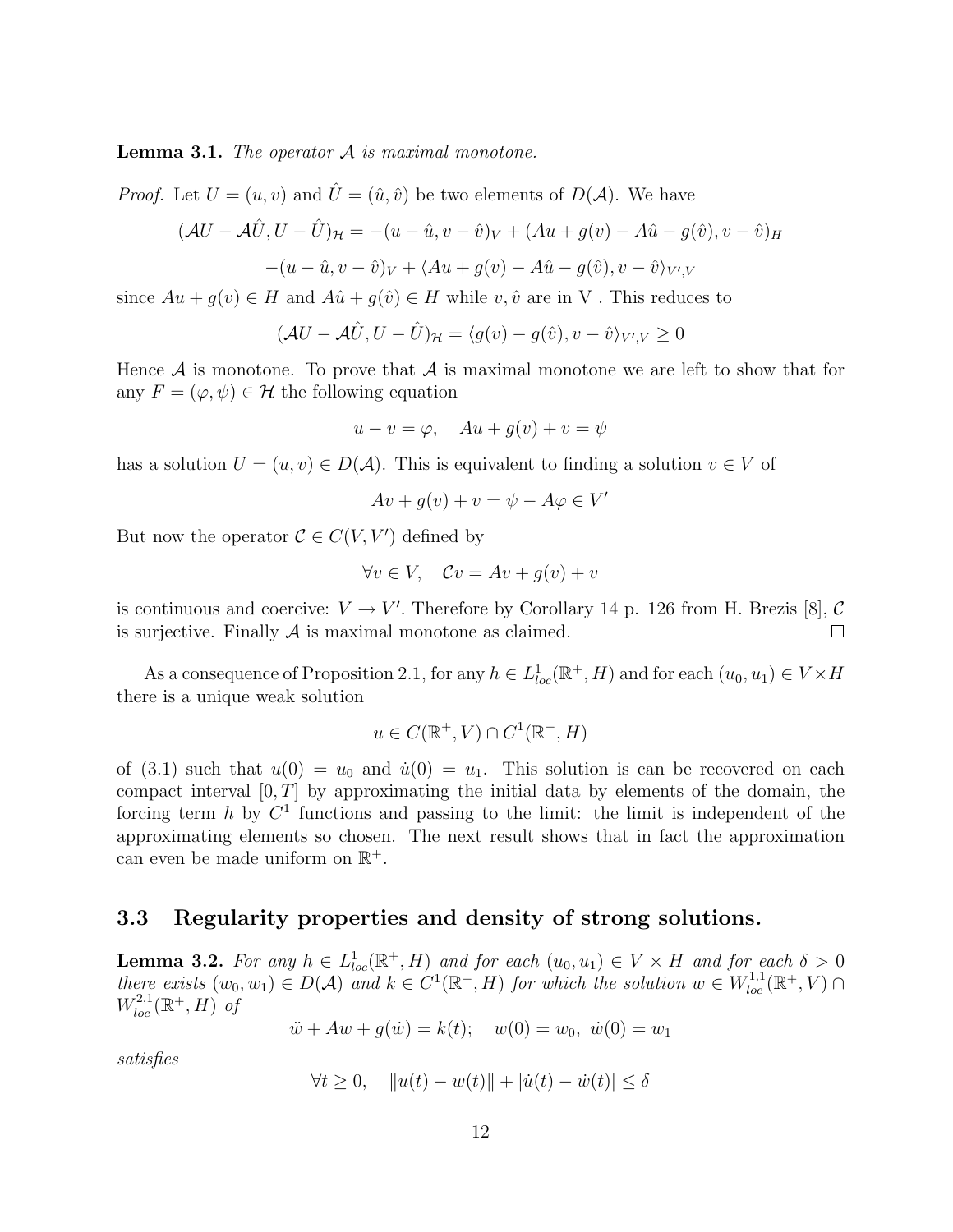*Proof.* It suffices to use the last result of Proposition 2.1 by observing that for any  $h \in$  $L^1_{loc}(\mathbb{R}^+, H)$  we can find  $k \in C^1(\mathbb{R}^+, H)$  such that

$$
\forall n \in \mathbb{N}, \quad \int_{n}^{n+1} |k(s) - h(s)| ds \le \delta 2^{-n-1}
$$

Choosing  $(w_0, w_1) \in D(\mathcal{A})$  such that  $||w_0 - u_0|| + |w_1 - v_1| \leq \delta 2^{-1}$  the result follows imme- $\Box$ diately

# 4 A Boundedness result.

We consider the dissipative evolution equation (3.1). We say that  $h \in S^1(\mathbb{R}^+, H)$  if

$$
h \in L_{loc}^{1}(\mathbb{R}^{+}, H) \quad and \quad \sup_{t \ge 0} \int_{t}^{t+1} |h(s)| ds = h^{*} < +\infty.
$$
 (4.1)

Then we can state the following result which generalizes Theorem IV.2.1.1 from [14] to the case of possibly non-local damping terms.

**Theorem 4.1.** Assume that (4.1) is satisfied and  $g \in C(V, V')$  satisfies the conditions

$$
\exists \alpha > 0, \ \exists C_1 \ge 0 \quad \forall v \in V, \quad \langle g(v), v \rangle \ge \alpha |v|^2 - C_1. \tag{4.2}
$$

$$
\exists \tau > 0, \ \exists C_2 \ge 0 \quad \forall v \in V, \quad \|g(v)\|_{*} \le C_2 + \tau \langle g(v), v \rangle. \tag{4.3}
$$

Assume, also, that the following condition is fulfilled:

$$
2\tau h^* < 1\tag{4.4}
$$

Then any solution  $u \in C(\mathbb{R}^+, V) \cap C^1(\mathbb{R}^+, H)$  of (3.1) is bounded on  $\mathbb{R}^+$  in the sense that u has bounded range in  $V$  and  $\dot{u}$  has bounded range in  $H$ .

**Proof of Theorem:** We start by an estimate in the case of a strong solutions, i.e. we assume  $u \in W_{loc}^{1,1}(\mathbb{R}^+, V) \cap W_{loc}^{2,1}(\mathbb{R}^+, H)$ . The general case will follow by density. Let

$$
E(t) = \frac{1}{2} (|\dot{u}|^2 + ||u||^2)
$$

Under the regularity conditions  $[u_0, v_0] \in V \times V$ ,  $\gamma(0, v_0) \in H$  and  $h \in W_{loc}^{1,1}(\mathbb{R}^+, H)$ ,  $t \to E(t)$  is absolutely continuous and we have  $\forall t \in \mathbb{R}^+$ :

$$
\frac{d}{dt}E(t) = (h, \dot{u}) - \langle g(\dot{u}), \dot{u} \rangle.
$$
\n(4.5)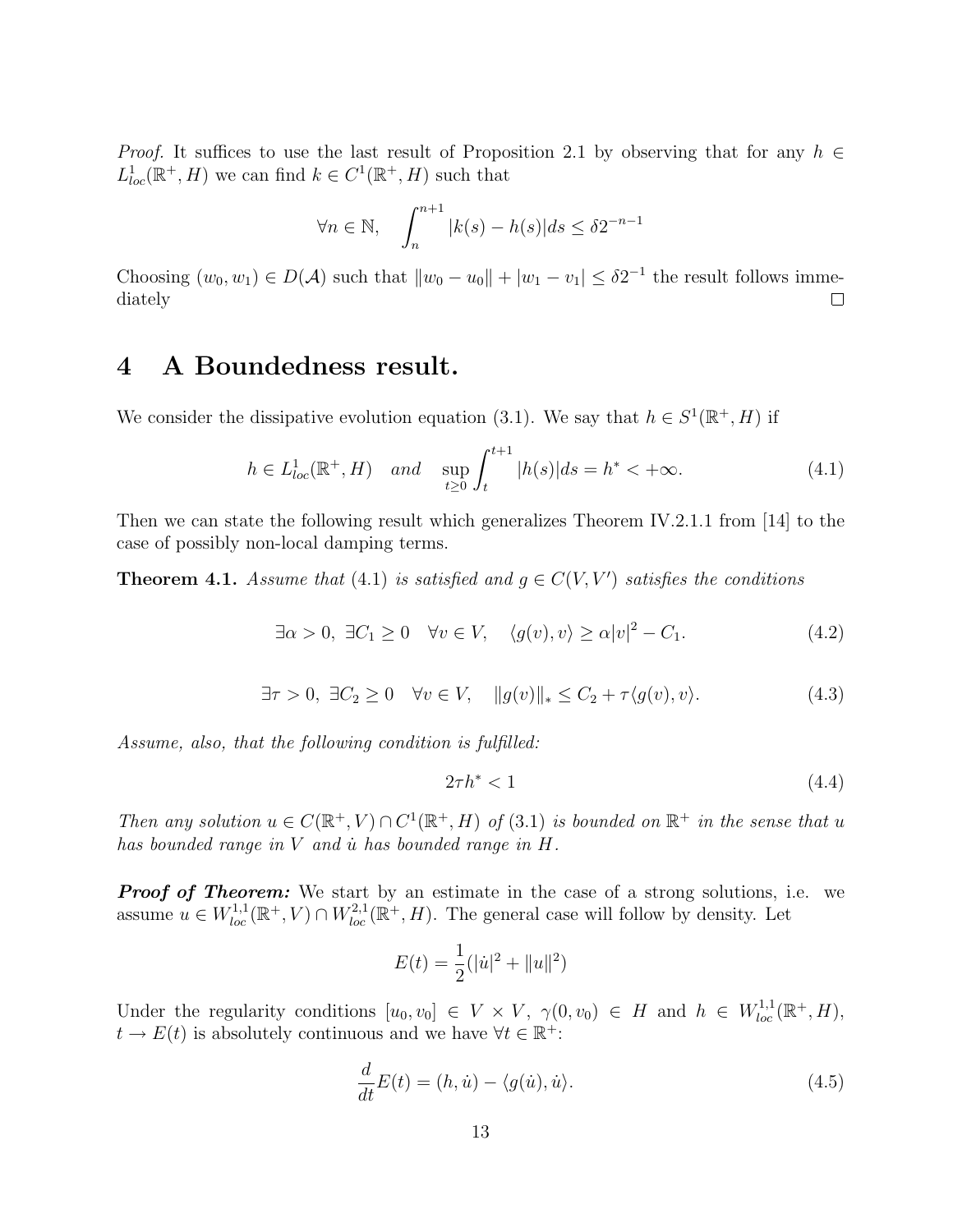In addition  $t\rightarrow (u(t),\dot{u}(t))$  is absolutely continuous and

$$
\frac{d}{dt}(u(t), \dot{u}(t)) = |\dot{u}|^2 - ||u||^2 - \langle g(\dot{u}), u \rangle + (h, u).
$$

By using (4.3), we obtain:

$$
\frac{d}{dt}(u(t), \dot{u}(t)) \le |\dot{u}|^2 - ||u||^2 + ||u|| \{P|h| + C_2 + \tau \langle g(\dot{u}), \dot{u} \rangle\}
$$

with  $P = \sup\{|u|, u \in V, ||u|| = 1\}$ . Introducing  $\Phi(t) = 2E(t)$ ,  $\forall t \ge 0$ , we find:

$$
\frac{d}{dt}\left\{(1+\Phi)^{-\frac{1}{2}}(u,\dot{u})\right\} \le \frac{|\dot{u}|^2 - \|u\|^2}{(1+\Phi)^{\frac{1}{2}}} + \tau\langle g(\dot{u}), \dot{u}\rangle \n+ P|h| + C_2 + \frac{P|\dot{u}|\|u\|}{(1+\Phi)^{\frac{3}{2}}}\left|\frac{dE}{dt}\right|
$$
\n(4.6)

We have:

$$
\frac{|u|^2 - ||u||^2}{(1 + \Phi)^{\frac{1}{2}}} = \frac{2|u|^2 + 1}{(1 + \Phi)^{\frac{1}{2}}} - \frac{1 + |u|^2 + ||u||^2}{(1 + \Phi)^{\frac{1}{2}}}
$$
  

$$
\leq 1 + 2|u| - (1 + \Phi)^{\frac{1}{2}}
$$
(4.7)

Then from (4.5), we obtain by Cauchy- Schwarz:

$$
\frac{|u||u||}{(1+\Phi)^{\frac{3}{2}}} \left| \frac{dE}{dt} \right| \leq \frac{1}{2(1+\Phi)^{\frac{1}{2}}} \left| \frac{dE}{dt} \right|
$$
  
\n
$$
\leq |h| + \frac{1}{2(1+\Phi)^{\frac{1}{2}}} \langle g(\dot{u}), \dot{u} \rangle - (h, \dot{u})
$$
  
\n
$$
= |h| - \frac{1}{2(1+\Phi)^{\frac{1}{2}}} \frac{1}{2} \frac{d}{dt} (1+\Phi)
$$
  
\n
$$
= |h| - \frac{1}{2} \frac{d}{dt} [(1+\Phi)^{\frac{1}{2}}]
$$
(4.8)

Therefore, from (4.7) and (4.8) we deduce:

$$
\frac{d}{dt}\left\{(1+\Phi)^{-\frac{1}{2}}(u,\dot{u})+\frac{P}{2}(1+\Phi)^{\frac{1}{2}}\right\} \le -(1+\Phi)^{\frac{1}{2}}+2|\dot{u}|+2P|h|
$$
\n
$$
+\tau < g(\dot{u}), \dot{u} > +1+C_2.
$$
\n(4.9)

By using  $(4.5)$ ,  $(4.9)$  and  $(4.2)$  we obtain:

$$
\frac{d}{dt}\left\{\tau\Phi + (1+\Phi)^{-\frac{1}{2}}(u,\dot{u}) + \frac{P}{2}(1+\Phi)^{\frac{1}{2}}\right\} \le -(1+\Phi)^{\frac{1}{2}} + 2(1+\tau|h|)|\dot{u}|
$$
\n
$$
-\alpha\tau|\dot{u}|^2 + 2P|h| + 1 + C_2 + C_1\tau.
$$
\n(4.10)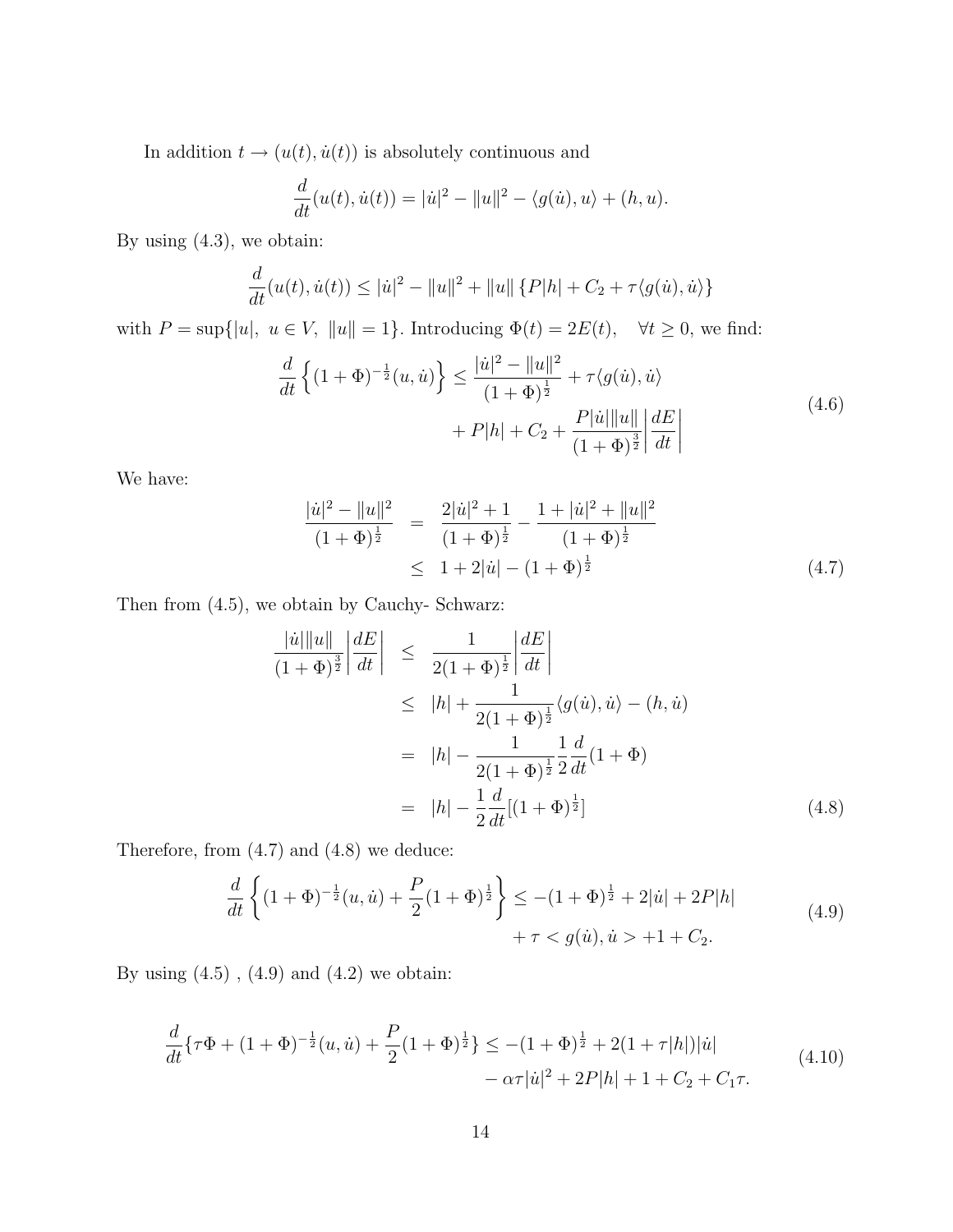For  $K > 0$  large enough, we set:

$$
\Psi = \tau \Phi + (1 + \Phi)^{-\frac{1}{2}}(u, \dot{u}) + \frac{P}{2}(1 + \Phi)^{\frac{1}{2}} + K.
$$

Therefore, we obtain:

$$
\frac{d}{dt}\Psi \le -(1+\Phi)^{\frac{1}{2}} + 2\tau |h|\Phi^{\frac{1}{2}} + 2|\dot{u}| - \alpha \tau |\dot{u}|^2 + 2P|h| + 1 + C_2 + C_1\tau
$$
  
\n
$$
\le -(1-2\tau|h|)(1+\Phi)^{\frac{1}{2}} + 2|\dot{u}| - \alpha \tau |\dot{u}|^2 + 2P|h| + 1 + C_2 + C_1\tau.
$$

This differential inequality is verified when  $2\tau h^* < 1$ . In addition for  $K > 0$  large enough,  $\Psi$ is positive on  $\mathbb{R}^+$  and we have:

$$
\Psi \leq \tau \Phi + (1 + \Phi)^{-\frac{1}{2}}|u||\dot{u}| + \frac{P}{2}(1 + \Phi)^{\frac{1}{2}} + K
$$
  
\n
$$
\leq \tau \Phi + P(1 + \Phi)^{-\frac{1}{2}}\|u\| |\dot{u}| + \frac{P}{2}(1 + \Phi)^{\frac{1}{2}} + K
$$
  
\n
$$
\leq \tau \Phi + \frac{P}{2}(1 + \Phi)^{-\frac{1}{2}}\Phi + \frac{P}{2}(1 + \Phi)^{\frac{1}{2}} + K
$$
  
\n
$$
\leq \tau \Phi + P(1 + \Phi)^{\frac{1}{2}} + K
$$

We notice that for any  $\eta > 0$ 

$$
P(1+\Phi)^{\frac{1}{2}} \le \eta \Phi + c(\eta). \tag{4.11}
$$

Then

$$
\Psi \leq (\tau + \eta)\Phi + c(\eta) + K
$$

where  $\eta > 0$  can be taken artibitrarily small. Setting  $c(\eta) + K =: Q$ , we obtain

$$
\Psi \le (\tau + \eta)\Phi + Q \tag{4.12}
$$

Also, we have:

$$
\Psi \ge \tau \Phi - (1 + \Phi)^{-\frac{1}{2}}|u||\dot{u}| + \frac{P}{2}(1 + \Phi)^{\frac{1}{2}} + K
$$
  
\n
$$
\ge \tau \Phi - P(1 + \Phi)^{-\frac{1}{2}}\|u\| |\dot{u}| + \frac{P}{2}(1 + \Phi)^{\frac{1}{2}} + K
$$
  
\n
$$
\ge \tau \Phi - \frac{P}{2}(1 + \Phi)^{-\frac{1}{2}}\Phi + \frac{P}{2}(1 + \Phi)^{\frac{1}{2}} + K
$$
  
\n
$$
\ge \tau \Phi - P(1 + \Phi)^{-\frac{1}{2}}\Phi + \frac{P}{2}(1 + \Phi)^{\frac{1}{2}} + K
$$
  
\n
$$
\ge \tau \Phi - P(1 + \Phi)^{\frac{1}{2}} + K
$$

By using (4.11) we obtain

$$
\Psi \geq (\tau - \eta)\Phi + K - c(\eta)
$$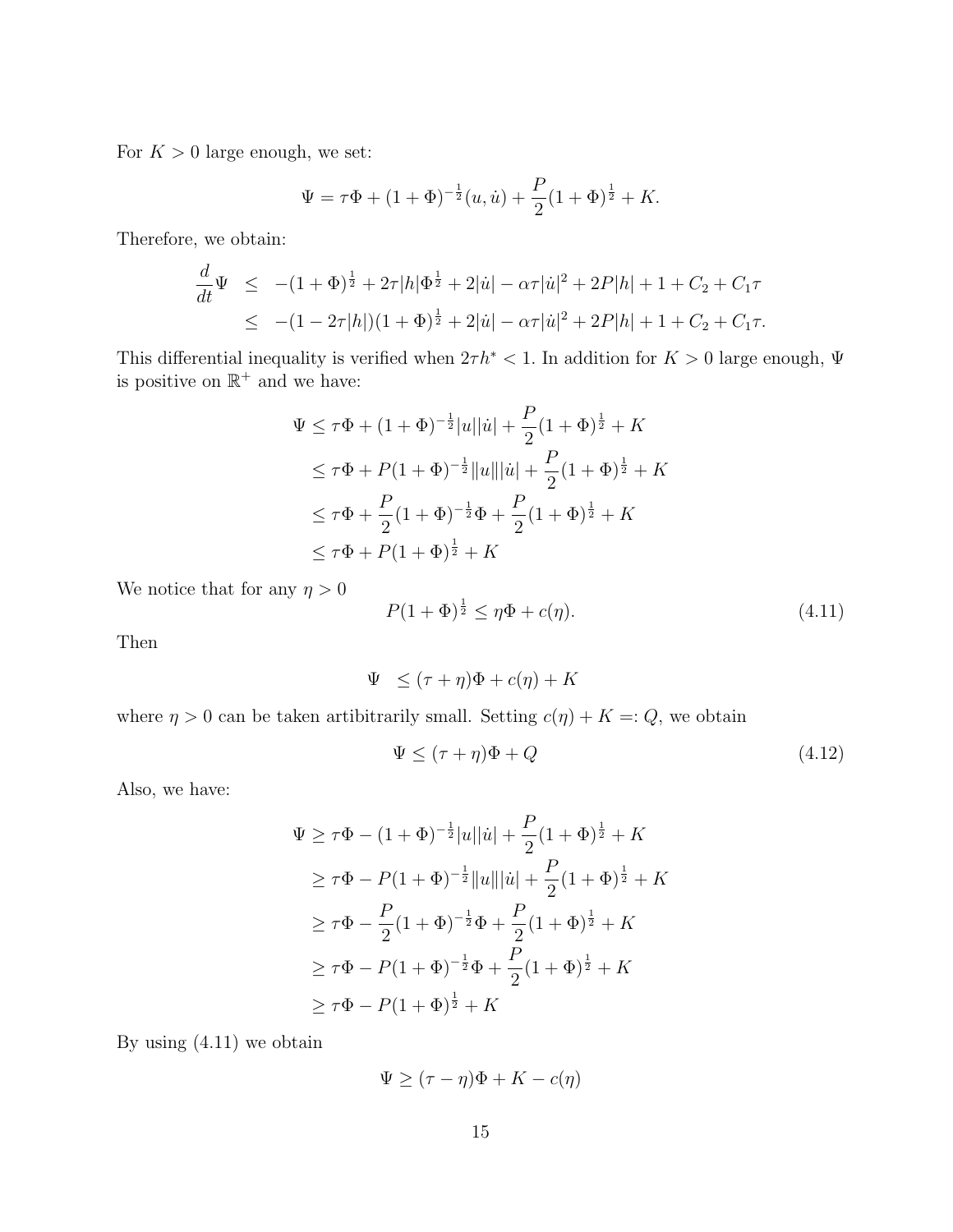Assuming that  $K - c(\eta) \geq 0$  and  $\eta < \tau$ , we deduce

$$
\Psi \ge (\tau - \eta)\Phi \tag{4.13}
$$

Hence by (4.12) and (4.13), we obtain for  $Q > 0$  large enough:

$$
(\tau - \eta)\Phi \le \Psi \le (\tau + \eta)\Phi + Q. \tag{4.14}
$$

Then:

$$
\frac{d}{dt}\Psi \le -\frac{1}{\tau + \eta}\Psi^{\frac{1}{2}} + \frac{2\tau|h|}{\tau - \eta}\Psi^{\frac{1}{2}} + 2|\dot{u}| - \alpha\tau|\dot{u}|^2 + 2P|h| + 1 + C_2 + C_1\tau.
$$

Since, by Cauchy-Schwarz,  $2|\dot{u}| - \alpha \tau |\dot{u}|^2$  is less than a constant, we obtain:

$$
\frac{d}{dt}\Psi \le -\frac{1}{\tau + \eta}\Psi^{\frac{1}{2}} + \frac{2\tau|h|}{\tau - \eta}\Psi^{\frac{1}{2}} + 2P|h| + 1 + C_2 + C_1\tau + C_3.
$$
\n(4.15)

We set

$$
\sigma = \frac{1}{\tau + \eta}
$$

$$
m(t) = \frac{2\tau |h(t)|}{\tau - \eta}
$$

and

$$
F(t) = 2P|h(t)| + 1 + C_2 + C_1\tau + C_3.
$$

We have

$$
\frac{d}{dt}\Psi \le -\sigma \Psi^{\frac{1}{2}} + m(t)\Psi^{\frac{1}{2}} + F(t). \tag{4.16}
$$

As a consequence of (4.4), for  $\eta$  small enough, we have  $\frac{2\tau}{\tau-\eta}h^* < \frac{1}{\tau+\eta} = \sigma$  hence

$$
m^* = \sup_{t \ge 0} \int_t^{t+1} m(s)ds < \sigma \tag{4.17}
$$

and

$$
F^* = \sup_{t \ge 0} \int_t^{t+1} F(s)ds
$$
  
= 
$$
\sup_{t \ge 0} \int_t^{t+1} (2P|h(s)| + 1 + C_2 + C_1\tau + C_3)ds < +\infty
$$
 (4.18)

For the rest of proof, we apply lemma 2.10. We obtain that  $\Psi(t)$  is bounded on  $\mathbb{R}^+$ . Hence by (4.14),  $\Phi(t)$  and  $E(t)$  are bounded for  $t \geq 0$ . The general case of weak solutions follows easily by density by using Lemma 3.2.

 $\Box$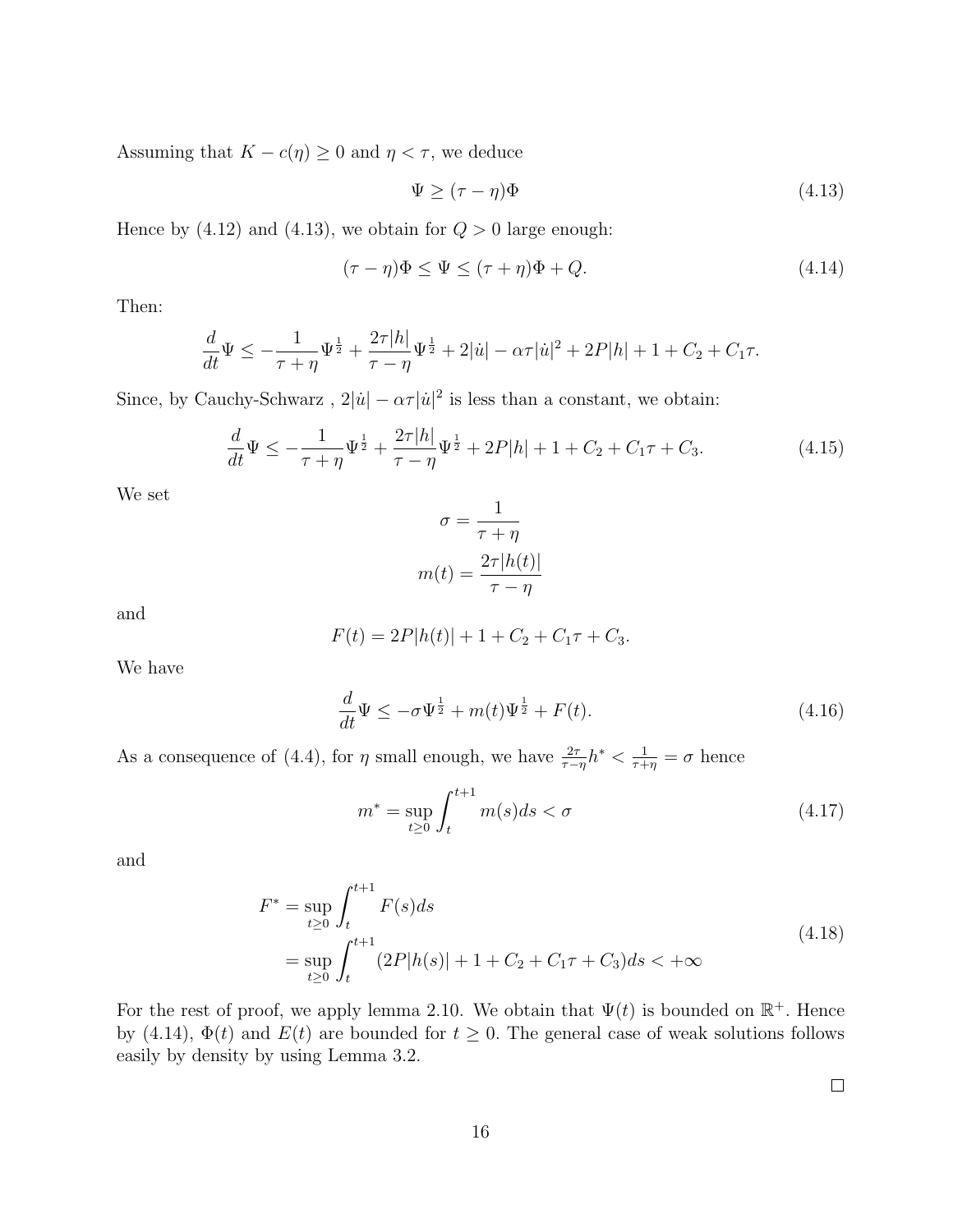# 5 Precompactness of bounded orbits.

The main result of this section is

**Theorem 5.1.** Let  $u \in C(\mathbb{R}^+, V) \cap C^1(\mathbb{R}^+, H)$  be a solution of

$$
\ddot{u}(t) + g(\dot{u}(t)) + Au(t) = h(t), \quad t \in \mathbb{R}_+,
$$

with  $h \in S^1(\mathbb{R}^+, H)$  such that u has bounded range in V and u has bounded range in H. Assume the following

i) h is  $S^1$ -uniformly continuous with values in H in the sense that

$$
\limsup_{\epsilon \to 0} \int_{t}^{t+1} |h(s+\epsilon) - h(s)| ds = 0.
$$
\n(5.1)

ii)  $g \in C(V, V')$  satisfies  $g(0) = 0$  and the following conditions

$$
\forall (v, w) \in V \times V, \ \langle g(v) - g(w), v - w \rangle_{V', V} \ge 0 \tag{5.2}
$$

$$
\forall \delta > 0, \exists C(\delta) > 0, \quad \forall (v, w) \in V \times V, \ |v - w|^2 \le \delta + C(\delta) \langle g(v) - g(w), v - w \rangle_{V', V} \tag{5.3}
$$

$$
\exists C > 0, \quad \forall v \in V, \ \|g(v)\|_{Z'} \le C(1 + \langle g(v), v \rangle_{V', V}) \tag{5.4}
$$

where  $Z'$  is the dual of a reflexive Banach space such that

$$
Z \subset H \quad and \ the \ imbedding: Z \to H \text{ is continuous} \tag{5.5}
$$

$$
V \subset Z \quad and \ the \ imbedding: V \to Z \text{ is compact} \tag{5.6}
$$

$$
V \t{is everywhere dense in } Z. \t(5.7)
$$

Then u has precompact range in  $V$  and  $\dot{u}$  has precompact range in  $H$ .

*Proof.* Let us denote the norm in Z by  $\| \|\|$  and the norm in Z' by  $\| \|\|_*$ . We observe that  $Z' \subset V'$  with continuous imbedding. From (5.5) and (5.6) it follows that  $\forall \alpha > 0, \quad \exists c(\alpha) \geq 0 \text{ such that}$ 

$$
\forall u \in V, \quad |||u||| \le \alpha ||u|| + c(\alpha)|u| \tag{5.8}
$$

We prove first the result under the additional assumption  $u \in W_{loc}^{1,1}(\mathbb{R}^+, V) \cap W_{loc}^{2,1}(\mathbb{R}^+, H)$ . First  $w_{\epsilon}(t) = u(t + \epsilon) - u(t)$  satisfies the equation:

$$
\ddot{w}_{\epsilon} + Lw_{\epsilon} + g(\dot{u}(t + \epsilon)) - g(\dot{u}(t)) = h(t + \epsilon) - h(t)
$$
\n(5.9)

where  $u(t)$  is the solution of equation (3.1). We set

$$
f_{\epsilon}(t) = h(t + \epsilon) - h(t) \tag{5.10}
$$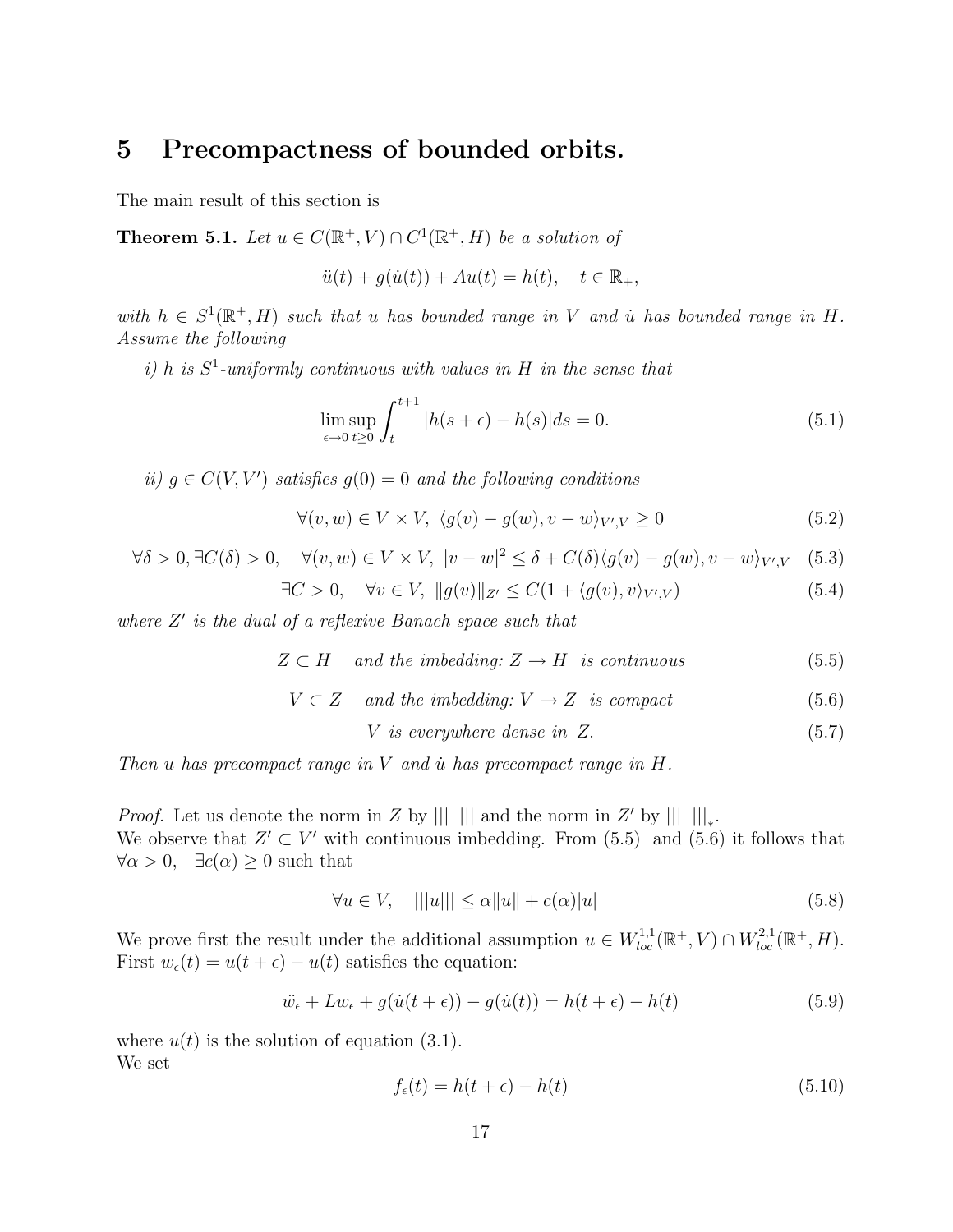and

$$
\forall t \in \mathbb{R}_+, \forall w \in V, \quad g(\dot{u}(t) + w) - g(\dot{u}(t)) = \gamma(t, w). \tag{5.11}
$$

Then (5.9) becomes

$$
\ddot{w}_{\epsilon} + Lw_{\epsilon} + \gamma(t, \dot{w}_{\epsilon}) = f_{\epsilon}(t), \ \forall t \ge 0 \tag{5.12}
$$

As a consequence of section 2, we know that  $u(t)$  and  $\dot{u}(t)$  are bounded on  $\mathbb{R}^+$ . We denote by

$$
E_{\epsilon}(t) = \frac{1}{2} \{ |\dot{u}(t + \epsilon) - \dot{u}(t)|^2 + ||u(t + \epsilon) - u(t)||^2 \}
$$
  
= 
$$
\frac{1}{2} \{ |\dot{w}_{\epsilon}(t)|^2 + ||w_{\epsilon}(t)||^2 \}
$$

the energy of the solution to (5.12).

Let us introduce, for some  $\beta > 0$  to be chosen later

$$
\Phi = \frac{1}{2} \{ |\dot{w}_{\epsilon}|^2 + ||w_{\epsilon}||^2 \} + \beta(w_{\epsilon}, \dot{w}_{\epsilon}).
$$

Then, we have:

$$
\Phi' \leq -\langle \dot{w}_{\epsilon}, \gamma(t, \dot{w}_{\epsilon}) \rangle + \beta |\dot{w}_{\epsilon}|^2 - \beta \|w_{\epsilon}\|^2 - \beta \langle \gamma(t, \dot{w}_{\epsilon}), w_{\epsilon} \rangle + \langle f_{\epsilon}, \dot{w}_{\epsilon} + \beta w_{\epsilon} \rangle
$$

we obtain

$$
\Phi' \leq -\beta E_{\epsilon} - \langle \dot{w_{\epsilon}}, \gamma(t, \dot{w_{\epsilon}}) \rangle + \frac{3\beta}{2} |\dot{w_{\epsilon}}|^2 - \frac{\beta}{2} ||w_{\epsilon}||^2 + \beta |||w_{\epsilon}||| \ |||\gamma(t, \dot{w_{\epsilon}})|||_* + |f_{\epsilon}| \bigg(|\dot{w_{\epsilon}}| + \beta |w_{\epsilon}|\bigg)
$$

If we impose  $\beta \leq$ √  $\overline{\lambda_1}$ , then  $\Phi \geq 0$  and from (5.8) we deduce

$$
\Phi' \le -\beta E_{\epsilon} - \langle \dot{w}_{\epsilon}, \gamma(t, \dot{w}_{\epsilon}) \rangle + \frac{3\beta}{2} |\dot{w}_{\epsilon}|^2 - \frac{\beta}{2} ||w_{\epsilon}||^2 + \beta \bigg( \alpha ||w_{\epsilon}|| + c(\alpha) |w_{\epsilon}|\bigg) |||\gamma(t, \dot{w}_{\epsilon})|||_{*} + |f_{\epsilon}| \bigg( |\dot{w}_{\epsilon}| + ||w_{\epsilon}|| \bigg)
$$

From (5.3) and  $|\dot{w}_{\epsilon}| + ||w_{\epsilon}|| \leq 2$ √  $\overline{E_{\epsilon}}$ , we have:

$$
\Phi' \le -\beta E_{\epsilon} - \langle \dot{w}_{\epsilon}, \gamma(t, \dot{w}_{\epsilon}) \rangle + \frac{3\beta}{2}\delta + \frac{3\beta}{2}K(\delta)\langle \dot{w}_{\epsilon}, \gamma(t, \dot{w}_{\epsilon}) \rangle - \frac{\beta}{2}||w_{\epsilon}||^{2} \n+ \beta \bigg(\alpha||w_{\epsilon}|| + c(\alpha)|w_{\epsilon}|\bigg) |||\gamma(t, \dot{w}_{\epsilon})|||_{*} + 2\sqrt{E_{\epsilon}}|f_{\epsilon}| \n\le -\beta E_{\epsilon} + (\frac{3\beta}{2}K(\delta) - 1)\langle \dot{w}_{\epsilon}, \gamma(t, \dot{w}_{\epsilon}) \rangle - \frac{\beta}{2}||w_{\epsilon}||^{2} + \beta \bigg(\alpha||w_{\epsilon}|| + c(\alpha)|w_{\epsilon}|\bigg) |||\gamma(t, \dot{w}_{\epsilon})|||_{*} \n+ 2\sqrt{E_{\epsilon}}|f_{\epsilon}| + \frac{3\beta}{2}\delta
$$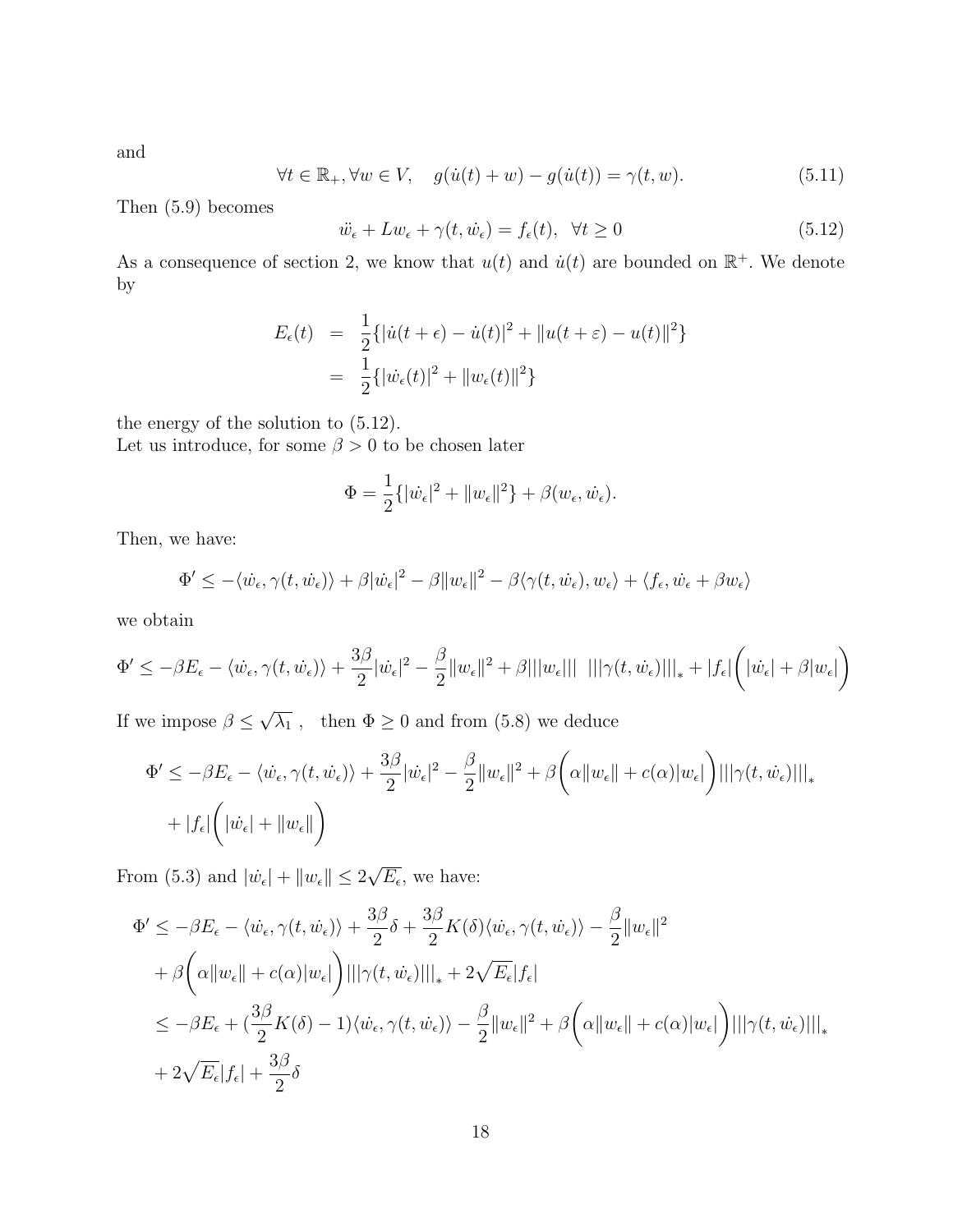From now on we fix  $\delta > 0$  small enough and we choose  $\beta$  such that

$$
\frac{3\beta}{2}K(\delta) - 1 \le 0
$$

which is equivalent to

$$
\beta \leq \frac{2}{3K(\delta)}.
$$

Then

$$
\Phi' \le -\beta E_{\epsilon} + \beta \bigg(\alpha \|w_{\epsilon}\| + c(\alpha) |w_{\epsilon}|\bigg) |||\gamma(t, \dot{w}_{\epsilon})| |||_* + 2\sqrt{E_{\epsilon}}|f_{\epsilon}| + \frac{3\beta}{2}\delta.
$$

We have by Cauchy-Schwarz:

$$
\Phi = \frac{1}{2} \{ |\dot{w}_{\epsilon}|^2 + ||w_{\epsilon}||^2 \} + \beta(w_{\epsilon}, \dot{w}_{\epsilon})
$$
  

$$
\leq E_{\epsilon} + \frac{\beta^2}{2} |w_{\epsilon}|^2 + \frac{1}{2} |\dot{w}_{\epsilon}|^2.
$$

Then, for  $\beta \leq$ √  $\overline{\lambda_1}$ , we have

 $\Phi \leq 2 E_\epsilon$ 

Also, if we assume the stronger condition  $\beta \leq \frac{1}{2}$ 2 √  $\overline{\lambda_1}$ , then

$$
\Phi \ge E_{\epsilon} - \beta^2 |w_{\epsilon}|^2 - \frac{1}{4} |\dot{w}_{\epsilon}|^2 \ge \frac{1}{2} E_{\epsilon}
$$

Therefore , we have

$$
\frac{1}{2}E_{\epsilon}(t) \le \Phi(t) \le 2E_{\epsilon}(t), \quad \forall t \in \mathbb{R}
$$
\n(5.13)

From (5.13), we obtain

$$
\Phi' \le -\beta E_{\epsilon} + 2\sqrt{E_{\epsilon}}|f_{\epsilon}| + \beta \bigg(\alpha \|w_{\epsilon}\| + c(\alpha)|w_{\epsilon}|\bigg) ||\gamma(t, \dot{w}_{\epsilon})|||_{*} + \frac{3\beta\delta}{2} \tag{5.14}
$$

Then, we set

$$
F(t) = \beta \{ \left( \alpha ||w_{\epsilon}|| + c(\alpha) |w_{\epsilon}| \right) |||\gamma(t, \dot{w}_{\epsilon})|||_{*} + \frac{3\delta}{2} \}
$$

Then

$$
\Phi' \le -\frac{\beta}{2}\Phi + 2\sqrt{E_{\epsilon}}|f_{\epsilon}| + F(t)
$$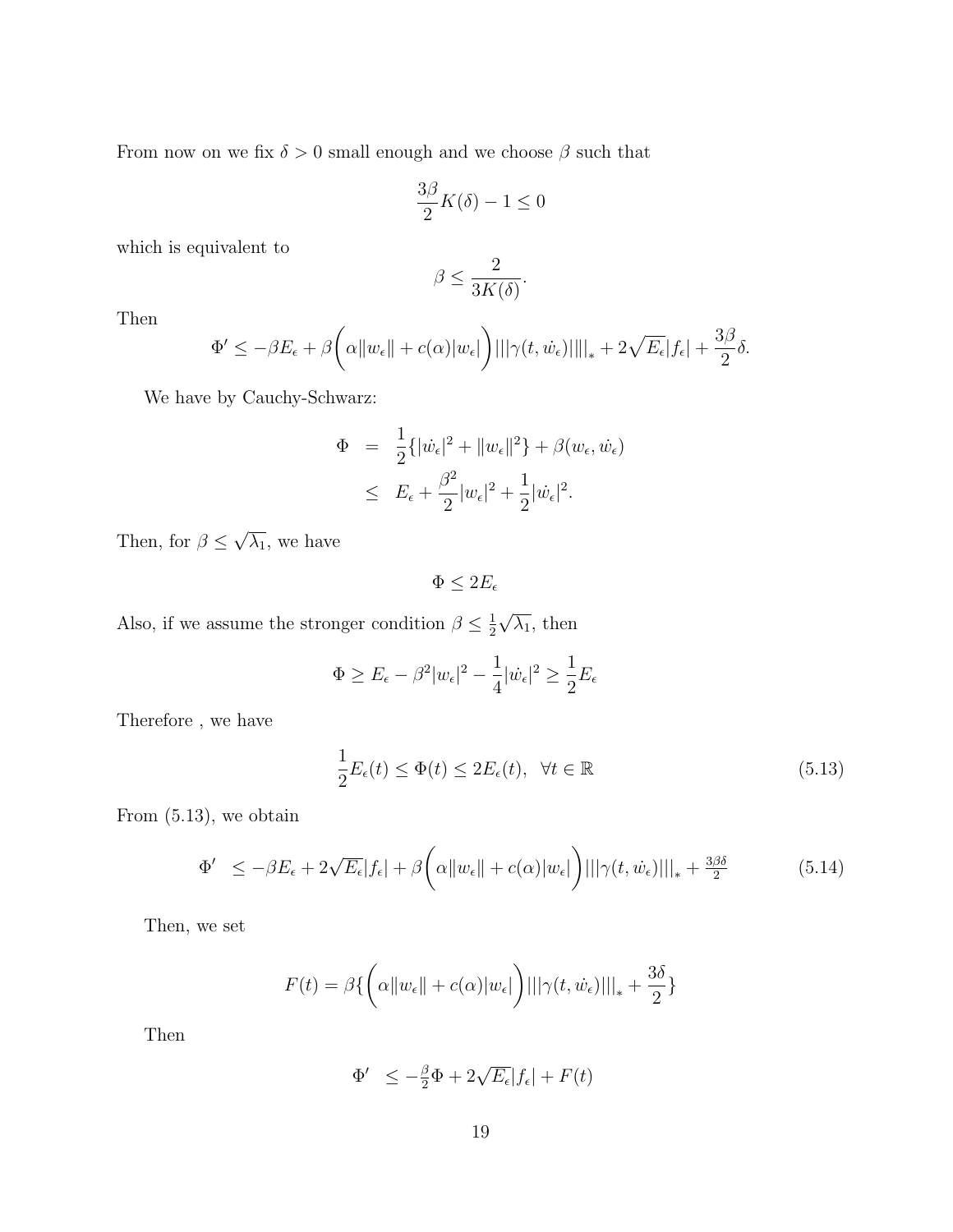By using  $(5.13)$ , we find:

$$
\Phi' \le -\frac{\beta}{2}\Phi + 2\sqrt{2}\sqrt{\Phi}|f_{\epsilon}| + F(t)
$$

By using the inequality  $2\sqrt{\Phi} \leq 1 + \Phi$  in the second term of the RHS and setting

$$
m(t) = \sqrt{2}|f_{\epsilon}(t)|
$$

we find

$$
\Phi' \le -\frac{\beta}{2}\Phi + m(t)\Phi + F(t) + m(t)
$$

Introducing

$$
H(t) := F(t) + m(t)
$$

we have:

$$
\Phi'(t) \le -(\frac{\beta}{2} - m(t))\Phi(t) + H(t), \quad \forall t \in \mathbb{R}^+ \tag{5.15}
$$

On the other hand:

$$
\int_{t}^{t+1} m(s)ds = \sqrt{2} \int_{t}^{t+1} f_{\epsilon}(s)ds = \sqrt{2} \int_{t}^{t+1} |h(s+\epsilon) - h(s)|ds.
$$

with

$$
\limsup_{\epsilon \to 0} \int_{t}^{t+1} |h(s+\epsilon) - h(s)| ds = 0.
$$

In addition

$$
\int_{t}^{t+1} F(s)ds = \beta \int_{t}^{t+1} \left\{ \left( \alpha \|w_{\epsilon}(s)\| + c(\alpha) |w_{\epsilon}(s)| \right) |||\gamma(s, \dot{w}_{\epsilon}(s))|||_{*} + \frac{3\delta}{2} \right\} ds
$$
  

$$
\leq \beta (2\alpha \sup_{t \geq 0} \|u(t)\| + c(\alpha) \sup_{t \leq s \leq t+1} |w_{\epsilon}(s)|) \int_{t}^{t+1} |||\gamma(t, \dot{w}_{\epsilon}(s))|||_{*} ds + \frac{3\beta\delta}{2}
$$

Now

$$
\gamma(s, \dot{w}_{\epsilon}(s)) = g(\dot{u}(s + \epsilon)) - g(\dot{u}(s))
$$

From boundedness of the energy  $E(t)$  for  $t\geq 0,$   $\exists C>0$  such that

$$
\int_{t}^{t+1} \langle g(\dot{u}(s)), \dot{u}(s) \rangle \, dx \, ds \le C, \ \ \forall t \ge 0.
$$

As a consequence of (5.4) we have

$$
g(\dot{u}(s)) \in L^1(t, t+1, Z')
$$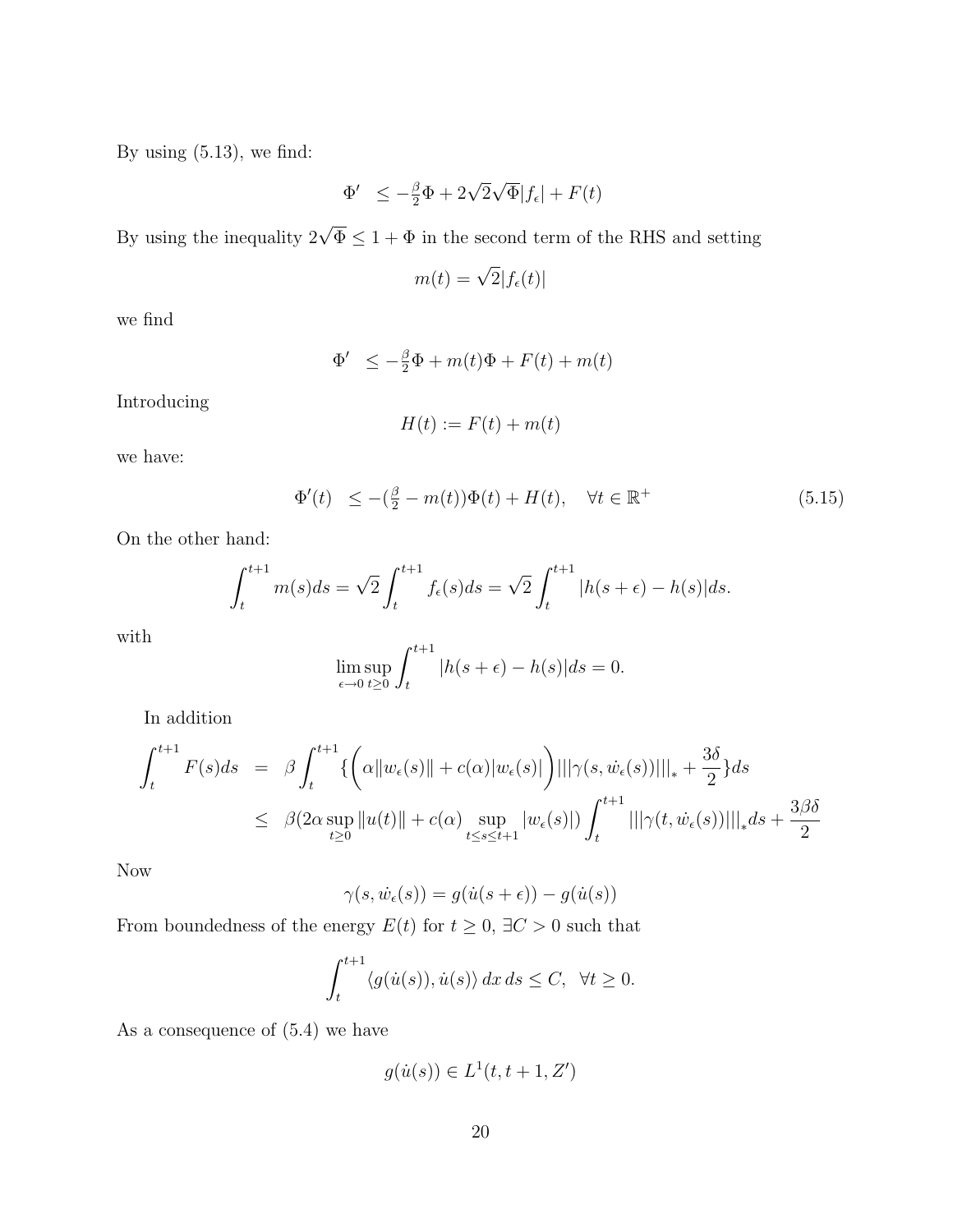and

$$
\int_{t}^{t+1} |||g(\dot{u}(s))|||_{*} ds \le N(C+1)
$$
\n(5.16)

Therefore

$$
\int_{t}^{t+1} F(s)ds \le 2N(C+1)\beta(2\alpha \sup_{t\ge 0} ||u(t)|| + c(\alpha) \sup_{t\le s\le t+1} |w_{\epsilon}(s)|) + \frac{3\beta\delta}{2}
$$

We have

$$
\sup_{t \le s \le t+1} |w_{\epsilon}(s)| \le \epsilon \sup_{s \ge 0} |\dot{u}(s)|.
$$

By choosing  $\alpha$  small enough, we obtain

$$
\int_{t}^{t+1} F(s)ds \leq \beta\delta + P\epsilon \sup_{s\geq 0} |\dot{u}(s)| + \frac{3\beta\delta}{2}.
$$

Then for  $\epsilon \leq \epsilon_2$  small enough, we obtain:

$$
\sup_{t\geq 0} \int_{t}^{t+1} F(s)ds \leq 3\beta\delta. \tag{5.17}
$$

Then by (5.17), we obtain:

$$
\sup_{t\geq 0} \int_{t}^{t+1} H(s)ds \leq 3\beta\delta + \sqrt{2} \int_{t}^{t+1} |h(s+\epsilon) - h(s)|ds
$$

Now we may fix

$$
\beta = \beta_0 \le \min\{\frac{1}{2}\sqrt{\lambda_1}, \frac{2}{3K(\delta)}\}
$$

Then by imposing that  $\varepsilon$  is small enough to ensure

$$
\sqrt{2}\sup_{t\geq 0} \int_{t}^{t+1} |h(s+\epsilon) - h(s)|ds \leq \min\{\beta\delta, \frac{\beta}{4}\}\tag{5.18}
$$

we obtain

$$
\sup_{t \ge 0} \int_{t}^{t+1} H(s)ds \le 4\beta \delta \tag{5.19}
$$

and (5.15) becomes

$$
\Phi'(t) \le -\alpha(t)\Phi(t) + H(t), \quad \forall t \in \mathbb{R}^+ \tag{5.20}
$$

where

$$
\int_{t}^{t+1} \alpha(s)ds \ge \frac{\beta}{4}
$$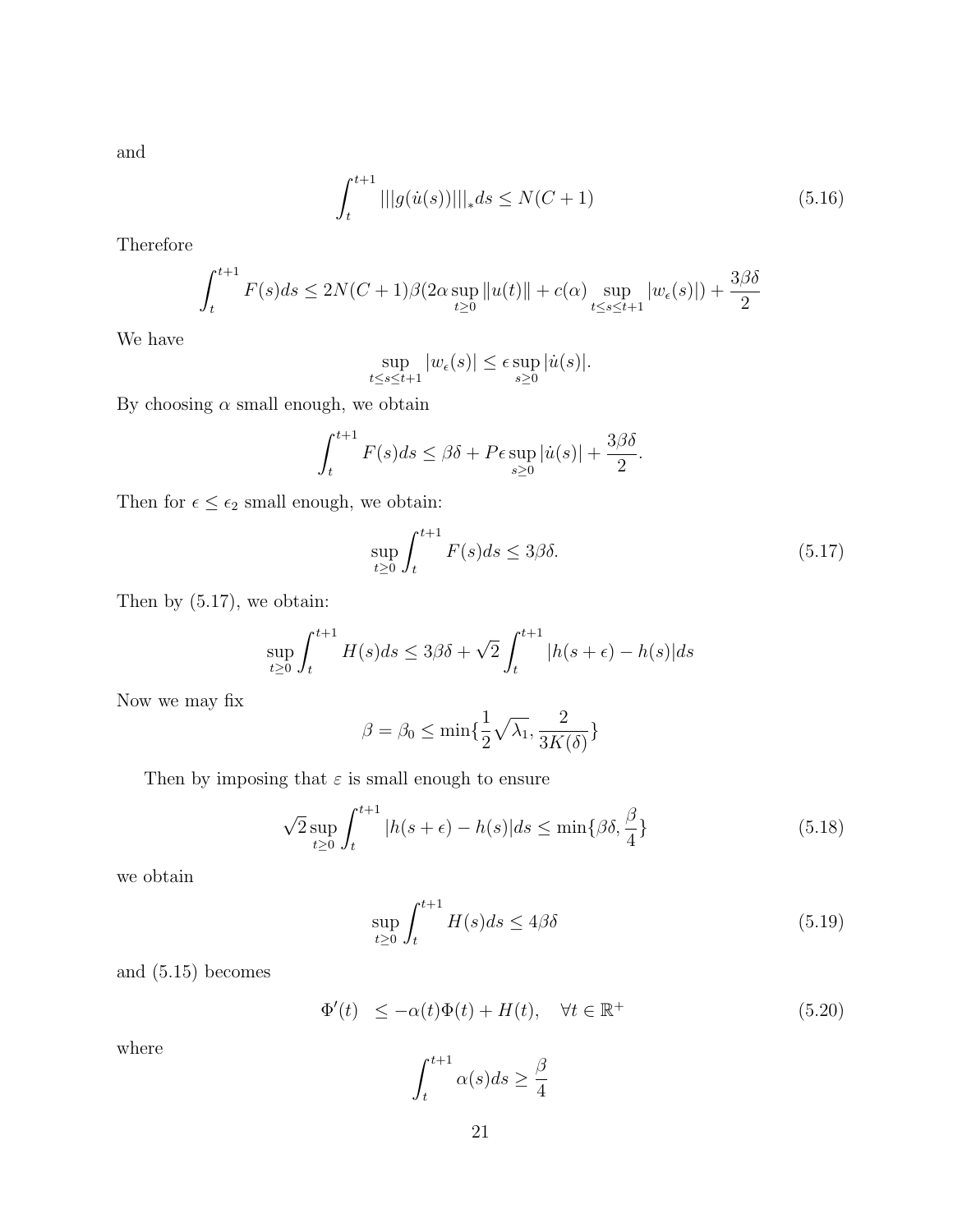Lemma 2.9 then provides

$$
\forall t \geq 0, \quad \Phi(t) \leq C[\Phi(0) + (1 + \frac{4}{\beta})4\beta\delta]
$$

where C is bounded in terms of the  $S<sup>1</sup>$  norm of h. The uniform continuity follows easily and since this property is robust with respect to uniform convergence in the energy norm on  $\mathbb{R}^+$ , we obtain it for general weak solutions by using Lemma 3.2. The compactness result now follows from the same argument as in [14], p.167-168: the main idea is that the average  $\frac{1}{\varepsilon} \int_t^{t+\varepsilon} \dot{u}(s)ds$  of  $\dot{u}$  on a small time interval remains bounded (by a large constant) in V while the equation shows that the average  $\frac{1}{\varepsilon} \int_{t}^{t+\varepsilon} u(s)ds$  of u remains bounded (by a large constant) in  $A^{-1}(Z')$  which imbeds compactly in V. The uniform continuity of the vector  $(u(t), \dot{u}(t))$  shows that this vector is arbitrary close to its average on a small time interval. Finally precompactness follows from the total boundedness criterion.

 $\Box$ 

 $\Box$ 

**Corollary 5.2.** Assume that the conditions of Theorem 4.1 are all satisfied except  $(5.3)$ which is replaced by

$$
\exists p \ge 2, \exists \eta > 0, \quad \forall (v, w) \in V \times V, \ \langle g(v) - g(w), v - w \rangle_{V', V} \ge \eta |v - w|^p \tag{5.21}
$$

Then the conclusion of Theorem 4.1 holds true.

*Proof.* Given  $\delta > 0$ , we have

$$
\forall (v, w) \in V \times V, \ |v - w|^2 \le \delta + C_1(\delta) |v - w|^p \le \delta + \frac{C_1(\delta)}{\eta} \langle g(v) - g(w), v - w \rangle_{V', V}
$$

In particular (5.3) is fulfilled.

In the applications to non-local dissipations we shall use Lemma 2.3.

## 6 The purely dissipative almost periodic case.

Compactness of trajectories is a basic tool to prove the existence of almost periodic (weak) solutions to the equation

$$
U'(t) + \mathcal{A}U(t) = F(t)
$$

Indeed if A is maximal monotone on H and  $F : \mathbb{R} \to H$  is almost periodic, it follows from [12] or ISHII that the existence of a precompact trajectory is equivalent to the existence of an almost periodic solution. This property has been used in [14] to prove the existence of almost-periodic solutions of

$$
\begin{cases}\n u_{tt} + g(u_t) - \Delta u = h(t, x), & \text{in } \mathbb{R}_+ \times \Omega, \\
 u = 0 & \text{on } \mathbb{R}_+ \times \partial \Omega.\n\end{cases}
$$
\n(6.1)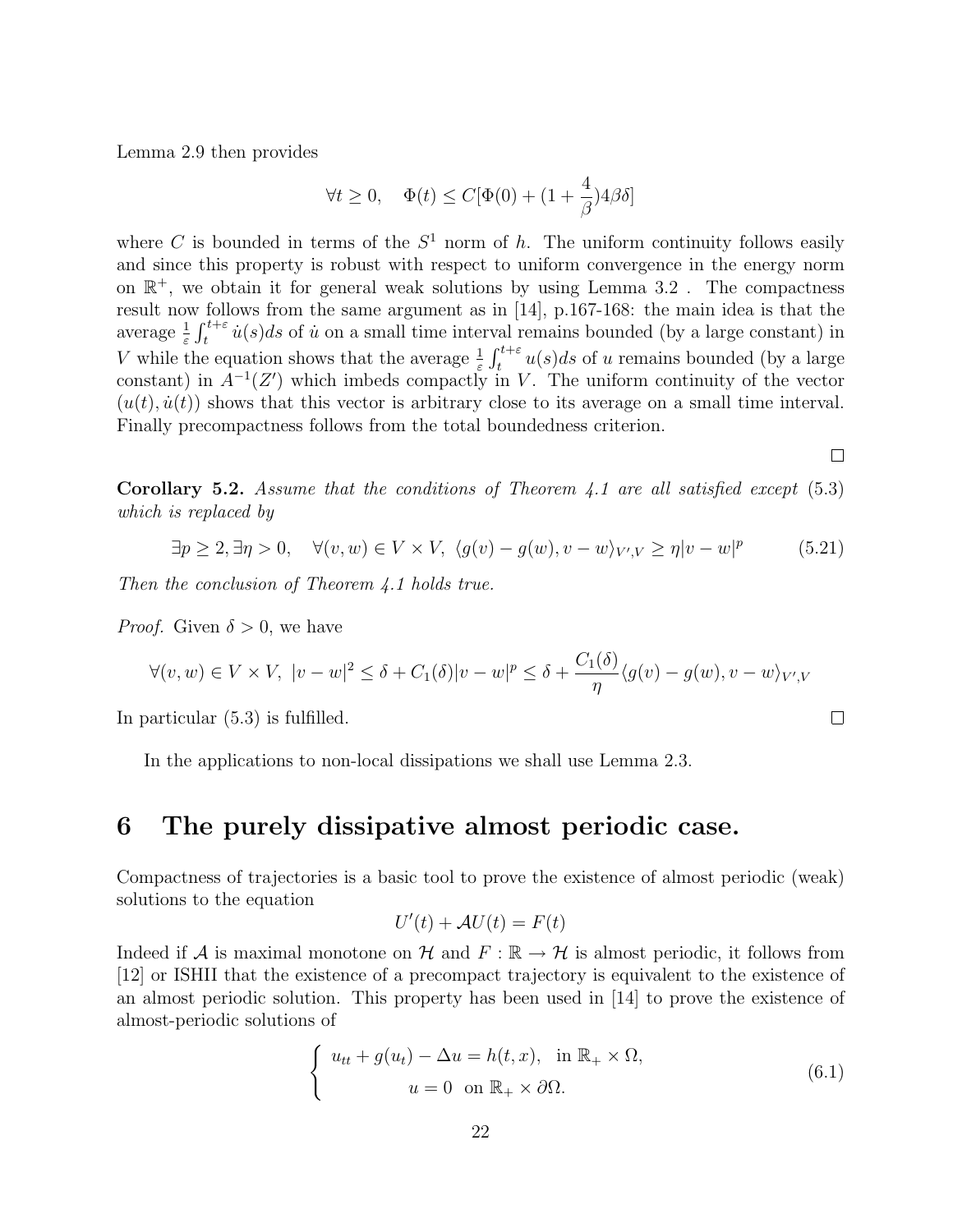where  $\Omega$  is a bounded domain, g is the Nemytskii operator generated by an increasing function  $\gamma \in C(\mathbb{R})$  such that  $\gamma^{-1}$  is uniformly continuous and satisfying some dimension dependant growth conditions and h is  $S^1$ -almost periodic : $\mathbb{R} \to L^2(\Omega)$ .

#### 6.1 A general result

We are now in a position to state and prove a more general result valid also for non-local dissipation terms. More precisely we have

**Theorem 6.1.** Assume that q satisfies the hypotheses of Theorem 5.1 and (4.3) with  $\tau$ arbitrary. Then for any h which is  $S^1$ -almost periodic:  $\mathbb{R} \to H$  the equation

$$
\ddot{u}(t) + g(\dot{u}(t)) + Au(t) = h(t), \quad t \in \mathbb{R}_+, \tag{6.2}
$$

has at least one solution  $\omega$  such that the vector  $(\omega, \dot{\omega})$  is almost periodic  $\mathbb{R} \to V \times H$ . In addition for any other solution u we have for some constant vector  $a \in V$ 

$$
\lim_{t \to \infty} (||u(t) - \omega(t) - a|| + |\dot{u}(t) - \dot{\omega}(t)|) = 0
$$

In addition if  $g \in C(H, V')$  the almost periodic solution is unique and the previous convergence result is satisfied with  $a = 0$  for any solution u.

*Proof.* The existence follows from [14], Theorem IV.3.3.3 p.173. The uniqueness result up to a constant vector will be a consequence of the second part of the theorem since an almostperiodic vector whose norm tends to 0 is identically 0 (c.f. e.g. [1, 15]). For the last result, let us first select a common sequence  $a_n$  tending to  $+\infty$  for which  $h(. + a_n)$  converges to h in  $S^1(\mathbb{R}, H)$  and  $\omega(1 + a_n)$  converges to  $\omega$  in  $S^1(\mathbb{R}, V)$  (The Vector  $(h, \omega, \dot{\omega})$  being  $S^1$ -almost periodic with values in  $H \times V \times H$ , hence  $\omega(1 + a_n)$  converges to  $\omega$  also in  $C_b(\mathbb{R}, V)$  since  $\omega$ is almost periodic in the usual sense. if  $u$  is any solution, precompactness of the range of  $u$ implies that a subsequence of  $u(·+a_n)$  converges uniformly on all compact subintervals with values in V to some limit z, while the same subsequence of  $\dot{u}$ .  $+a_n$  converges to  $\dot{z}$  uniformly on all compact subintervals with values in H. Since the energy norm of the difference  $u - \omega$ is non-increasing, it converges to some limit  $l \geq 0$ . The energy norm of the difference  $z - \omega$ is equal to l for all t. We finally show that  $z - \omega$  is constant (and equal to 0 if  $g \in C(H, V')$ ) by using the following Lemma

**Lemma 6.2.** Let  $J = [a, b]$  be any compact interval of  $\mathbb{R}$  with  $a < b$  and let  $u, v$  be two weak solutions of

$$
\ddot{u}(t) + g(\dot{u}(t)) + Au(t) = h(t), \quad t \in J
$$

such as  $||u(t)-v(t)||^2 + |u(t)-\dot{v}(t)|^2$  is constant on J. Then  $\dot{u} = \dot{v}$ . In addition if  $g \in C(H, V')$ then  $u = v$ .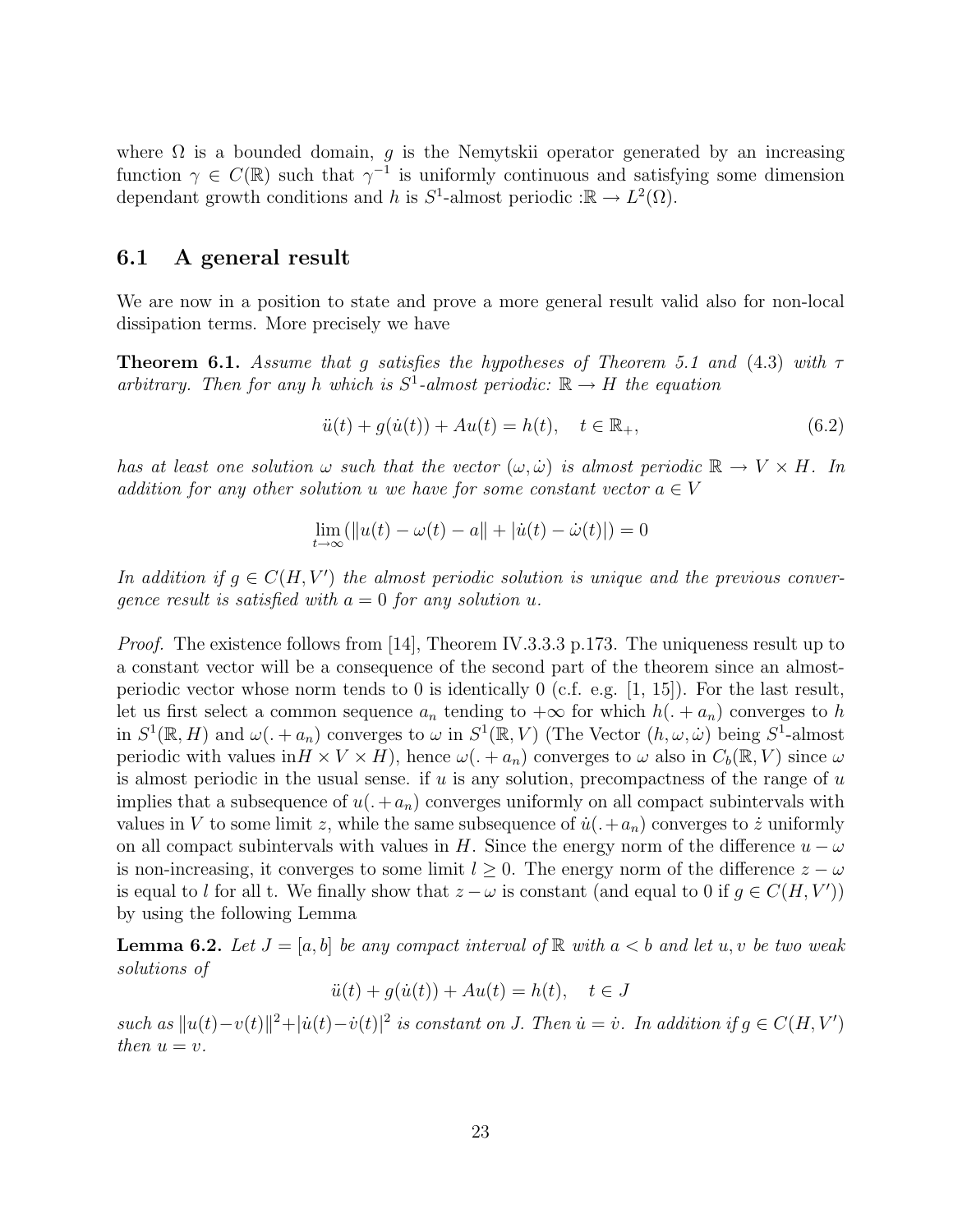*Proof.* The result is almost trivial if  $u$  and  $v$  are strong solutions. To prove it in the general case we approximate h and  $(u(a), \dot{u}(a)), (v(a), \dot{v}(a))$  by  $h_n \in C^1(J, H)$  and  $(u_n^0, u_n^1), (v_n^0, v_n^1) \in$  $D(\mathcal{A})^2$ . Let  $\eta > 0$  be an arbitrary small fixed number. We choose n in such a way that

$$
\sup\{\|u_n^0 - u(a)\|^2 + |u_n^1 - u(a)|^2, \|v_n^0 - v(a)\|^2 + |v_n^1 - v(a)|^2\} \le \frac{\eta^2}{16}
$$

and

$$
||h_n - h||_{L^1(J)} \le \frac{\eta}{4}
$$

which implies

$$
\sup_{J} \{ |||u_n(t) - u(t)||^2 + |u_n(t) - u(t)|^2 \}^{1/2} \le \frac{\eta}{2}
$$

where  $u_n$  is the strong solution of

$$
\ddot{u}_n(t) + g(\dot{u}_n(t)) + Au_n(t) = h_n(t), \quad t \in J; \quad u_n(a) = u_n^0, \quad \dot{u}_n(a) = u_n^1. \tag{6.3}
$$

Defining similarly the solution  $v_n$  of

$$
\ddot{v}_n(t) + g(\dot{v}_n(t)) + Av_n(t) = h_n(t), \quad t \in J; \quad v_n(a) = v_n^0, \quad \dot{v}_n(a) = v_n^1 \tag{6.4}
$$

we find by the triangular inequality

$$
[\|u_n(a) - v_n(a)\|^2 + |u_n(a) - v_n(a)|^2]^{1/2} \leq [\|u(a) - v(a)\|^2 + |u(a) - v(a)|^2]^{1/2} + \frac{\eta}{2}
$$

$$
= [||u(b) - v(b)||2 + |\dot{u}(b) - \dot{v}(b)|2]1/2 + \frac{\eta}{2} \leq [||u_n(b) - v_n(b)||2 + |\dot{u}_n(b) - \dot{v}_n(b)|2]1/2 + \eta.
$$

Hence by squaring and using boundedness of the sequence  $||u_n(b) - v_n(b)||^2 + |u_n(b) - v_n(b)|^2$ we obtain

$$
||u_n(a) - v_n(a)||^2 + |u_n(a) - v_n(a)|^2 - [||u_n(b) - v_n(b)||^2 + |u_n(b) - v_n(b)|^2] \le \eta^2 + C\eta
$$

which can be rewritten, assuming  $\eta$  < 1, as

$$
\int_J \langle g(\dot{u_n}(t)) - g(\dot{v_n}(t)), \dot{u_n}(t) - \dot{v_n}(t) \rangle dt \le C'\eta.
$$

By using the hypothesis  $(5.3)$  on g we deduce

$$
\int_{J} |u_n(t) - v_n(t)|^2 dt \le |J|\delta + C(\delta) \int_{J} \langle g(u_n(t)) - g(v_n(t)), u_n(t) \rangle - \dot{v}_n(t) \rangle dt \le |J|\delta + C'C(\delta)\eta
$$

so that for  $\eta$  small enough we find

$$
\int_J |u_n(t) - v_n(t)|^2 dt \le 2|J|\delta
$$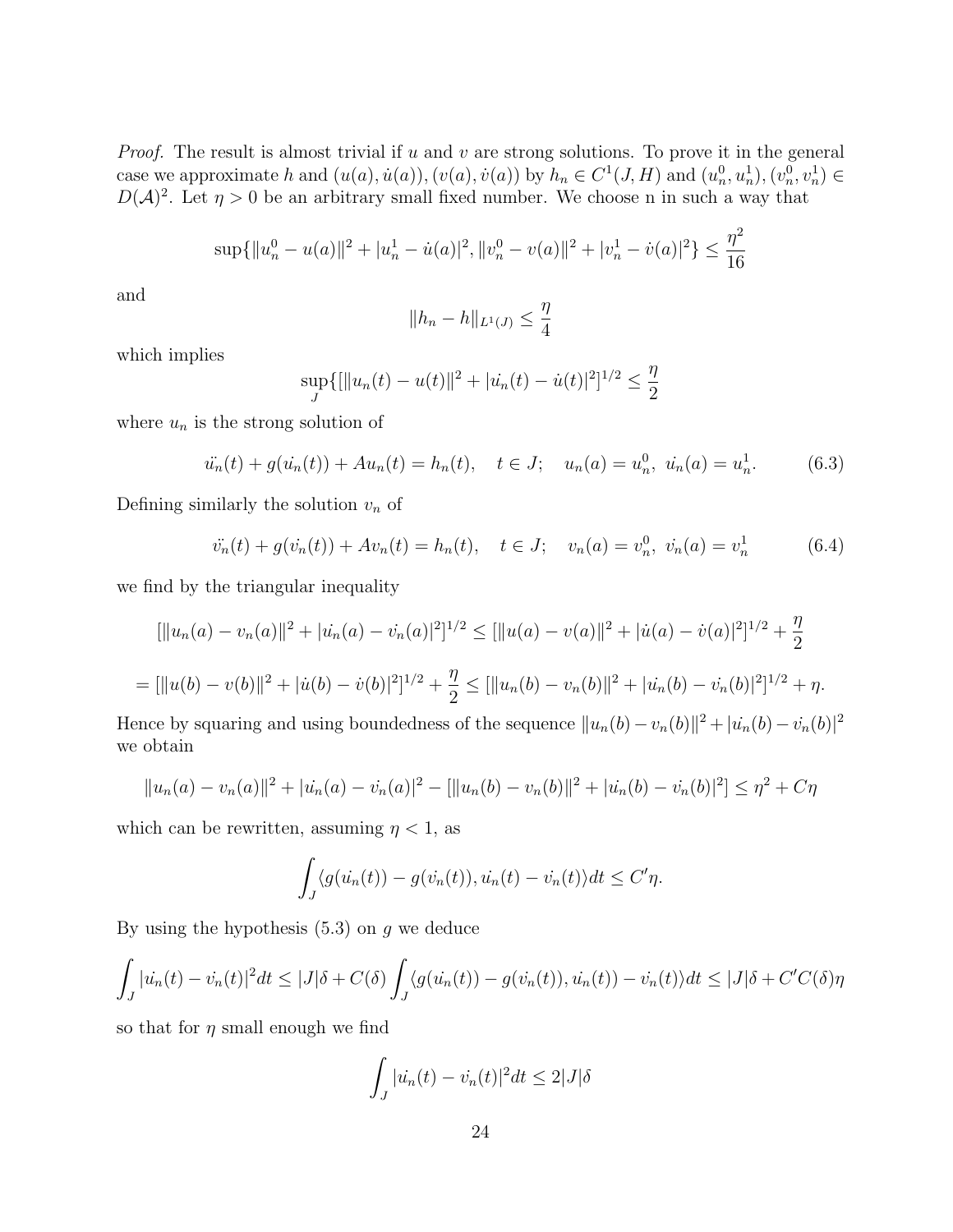As a first consequence  $\dot{u} = \dot{v}$  on J. In addition if  $g \in C(H, V')$ , since  $\dot{u}_n$  converges uniformly to  $\dot{u}$  on J and  $\dot{v}_n$  converges uniformly to  $\dot{v}$  on J with values in H, by considering the equation

$$
\ddot{u}_n(t) - \ddot{v}_n(t) + g(\dot{u}_n(t)) - g(\dot{v}_n(t)) + A(u_n(t) - v_n(t)) = 0
$$

After integration on  $J$  we find that in the sense of  $V'$ 

$$
\int_{J} A(u_n(t) - v_n(t))dt \to 0
$$

Hence if  $u - v \equiv a$  we end up with  $|J|Aa = 0$  and finally  $a = 0$ 

 $\Box$ 

The end of proof of Theorem 6.1 follows very easily by considering any interval J as in the Lemma applied with u replaced by z and v replaced by  $\omega$ .  $\Box$ 

**Remark 6.3.** 1) It does not seem easy to construct a counterexample in which  $a \neq 0$ .

2) In order to have uniqueness of  $\omega$  it is sufficient to assume a much weaker property, it suffices for instance that g be continuous from  $H$  to  $X$  weak where  $X$  is a reflexive Banach space such that  $V \subset X$  with continuous imbedding.

3) In the next subsection, we derive a better result for special kinds of damping terms.

#### 6.2 A more precise result for a special class of damping operators.

In this section we consider a reflexive Banach space  $Z$  satisfying the conditions  $(5.5)$ ,  $(5.6)$ and (5.7).

**Definition 6.4.** Given  $\alpha > 0$ , we say that  $g \in C(Z, Z')$  is  $(Z, \alpha)$ -admissible if  $g(0) = 0$  and for some positive constants  $c, C$  we have

$$
\forall (v, w) \in V \times V, \quad \langle g(v) - g(w), v - w \rangle_{V', V} \ge c \|v - w\|_Z^{\alpha + 2}
$$
(6.5)

$$
\forall (v, w) \in V \times V, \quad ||g(v) - g(w)||_{Z'} \le C(||v||_Z^{\alpha} + ||w||_Z^{\alpha}) ||v - w||_Z \tag{6.6}
$$

The class of  $(Z, \alpha)$ -admissible functions will be denoted by  $G(Z, \alpha)$ .

The following Lemma shows that the functions of  $G(Z, \alpha)$  satifies all the properties used in our main boundedness and compactness results.

**Lemma 6.5.** Let  $g \in G(Z, \alpha)$ . Then g satisfies (5.21) with  $p = \alpha + 2$  hence (5.2), (5.3) and (4.2), (4.3) for any  $\tau > 0$  and (5.4).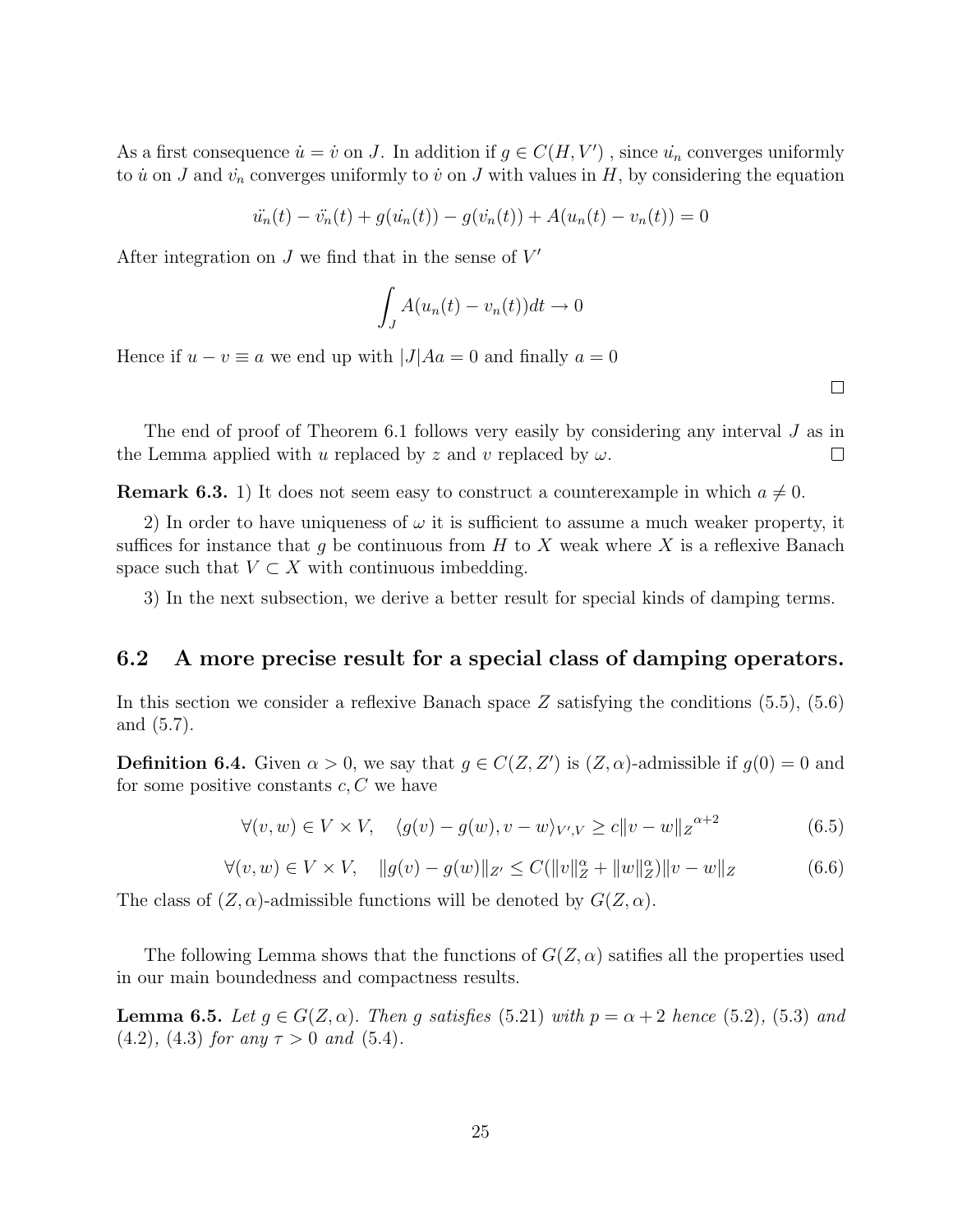*Proof.* It is clear that (6.5) implies (5.21) with  $p = \alpha + 2$  since the norm in Z dominates the norm in H. (5.2) and (5.3) are immediate consequences. (4.2) follows by taking  $w = 0$ . Finally (4.3) for any  $\tau > 0$  and (5.4) follow easily from the combination of (6.5) and (6.6) applied with  $w = 0$ .

The next proposition clarifies the regularity of weak solutions when g is  $(Z, \alpha)$ -admissible.

**Proposition 6.6.** Let  $g \in G(Z, \alpha)$ . Then for any  $J = [a, b]$  compact interval of  $\mathbb{R}$  with  $a < b$ , any  $h \in L^1(J, H)$  and u any weak solution of

$$
\ddot{u}(t) + g(\dot{u}(t)) + Au(t) = h(t), \quad t \in J \tag{6.7}
$$

we have

$$
\dot{u} \in L^{\alpha+2}(J, Z); \quad g(\dot{u}) \in L^{\frac{\alpha+2}{\alpha+1}}(J, Z')
$$

$$
\ddot{u}(t) + g(\dot{u}(t)) + Au(t) = h(t) \quad \text{in} \ L^1(J, V')
$$

*Proof.* The result is obvious for a strong solution u since then  $\dot{u} \in C(J, V)$  and therefore  $g(u) \in C(J, V')$ . Now let u be a weak solution and  $u_n$  be a sequence converging to u in  $C(J, V) \cap C^1(J, H)$  with  $u_n$  a strong solution of

$$
\ddot{u_n}(t) + g(\dot{u_n}(t)) + Au_n(t) = h_n(t)
$$

and

$$
\lim_{n \to \infty} ||h_n - h||_{L^1(J, H)} = 0
$$

It is an immediate consequence of (6.5) that  $\dot{u}_n$  is a Cauchy sequence in  $L^{\alpha+2}(J, Z)$ , then (6.6) shows that  $g(u_n)$  is Cauchy in  $L^{\frac{\alpha+2}{\alpha+1}}(J, Z')$ . The result follows easily.

 $\Box$ 

 $\Box$ 

#### Corollary 6.7. In this case the almost periodic solution is unique

*Proof.* Indeed if  $\omega_1, \omega_2$  are two such solutions, then  $\dot{\omega_1} = \dot{\omega_2}$  and  $\ddot{\omega_1} = \ddot{\omega_2}$  in the sense of distributions from  $Int(J)$  with values in H, then also in  $L^1(J, V')$  on any bounded interval J. Then the equation gives  $A\omega_1 = A\omega_2$  in the sense of  $L^1(J, V')$  and the conclusion follows easily  $\Box$ 

Finally the following result improves our main asymptotic theorem by giving a rate of convergence: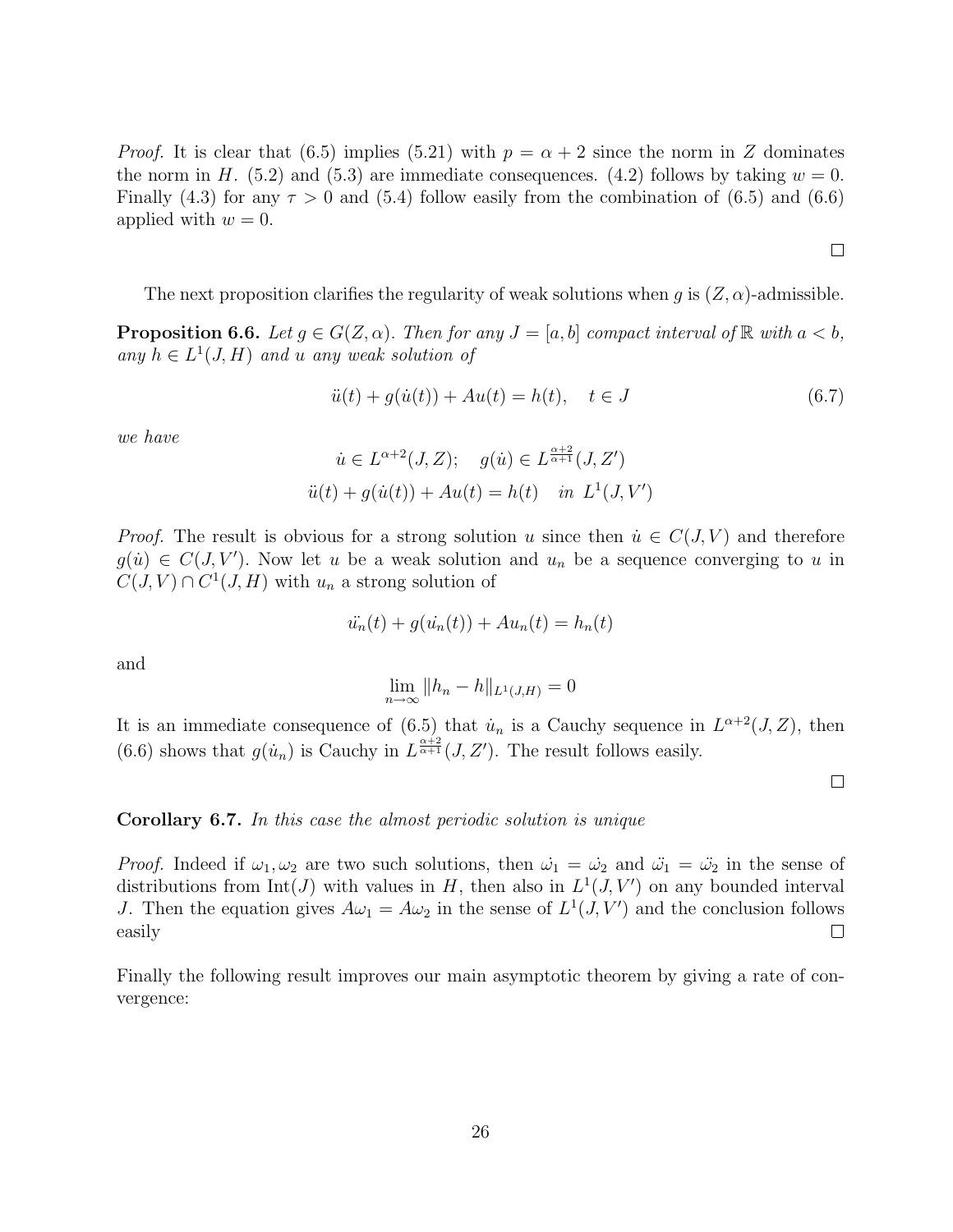Theorem 6.8. Assume that g satisfies the hypotheses of Proposition 6.6. Then for any h which is  $S^1$ -almost periodic:  $\mathbb{R} \to H$  the equation

$$
\ddot{u}(t) + g(\dot{u}(t)) + Au(t) = h(t), \quad t \in \mathbb{R}_+,
$$

has a unique solution  $\omega$  such that the vector  $(\omega, \dot{\omega})$  is almost periodic  $\mathbb{R} \to V \times H$ . In addition for any other solution u we have for some  $M \geq 0$ 

$$
\forall t \ge 0, \quad \|u(t) - \omega(t)\| + |\dot{u}(t) - \dot{\omega}(t)| \le M(1+t)^{-\frac{1}{\alpha}} \tag{6.8}
$$

Proof. We extend the method of proof of [19], theorem 3.1 p. 200 (cf. also [15], theorem 7.5.1 p. 98) to the case of a non-local damping satisfying (6.5)- (6.6). Since the proof is quite similar we just sketch out the main steps for completeness. We start from 2 strong solutions  $u$  and  $v$  of the same equation

$$
\ddot{u}(t) + g(\dot{u}(t)) + Au(t) = h(t), \quad t \in J
$$

and we try to derive the estimate

$$
\forall t \ge 0, \quad \|u(t) - v(t)\| + |\dot{u}(t) - \dot{v}(t)| \le M(1+t)^{-\frac{1}{\alpha}} \tag{6.9}
$$

with M bounded in terms of the initial data and the  $S^1$  norm of h. To this end we introduce  $z := u - v$  and the function

$$
E(t) := \frac{1}{2}(|\dot{z}(t)|^2 + ||w(t)||^2)
$$

In particular,  $E$  is non-increasing and therefore bounded. Then we define

$$
\Psi(t) := E(t)^{\frac{\alpha}{2}}(z(t), \dot{z}(t))
$$

First we have

$$
E'(t) = -\langle g(\dot{u}(t)) - g(\dot{v}(t)), \dot{z}(t) \rangle_{V',V} \le -c||\dot{z}(t)||z^{\alpha+2}
$$

Then we find

$$
\Psi'(t) = \frac{\alpha}{2} E(t)^{\frac{\alpha}{2}-1} E'(t) (z(t), z'(t)) + E(t)^{\frac{\alpha}{2}} \langle -Az(t) - g(\dot{u}(t)) + g(\dot{v}(t)), z(t) \rangle_{V',V}
$$
  
\n
$$
\leq -C_1 E'(t) - E(t)^{\frac{\alpha}{2}} \|z(t)\|^2 + CE(t)^{\frac{\alpha}{2}} (\|\dot{u}(t)\|_{Z}^{\alpha} + \|\dot{v}(t)\|_{Z}^{\alpha}) \|\dot{z}(t)\|_{Z} Vertz(t) \|
$$

It follows from the properties of g that  $r(t) := ||\dot{u}(t)||_Z^{\alpha+2} + ||\dot{v}(t)||_Z^{\alpha+2} \in S^1(\mathbb{R}_+)$  Introducing  $k(t) := \| \dot{u}(t) \|_Z^{\alpha} + \| \dot{v}(t) \|_Z^{\alpha}$  a rather straightforward calculation yields for any  $\delta > 0$ 

$$
\Psi'(t) \le -C_1 E'(t) - E(t)^{\frac{\alpha}{2}} \|z(t)\|^2 + \delta k E(t)^{\frac{\alpha}{2}} \|z(t)\|^2 + \delta k^{\frac{\alpha+2}{\alpha}} E(t)^{\frac{\alpha+2}{2}} + C_2 \delta^{-(\alpha+1)} \|z(t)\|_{Z}^{\alpha+2}
$$

Then setting

$$
F_{\varepsilon} := (1 + C_1 \varepsilon)E + \varepsilon \Psi
$$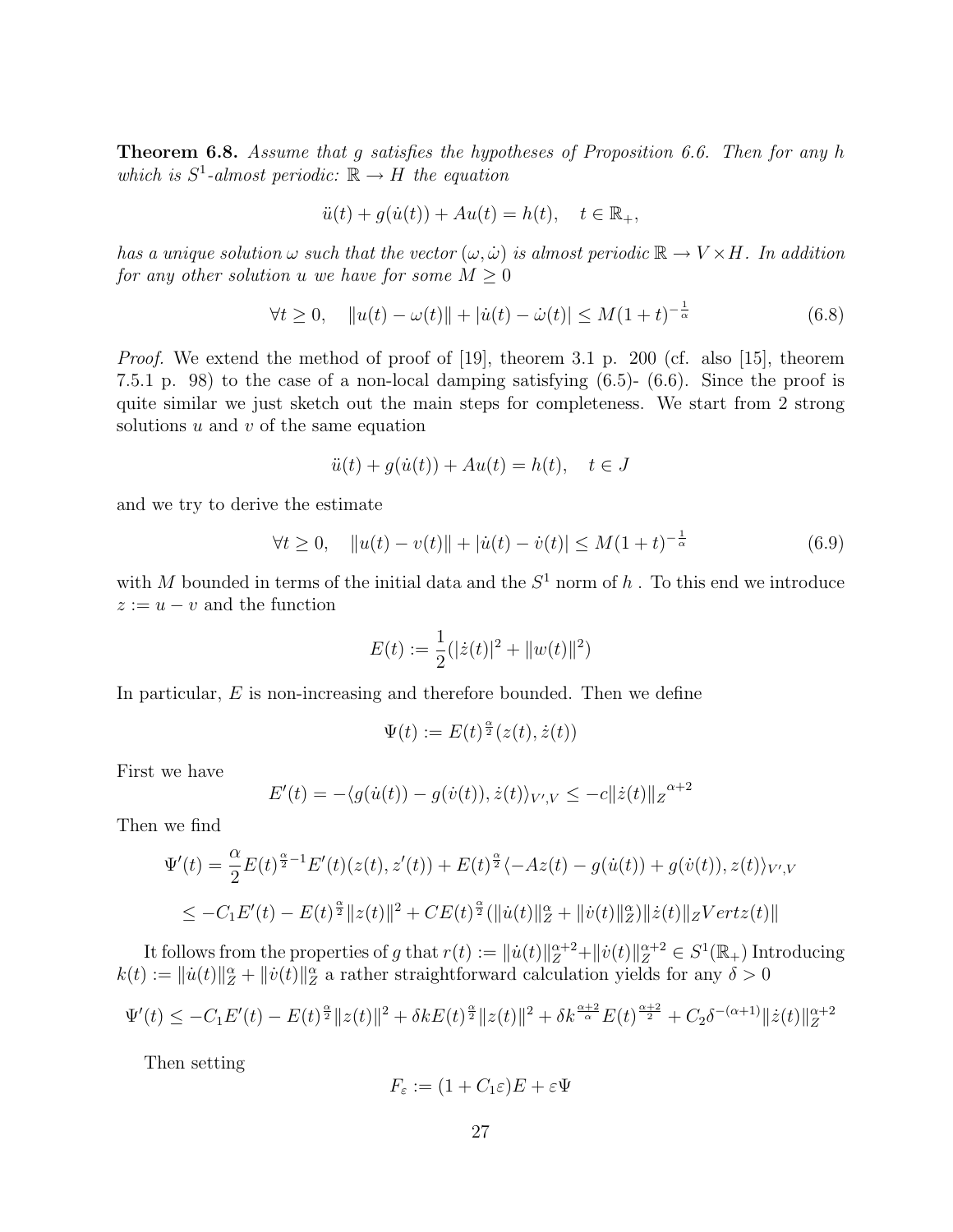we have for all  $\varepsilon$  small enough

$$
\frac{1}{2}E \leq F_{\varepsilon} \leq 2E
$$

and then we find

$$
F'_{\varepsilon} \le -c||\dot{z}(t)||z^{\alpha+2} - \varepsilon E(t)^{\frac{\alpha}{2}}||z(t)||^2 + \varepsilon \delta k^{\frac{\alpha+2}{\alpha}} E(t)^{\frac{\alpha+2}{2}} + C_2 \varepsilon \delta^{-(\alpha+1)} ||\dot{z}(t)||_Z^{\alpha+2} + \varepsilon \delta k E(t)^{\frac{\alpha}{2}} ||z(t)||^2
$$

By choosing  $\delta = \left(\frac{2C_2\varepsilon}{c}\right)^{\frac{1}{\alpha+1}}$  we derive

$$
F'_{\varepsilon} \leq -\frac{c}{2} ||\dot{z}(t)||_{Z}^{\alpha+2} - \varepsilon E(t)^{\frac{\alpha}{2}} ||z(t)||^{2} + \varepsilon \delta k^{\frac{\alpha+2}{\alpha}} E(t)^{\frac{\alpha+2}{2}} + \varepsilon \delta k E(t)^{\frac{\alpha}{2}} ||z(t)||^{2}
$$

which, for  $\varepsilon$  sufficiently small, gives

$$
F'_{\varepsilon} \le -\varepsilon (\Vert \dot{z}(t) \Vert_{Z}^{\alpha+2} + E(t)^{\frac{\alpha}{2}} \Vert z(t) \Vert^{2}) + K \varepsilon^{1+\frac{1}{\alpha+1}} (1 + k^{\frac{\alpha+2}{\alpha}}) E(t)^{\frac{\alpha+2}{2}}
$$

This inequality reduces to

$$
F'_{\varepsilon} \leq -\eta \varepsilon F_{\varepsilon}^{\frac{\alpha+2}{2}} + K' \varepsilon^{1+\frac{1}{\alpha+1}} (1+ k^{\frac{\alpha+2}{\alpha}}) F_{\varepsilon}^{\frac{\alpha+2}{2}}
$$

Because  $h_1(t) = 1 + k^{\frac{\alpha+2}{\alpha}}$  is in  $S^1(\mathbb{R}_+)$  we conclude by a direct application of Lemma 1.7 from [19].

# 7 Semilinear perturbations with rapidly decaying source terms.

#### 7.1 An abstract convergence theorem

In this section we consider the equation

$$
\ddot{u}(t) + g(\dot{u}(t)) + \mathcal{M}(u(t)) = h(t), \quad t \in \mathbb{R}_+, \tag{7.1}
$$

where  $\mathcal{M} = \nabla E$  is the gradient operator of a  $C^2$  functional E on V and  $g \in C(V, V')$  is a nonlinear damping operator such that there exists  $\alpha \in (0,1)$ ,  $\rho_1 > 0$  and  $\rho_2 > 0$  for which

$$
\forall v \in V, \ \langle g(v), v \rangle_{V', V} \ge \rho_1 \|v\|_{H}^{\alpha+2} \tag{7.2}
$$

$$
\forall v \in V, \ \|g(v)\|_{V'} \le \rho_2 \langle g(v), v \rangle_{V', V}^{\frac{\alpha+1}{\alpha+2}}.
$$
\n(7.3)

 $\Box$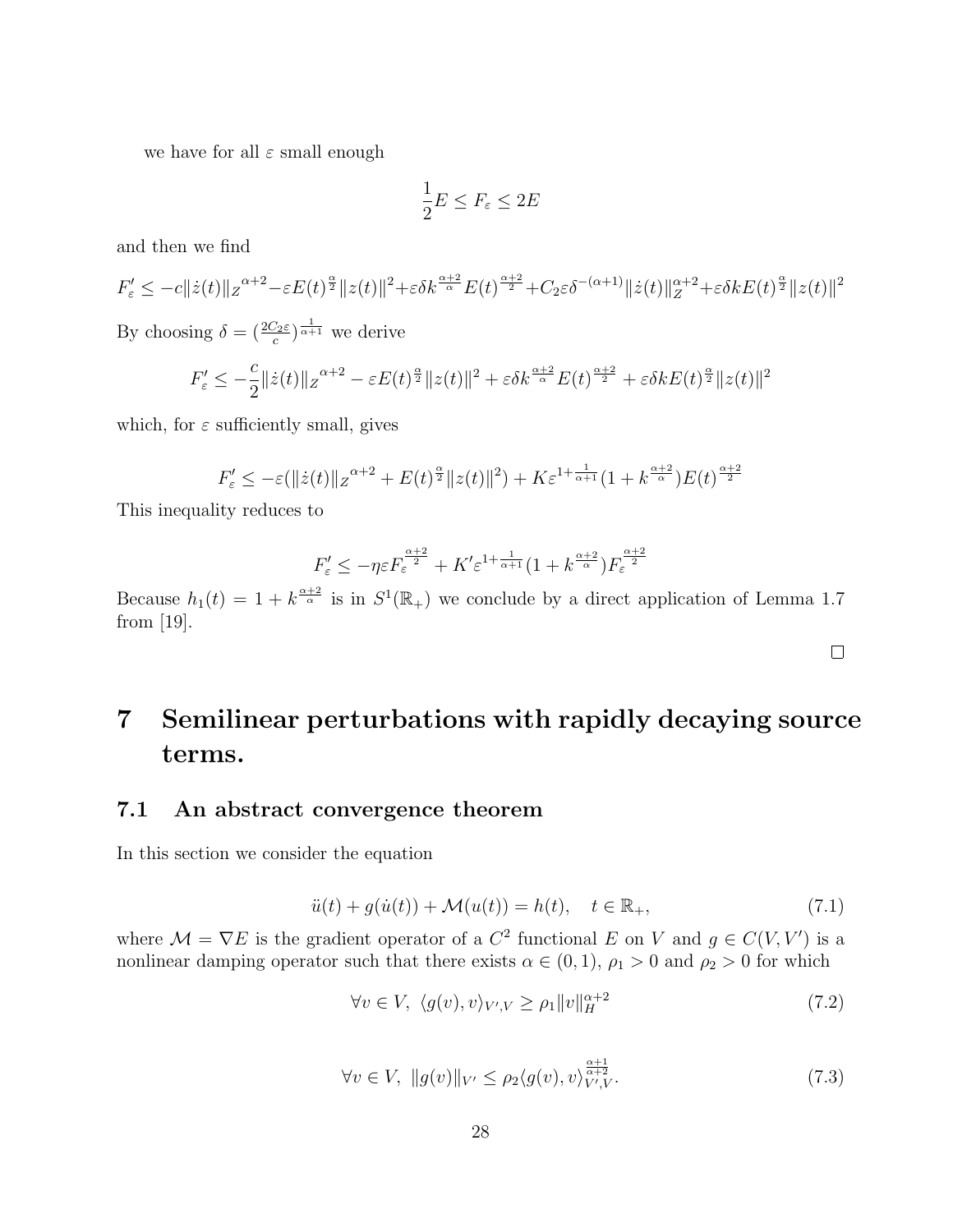We assume that E satisfies a uniform Lojasiewicz gradient inequality near the set  $\mathcal{E} =$  $\mathcal{M}^{-1}{0}$  of equilibria with exponent  $\theta \in \left(\frac{\alpha}{\alpha+1}, \frac{1}{2}\right)$  $\frac{1}{2}$  which means that for some  $\rho > 0$  we have for some constant C

$$
\forall u \in V, \quad \text{dist}_V(u, \mathcal{E}) \le \rho \Longrightarrow \forall a \in \mathcal{E}, \quad |E(u) - E(a)|^{1-\theta} \le C \|\mathcal{M}u\|_{V'} \tag{7.4}
$$

We also need an additional technical assumption as follows. Since  $E \in C^2(V)$  we have for each  $u \in V$ 

$$
E''(u) = \mathcal{M}'(u) \in \mathcal{L}(V, V')
$$

and therefore

$$
A^{-1} \mathcal{M}'(u) \in \mathcal{L}(V, V)
$$

we require the slightly different condition

$$
\forall u \in V, \ A^{-1} \mathcal{M}'(u) \in \mathcal{L}(H, H)
$$

and moreover

$$
\forall u \in V, \ \Vert A^{-1} \mathcal{M}'(u) \Vert_{\mathcal{L}(H,H)} \le C(\Vert u \Vert) \tag{7.5}
$$

where  $C(R)$  is bounded on bounded subsets of  $\mathbb{R}_+$ . We obtain the following generalization of a result due to Ben Hassen and Chergui [3].

**Theorem 7.1.** Let  $u \in W^{1,1}_{loc}(\mathbb{R}^+, V) \cap W^{2,1}_{loc}(\mathbb{R}^+, H)$  be a solution of  $(7.1)$ )such that u has precompact range in  $V$  and  $\dot{u}$  has precompact range in  $H$ . Assume in addition that

$$
\exists C \ge 0, \ \exists \delta > 0, \ ||h(t, \cdot)||_H \le \frac{C}{(1+t)^{1+\delta+\alpha}}, \text{ for all } t \in \mathbb{R}_+.
$$
 (7.6)

Then we have for some  $a \in \mathcal{E}$ 

$$
\lim_{t \to \infty} (||u(t) - a|| + |\dot{u}(t)|) = 0
$$

*Proof.* First we prove that  $\|\dot{u}(t)\|_{H}$  tends to 0 at infinity. Indeed introducing

$$
\mathcal{E}_0(t) = \frac{1}{2} ||\dot{u}(t)||_H^2 + E(u(t))
$$

we have, thanks to assumption (7.2)

$$
\mathcal{E'}_0(t) = -\langle \dot{u}, g(\dot{u}) \rangle_{V,V'} + \langle h, \dot{u} \rangle_H \le -\rho_1 \| \dot{u} \|_H^{\alpha+2} + \| h \|_H \| \dot{u} \|_H.
$$

$$
\mathcal{E}'_0(t) \leq -\frac{\rho_1}{2} \| \dot{u} \|_{H}^{\alpha+2} + C_0 \| h \|_{H}^{\frac{\alpha+2}{\alpha+1}}.
$$

and therefore the bounded function

$$
\mathcal{F}(t) := \mathcal{E}_0(t) + C_0 \int_t^{\infty} ||h(s)||_{H}^{\frac{\alpha+2}{\alpha+1}} ds
$$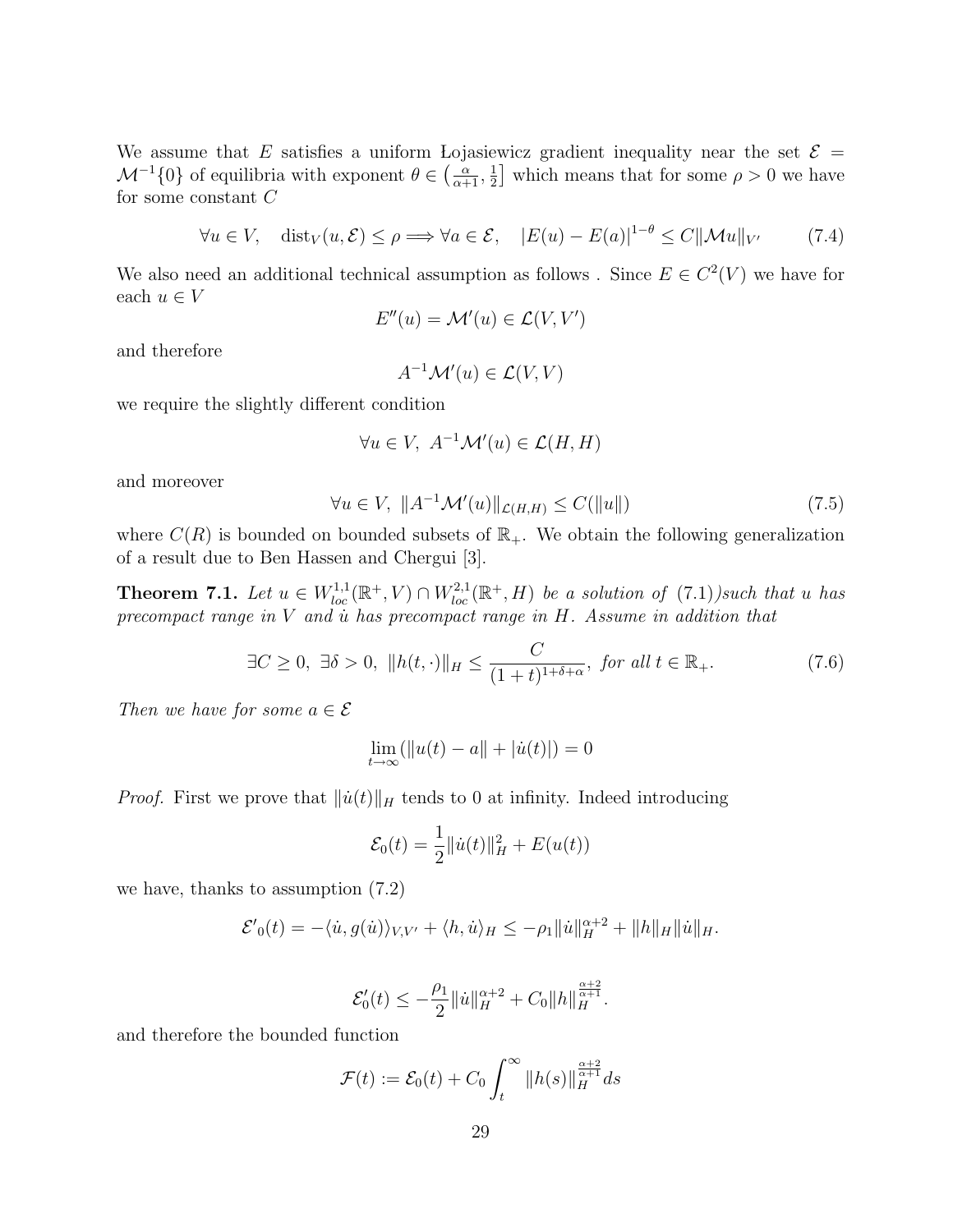is non-increasing and consequently convergent at infinity. Since  $\mathcal{F}(t) - \mathcal{E}_0$  tends to 0 at infinity, it follows that  $\mathcal{E}_0(t)$  itself has a limit  $\overline{E}$ . In addition we have

$$
\|u\|_{H}^{\alpha+2} \leq -\frac{2}{\rho_1} \mathcal{E}'_0(t) + D_0 \|h\|_{H}^{\frac{\alpha+2}{\alpha+1}}.
$$

hence  $\|\dot{u}(t)\|_{H} \in L^{\alpha+2}(\mathbb{R}_{+})$  and in particular

$$
\dot{u}\in L^{\alpha+2}(\mathbb{R}_+,V')
$$

But by the equation we also have

$$
\ddot{u} \in L^\infty(\mathbb{R}_+, V')
$$

therefore  $\lim_{t \to +\infty} \dot{u}(t) = 0$  in V'. By compactness,

$$
\lim_{t \to +\infty} \|\dot{u}(t)\|_{H} = 0\tag{7.7}
$$

From the definition of  $\mathcal{E}_0$  we deduce

$$
\lim_{t \to +\infty} E(u(t)) = \bar{E}
$$
\n(7.8)

It is then rather straightforward to deduce the following property

$$
\lim_{t \to +\infty} \text{dist}_V(u(t), \mathcal{E}_*) = 0 \tag{7.9}
$$

where

$$
\mathcal{E}_* = \{ \varphi \in \mathcal{E}, E(\varphi) = \bar{E} \}
$$

Indeed by compactness,  $u$ , being Lipschitz continuous with values in  $H$ , is uniformy continuous with values in  $V$ . In particular we have

$$
\lim_{\varepsilon \to 0} \sup_{t \ge 0} \|\frac{1}{\varepsilon} \int_t^{t+\varepsilon} \mathcal{M}(u(s))ds - \mathcal{M}(u(t))\|_{V'} = 0
$$

From

$$
\mathcal{E'}_0(t) = -\langle \dot{u}, g(\dot{u}) \rangle_{V,V'} + \langle h, \dot{u} \rangle_H \le -\frac{1}{2} \langle \dot{u}, g(\dot{u}) \rangle_{V,V'} - \frac{\rho_1}{2} ||\dot{u}||_H^{\alpha+2} + ||h||_H ||\dot{u}||_H
$$

it follows that  $\langle \dot{u}, g(\dot{u}) \rangle_{V,V'} \in L^1(\mathbb{R}_+)$  Then we observe that (7.3) implies the inequality

$$
\forall \delta > 0, \forall v \in V, \quad ||g(v)||_{V'} \leq \delta + C(\delta) \langle g(v), v \rangle_{V',V}
$$

Therefore for each  $\varepsilon$  fixed

$$
\lim_{t \to +\infty} \|\frac{1}{\varepsilon} \int_{t}^{t+\varepsilon} g(\dot{u}(s))ds\|_{V'} = 0
$$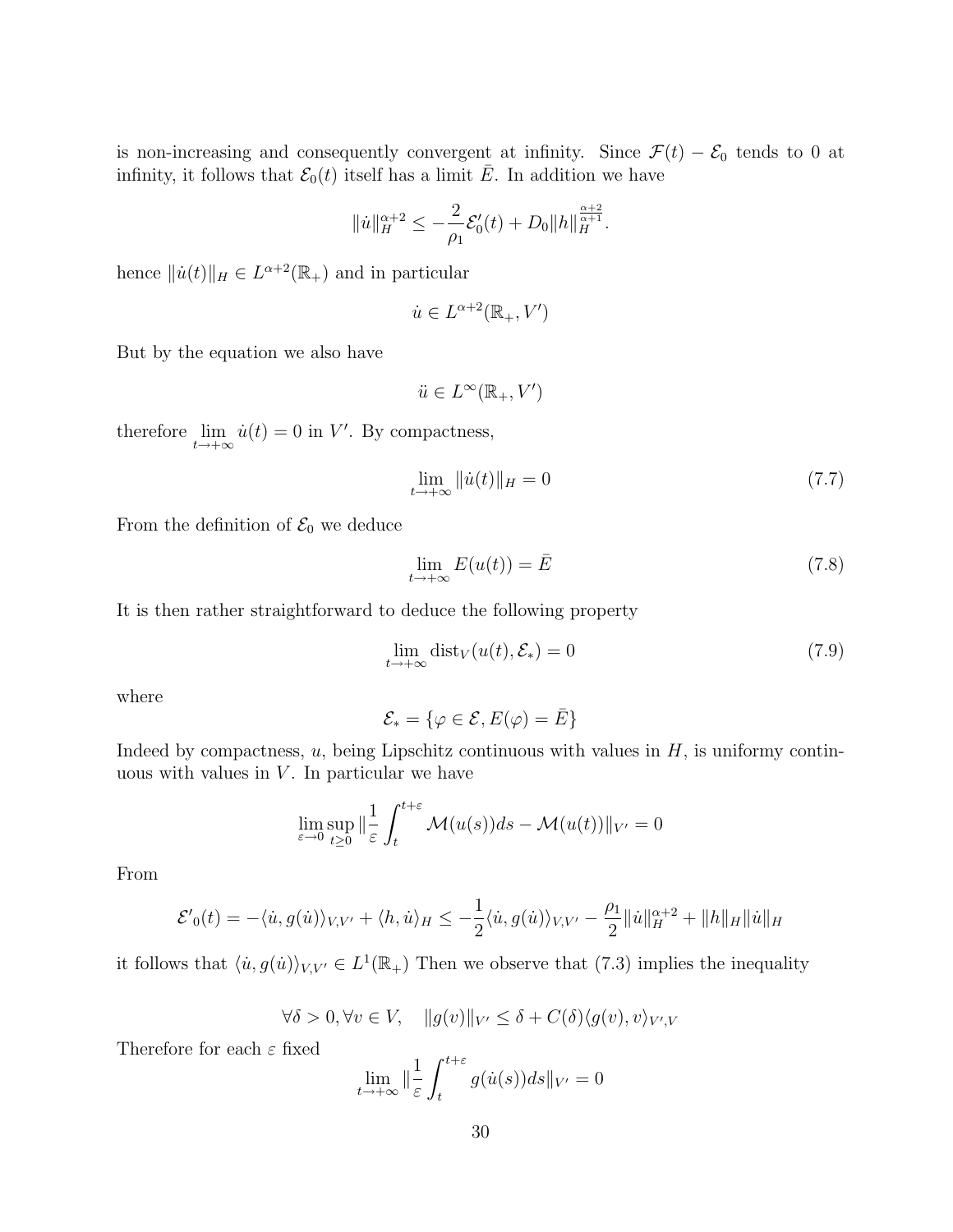By integrating the equation over  $[t, t + \varepsilon]$  and dividing through by  $\varepsilon$  we now obtain

$$
\frac{1}{\varepsilon} \int_{t}^{t+\varepsilon} \mathcal{M}(u(s))ds = \frac{1}{\varepsilon} \int_{t}^{t+\varepsilon} h(s)ds - \frac{1}{\varepsilon} \int_{t}^{t+\varepsilon} g(\dot{u}(s))ds - \frac{1}{\varepsilon} (\dot{u}(t+\varepsilon) - \dot{u}(t))
$$

The right-hand side tends to 0 in V' as  $t \to \infty$  for any fixed  $\varepsilon > 0$ . By choosing  $\varepsilon > 0$  small enough first and then letting  $t \to \infty$  we finally see that

$$
\lim_{t\to+\infty} \|\mathcal{M}(u(t))\|_{V'}=0
$$

and the result follow easily since for any limiting point  $\varphi$  of  $u(t)$  as  $t \to \infty$  we have  $\mathcal{M}(\varphi) = 0$ and  $E(\varphi) = \overline{E}$ .

Now let  $0 < \varepsilon \leq 1$  be a real constant. We define the function :

$$
H(t) = \frac{1}{2} ||\dot{u}||_H^2 + E(u) - \bar{E} + \varepsilon ||\dot{u}||_{V'}^\alpha \langle \mathcal{M}(u), \dot{u} \rangle_{V'} + \int_t^{+\infty} \langle h(s), \dot{u}(s) \rangle_H
$$
  
 
$$
+ \frac{\varepsilon}{2} \frac{(1+\alpha)^2}{1-\alpha} \int_t^{+\infty} ||\dot{u}||_{V'}^\alpha ||h(s)||_{V'}^2 ds,
$$

It is clear that

$$
\lim_{t \to +\infty} H(t) = 0
$$

On the other hand H is differentiable at any point where  $\dot{u}$  does not vanish and at those points we have

$$
H'(t) = -\langle \dot{u}, g(\dot{u}) \rangle_{V,V'} + \varepsilon ||\dot{u}||_{V'}^{\alpha} \langle \mathcal{M}'(u)\dot{u}, \dot{u} \rangle_{V'} +
$$
  
\n
$$
+ \varepsilon ||\dot{u}||_{V'}^{\alpha} \langle \mathcal{M}(u), h(t) \rangle_{V,V'} - \varepsilon ||\dot{u}||_{V'}^{\alpha} \langle \mathcal{M}(u), g(\dot{u}) \rangle_{V'} - \varepsilon ||\dot{u}||_{V'}^{\alpha} ||\mathcal{M}(u)||_{V'}^{2} +
$$
  
\n
$$
\varepsilon \alpha ||\dot{u}||_{V'}^{\alpha-2} \langle \mathcal{M}(u), \dot{u} \rangle_{V'} \langle \dot{u}, h \rangle_{V,V'} - \varepsilon \alpha ||\dot{u}||^{\alpha-2} {}_{V'} \langle \mathcal{M}(u), \dot{u} \rangle^{2} {}_{V'} -
$$
  
\n
$$
\varepsilon \alpha ||\dot{u}||_{V'}^{\alpha-2} \langle \mathcal{M}(u), \dot{u} \rangle_{V'} \langle \dot{u}, g(\dot{u}) \rangle_{V,V'} - \frac{\varepsilon}{2} \frac{(1+\alpha)^{2}}{1-\alpha} ||\dot{u}||_{V'}^{\alpha} ||h(s)||_{V'}^{2}.
$$

By using Cauchy-Schwarz inequality, together with assumption (7.2) we obtain

$$
H'(t) \leq -\frac{1}{2} \langle \dot{u}, g(\dot{u}) \rangle_{V, V'} - \frac{\rho_1}{2} ||\dot{u}||_H^{\alpha+2} - \varepsilon (1-\alpha) ||\dot{u}||_{V'}^{\alpha} ||\mathcal{M}(u)||_{V'} + \varepsilon (1+\alpha) ||\dot{u}||_{V'}^{\alpha} ||\mathcal{M}(u)||_{V'} ||h||_{V'} +
$$
  

$$
\varepsilon ||\dot{u}||_{V'}^{\alpha} |\langle \mathcal{M}'(u)\dot{u}, \dot{u}\rangle_{V'}| + \varepsilon (1+\alpha) ||\dot{u}||_{V'}^{\alpha} ||\mathcal{M}(u)||_{V'} ||g(\dot{u})||_{V'} - \frac{\varepsilon}{2} \frac{(1+\alpha)^2}{(1-\alpha)} ||\dot{u}||_{V'}^{\alpha} ||h||_{V'}^2.
$$

It is not difficult to check that  $H$  is differentiable with derivative equal to 0 any point where  $u = 0$ , therefore the above inequality is in fact valid everywhere. Since  $\|\mathcal{M}(u)\|_{V}$  is bounded and, by using Young's inequality together with assumption (7.3) we get

$$
||g(\dot{u})||_{V'}||\mathcal{M}(u)||_{V'} \leq \rho_2 \langle \dot{u}, g(\dot{u}) \rangle_{V,V'}^{\frac{\alpha+1}{\alpha+2}}||\mathcal{M}(u)||_{V'} \leq C_1||\mathcal{M}(u)||_{V'}^{\alpha+2} + C_2 \langle \dot{u}, g(\dot{u}) \rangle_{V,V'},
$$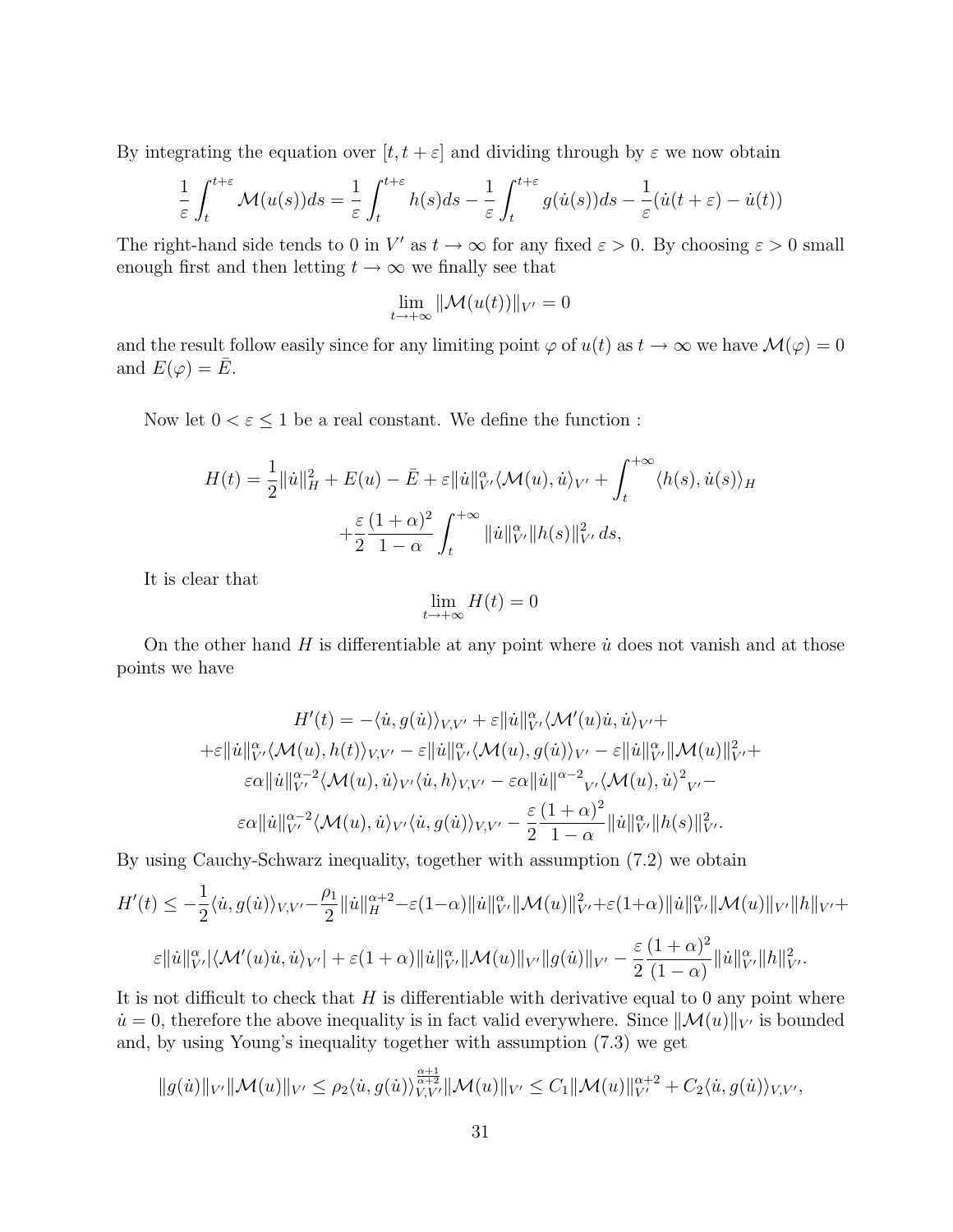where  $C_1$  and  $C_2$  are two positive constants. It is easy to see that

$$
\|\mathcal{M}(u)\|_{V'}\|h\|_{V'}\leq \frac{1}{2}\left\{\frac{1-\alpha}{1+\alpha}\|\mathcal{M}(u)\|_{V'}^2+\frac{1+\alpha}{1-\alpha}\|h\|_{V'}^2\right\}.
$$

Since  $\lim_{t\to+\infty} ||\dot{u}(t)||_H = 0$ , there exists T such that for all  $t \geq T$  we have  $||\dot{u}||_H \leq 1$ . Then we get for all  $t \geq T$ 

$$
H'(t) \leq \left(-\frac{\rho_1}{2} + \varepsilon (1+\alpha)C_3\right) \|\dot{u}\|_{H}^{\alpha+2} - \varepsilon \frac{1-\alpha}{2} \|\dot{u}\|_{V'}^{\alpha} \|\mathcal{M}(u)\|_{V'}^{2} + \varepsilon \|\dot{u}\|_{V'}^{\alpha} \|\mathcal{M}(u)\|_{V'}^{\alpha+2}.
$$
  

$$
\varepsilon \|\dot{u}\|_{V'}^{\alpha} |\langle \mathcal{M}'(u)\dot{u}, \dot{u}\rangle_{V'}| + \varepsilon (1+\alpha)C_4 \|\dot{u}\|_{V'}^{\alpha} \|\mathcal{M}(u)\|_{V'}^{\alpha+2}.
$$

By assumption (7.5), and by choosing  $\varepsilon$  small enough we have for all  $t \geq T$ 

$$
H'(t) \leq -\varepsilon C_5 \| \dot{u} \|_{V'}^{\alpha} (\|\dot{u}\|_{H}^{2} + \| \mathcal{M}(u) \|_{V'}^{2}).
$$

which also implies for all  $t \geq T$ 

$$
H'(t) \le -\varepsilon C_6 \| \dot{u} \|_{V'}^{\alpha} (\|\dot{u}\|_{H} + \| \mathcal{M}(u) \|_{V'})^2.
$$
 (7.10)

From (7.10) we deduce that H is nonincreasing on  $[T, +\infty]$  and in particular  $H(t) \geq 0$  on  $\mathbb{R}_+$ . If for some  $t_0 \geq T$  it happens that  $H(t_0) = 0$ , then  $H(t)$  vanishes on  $[t_0, \infty)$  and by (7.10) we conclude that  $\|\dot{u}\|_{V'}^{\alpha}\|\dot{u}\|_{H}^2=0$ , hence  $u(t)$  is constant for t large and there is nothing to prove.

From now on we assume that for all  $t \geq T$  we have  $H(t) > 0$ . Let  $\delta > 0$  be as in (7.6). Let  $\theta \in ]\frac{\alpha}{\alpha+1}, \frac{1}{2}$  $\frac{1}{2}$  be the Lojasiewicz exponent and let  $\beta = \theta - \alpha(1 - \theta)$ . We have

$$
-\frac{1}{\beta} \frac{d}{dt} (H(t)^{\beta}) = \frac{-H'(t)}{\{H(t)^{1-\theta}\}^{1+\alpha}}.
$$
\n(7.11)

By applying Cauchy-Schwarz inequality we obtain

$$
H(t)^{1-\theta} \leq C_7 \left\{ ||\dot{u}||_H^{2(1-\theta)} + |E(u) - \bar{E}|^{1-\theta} + ||\dot{u}||_{V'}^{(\alpha+1)(1-\theta)} ||\mathcal{M}(u)||_{V'}^{1-\theta} + \left( \int_t^{+\infty} |\langle h, \dot{u} \rangle_H | ds \right)^{1-\theta} + \left( \int_t^{+\infty} ||h(s)||_H^2 ds \right)^{1-\theta} \right\}.
$$

and we observe that, assuming T large enough to insure  $dist_V (u, \mathcal{E}_*) \leq \rho$  for all  $t \geq T$ , we have  $|E(u) - \bar{E}|^{1-\theta} \le C ||\mathcal{M}(u)||_{V'}$ . Moreover by Young's inequality and since  $||u||_H \le 1$  for all  $t \geq T$  we get

$$
\|u\|_{V'}^{(\alpha+1)(1-\theta)} \|\mathcal{M}(u)\|_{V'}^{1-\theta} \leq C_7(\|u\|_{V'} + \|\mathcal{M}(u)\|_{V'}).
$$

Now, let

$$
\mathcal{E}(t) = \frac{1}{2} ||\dot{u}||_H^2 + E(u) - \bar{E}.
$$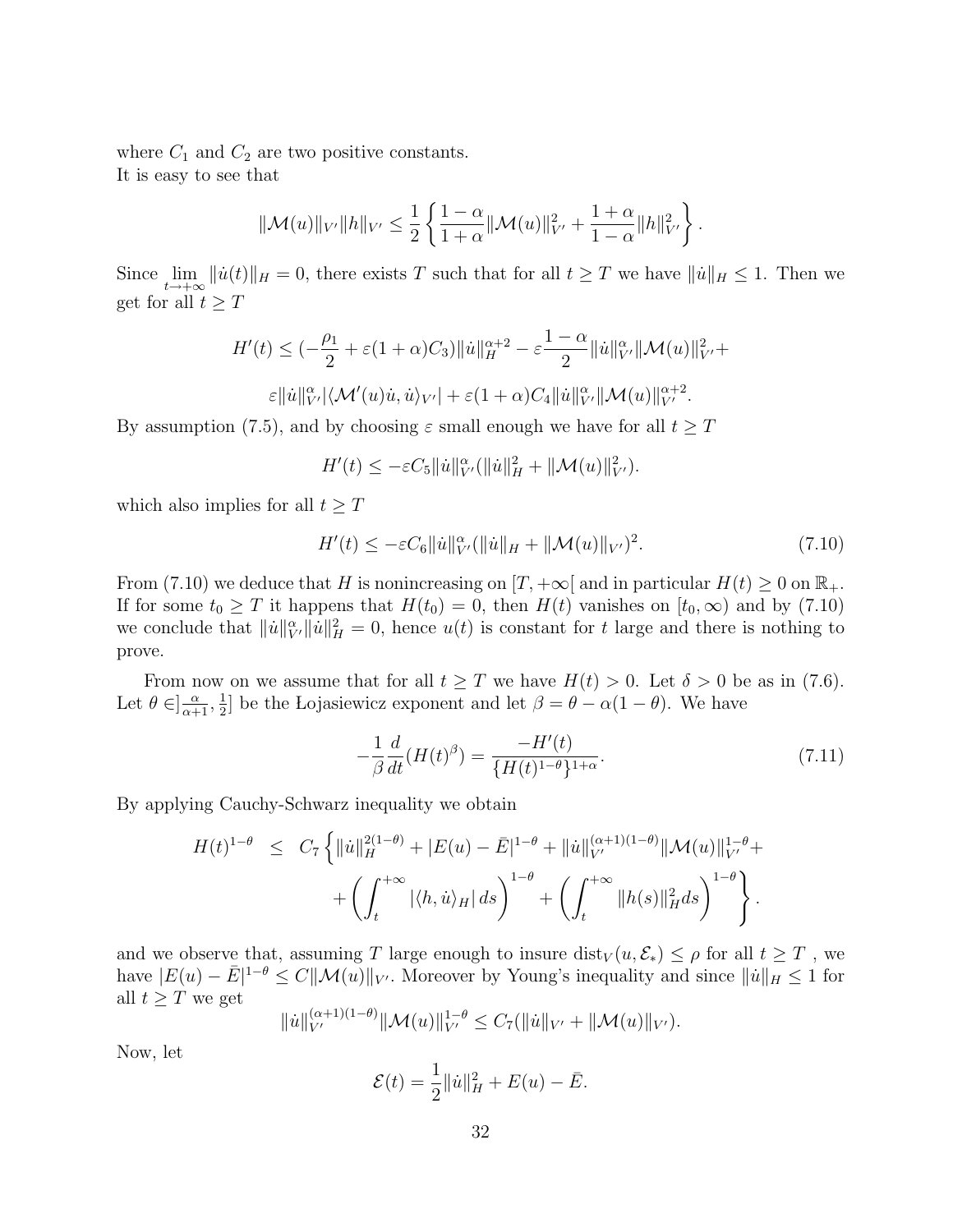We have thanks to assumption (7.2)

$$
\mathcal{E}'(t) = -\langle \dot{u}, g(\dot{u}) \rangle_{V,V'} + \langle h, \dot{u} \rangle_H \le -\rho_1 \| \dot{u} \|_H^{\alpha+2} + \| h \|_H \| \dot{u} \|_H.
$$

By Young's inequality we obtain

$$
\mathcal{E}'(t) \le -\frac{\rho_1}{2} ||\dot{u}||_H^{\alpha+2} + C_8 ||h||_H^{\frac{\alpha+2}{\alpha+1}}.
$$

By integrating we have

$$
\int_{t}^{+\infty} \| \dot{u} \|_{H}^{\alpha+2} ds \leq C_9 \mathcal{E}(t) + C_{10} \int_{t}^{+\infty} \| h \|_{H}^{\frac{\alpha+2}{\alpha+1}} ds.
$$

Then we have

$$
\left(\int_{t}^{+\infty} |\langle \dot{u}, h \rangle_{H}| ds\right)^{1-\theta} \leq C_{11} \mathcal{E}(t)^{1-\theta} + C_{12} \left(\int_{t}^{+\infty} \|h\|_{H}^{\frac{\alpha+2}{\alpha+1}} ds\right)^{1-\theta}.
$$

Now, as a consequence of  $(7.9)$  for t large enough we can use the Lojasiewicz gradient inequality. Combining with the last calculations and assumption (7.6), we obtain

$$
H(t)^{1-\theta} \le C_{13}(\|\dot{u}\|_{H} + \|\mathcal{M}(u)\|_{V'} + \frac{1}{(1+t)^{\xi(1-\theta)}})
$$
\n(7.12)

 $\Box$ 

where  $\xi = \alpha + 1 + \delta \left( \frac{\alpha + 2}{\alpha + 1} \right)$ . As in [3] we can replace, if necessary,  $\theta$  by a smaller number still greater than  $\frac{\alpha}{\alpha+1}$ , for which  $\xi(1-\theta) > 1$ , that we still call  $\theta$  from now on. By combining (7.10), (7.11) and (7.12) we find

$$
-C_{13}\frac{d}{dt}(H(t)^{\beta})+\frac{1}{(1+t)^{\xi(1-\theta)}}\geq \frac{\|u\|_{V'}^{\alpha}(\|u\|_{H}+\|\mathcal{M}(u)\|_{V'})^{2}}{(\|u\|_{H}+\|\mathcal{M}(u)\|_{V'}+\frac{1}{(1+t)^{\xi(1-\theta)}})^{1+\alpha}}+\frac{1}{(1+t)^{\xi(1-\theta)}}.
$$

By using lemma 4.2 in [3] this implies

$$
-C_{13}\frac{d}{dt}(H(t)^{\beta}) + \frac{1}{(1+t)^{\xi(1-\theta)}} \geq C_{14}||\dot{u}||^{\alpha}_{V'}||\dot{u}||^{1-\alpha}_{H}.
$$

By using the embedding of  $H$  into  $V'$  we obtain

$$
||\dot{u}||_{V'} \leq -C_{15}\frac{d}{dt}(H(t)^{\beta}) + \frac{C_{16}}{(1+t)^{\xi(1-\theta)}}.
$$

Hence by integrating, we get for all  $t \geq T$ 

$$
\int_T^t \|\dot{u}(s)\|_{V'} ds \le C_{15}(H(T)^{\beta}) + \frac{C_{17}}{(1+T)^{\xi(1-\theta)-1}}.
$$

This implies that  $\lim_{t\to+\infty}u(t)$  exists in V'. By compactness,  $\lim_{t\to+\infty}u(t)$  exists in V.

**Remark 7.2.** It is easy to check that any  $g \in G(Z, \alpha)$  for some Z satisfying the conditions  $(5.5)$ ,  $(5.6)$  and  $(5.7)$  verifies  $(7.2)$ and  $(7.3)$ . Indeed  $(7.2)$  follows from  $(5.21)$  with  $p = \alpha + 2$ by taking  $w = 0$  and (7.3) follows easily from the combination of (6.5) and (6.6) applied with  $w = 0$ .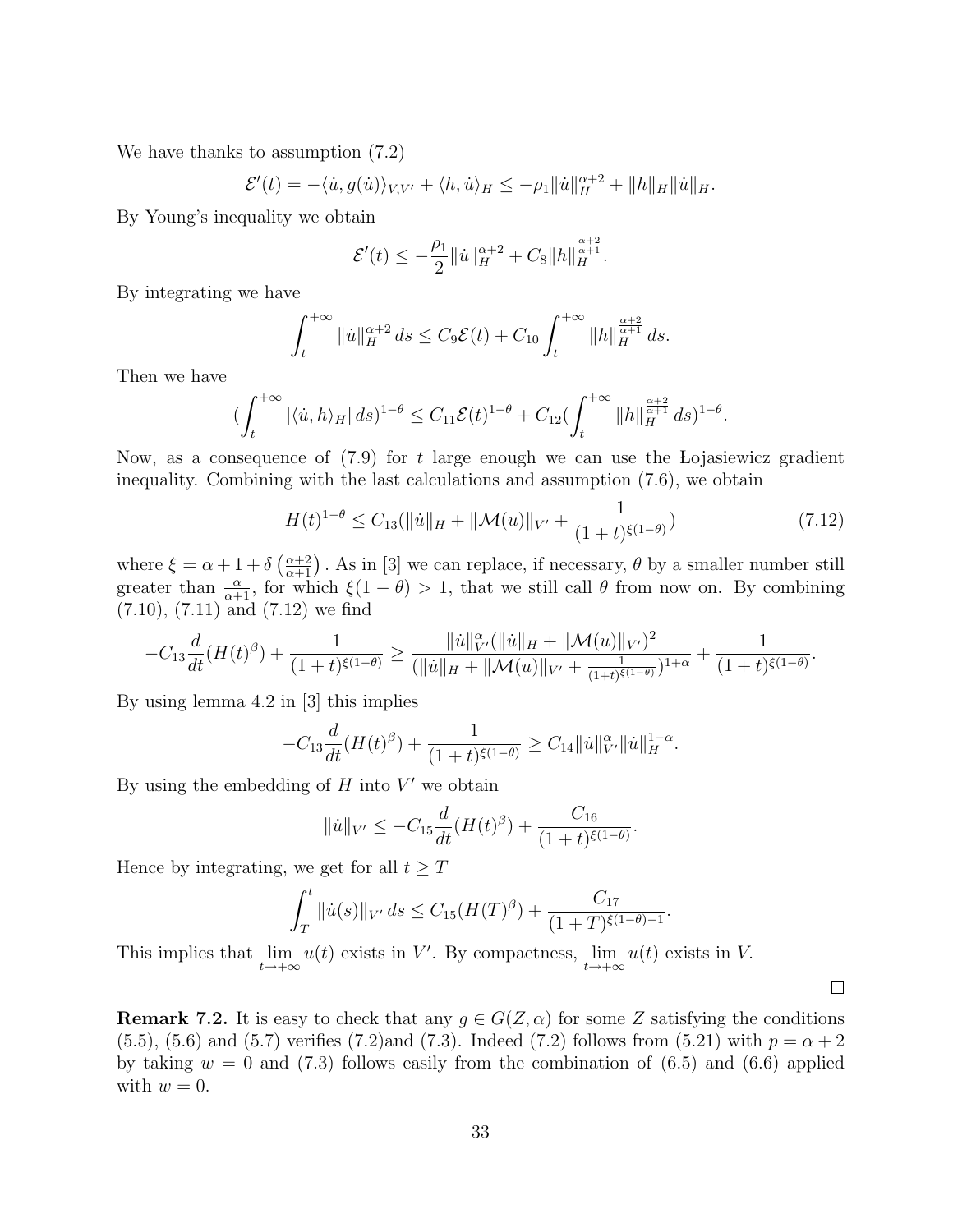#### 7.2 A semilinear convergence theorem

In this section we consider the semilinear equation

$$
\ddot{u}(t) + g(\dot{u}(t)) + Au(t) + f(u(t)) = h(t), \quad t \in \mathbb{R}_+, \tag{7.13}
$$

where A is as in the previous sections, g satisfies (7.2)-(7.3) and  $f = \nabla F \in C(V, V')$  is the gradient operator of  $F \in C^2(V)$ . We assume

i) There is a Banach space  $W \subset H$  such that  $V \subset W$  with compact imbedding for which  $f: W \longrightarrow H$  is Lipschitz continuous on bounded sets of W.

ii) The functional  $E(u) := \frac{1}{2} ||u||^2 + F(u)$  satisfies a uniform Lojasiewicz gradient inequality (7.4) with exponent  $\theta \in \left(\frac{\alpha}{\alpha+1}, \frac{1}{2}\right)$  $\frac{1}{2}$  near the set of equilibria

$$
\mathcal{E} = \mathcal{M}^{-1}{0} = \{u \in V, Au + f(u) = 0\}.
$$

iii) For all  $u \in V$  we have  $A^{-1}f'(u) \in \mathcal{L}(H, H)$  with

$$
\forall u \in V, \ \|A^{-1}f'(u)\|_{\mathcal{L}(H,H)} \le C(\|u\|) \tag{7.14}
$$

where  $C(R)$  is bounded on bounded subsets of  $\mathbb{R}_+$ .

We obtain

**Theorem 7.3.** Let  $u \in W_{loc}^{1,1}(\mathbb{R}^+, V) \cap W_{loc}^{2,1}(\mathbb{R}^+, H)$  be a solution of (7.13) such that u has bounded range in  $V$  and  $\dot{u}$  has bounded range in  $H$ . Assume in addition that  $q$  satisfies (5.2), (5.3) and (5.4), and that h satisfies (7.6). Then we have for some  $a \in \mathcal{E}$ 

$$
\lim_{t \to \infty} (\|u(t) - a\| + |\dot{u}(t)|) = 0
$$

*Proof.* First we observe that under condition i) the function  $p(t) := f(u(t))$  is uniformly continuous:  $\mathbb{R}_+ \to H$ . Indeed since u is bounded in W and Lipschitz continuous :  $\mathbb{R}_+ \to H$ 

$$
|f(u(t+a) - f(u(t))| \le C||u(t+a) - u(t)||_W \le \varepsilon ||u(t+a) - u(t)||_V + K(\varepsilon)||u(t+a) - u(t)||_H
$$
  

$$
\le \varepsilon ||u(t+a) - u(t)||_V + MK(\varepsilon)|a| \le 2\varepsilon \sup_{t \ge 0} ||u(t)||_V + MK(\varepsilon)|a|
$$

and the result follows immediately. Then since h tends to 0 it is clear that  $k := h - p$  is  $S^1$ uniformly continuous. As a conserguence of Theorem 5.1, we deduce that  $u$  has precompact range in  $V$  and  $\dot{u}$  has precompact range in  $H$ . Then Theorem 7.3 becomes an immediate consequence of Theorem 7.1.  $\Box$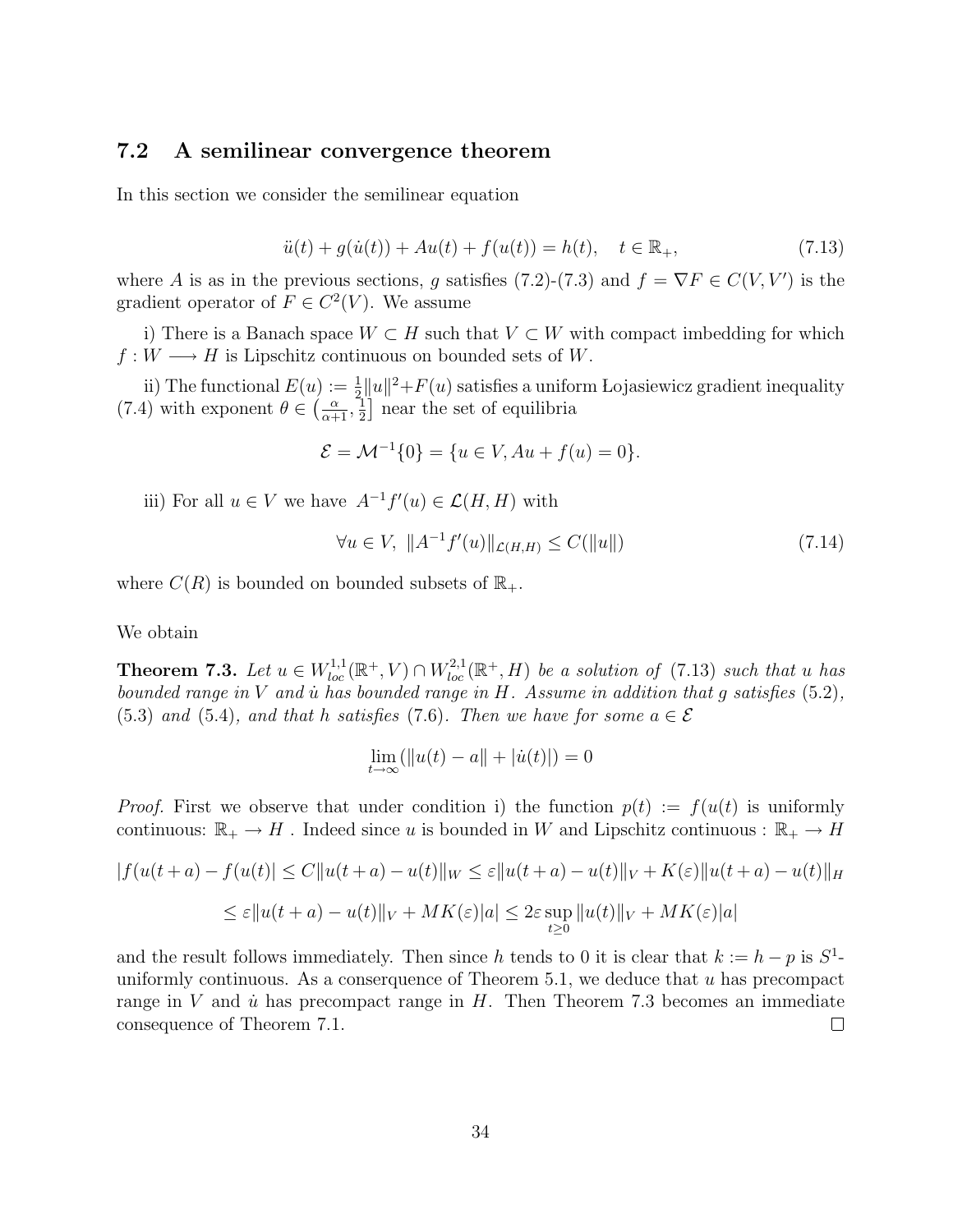## 8 Applications.

#### 8.1 Some classes of admissible damping terms

When  $H = L^2(\Omega, d\mu)$  with  $\Omega, \mu$  some finitely measured space, an important class of damping terms satisfying the hypotheses of Theorems 4.1- 5.1 is the class of Nemytsckii operators associated to a numerical non-decreasing function  $\gamma \in C(\mathbb{R}, \mathbb{R})$  which means that

$$
\forall v \in V, \quad g(v)(x) = \gamma(v(x)), \quad \mu - \text{a.e in } \Omega
$$

Assuming that  $\gamma$  satisfies

$$
\exists c_0 > 0, \exists c_1 \ge 0 \quad \forall s \in \mathbb{R} \quad \gamma(s)s \ge c_0 s^2 - c_1
$$

the coerciveness condition will be satisfied whatever be the space  $V$  as in subsection 3.1 with  $C_1 = c_1|\Omega|$ . In this section we consider different kinds of damping operators of non local or semi-local type. The first class that we consider corresponds to the gradient of the convex functional

$$
\Phi_1(v) := \frac{c}{\alpha + 2} |A^{\frac{\beta}{2}}v|^{\alpha + 2}
$$

**Proposition 8.1.** Let  $\alpha > 0, \beta \geq 0, c > 0$  Then the operator defined by

$$
g(v) := c|A^{\frac{\beta}{2}}v|^{\alpha}A^{\beta}v
$$

with  $\beta < 1$  is  $(Z, \alpha)$ -admissible with  $Z = D(A^{\frac{\beta}{2}})$ .

Proof. The result will in fact be a consequence of the following more general property.  $\Box$ 

**Proposition 8.2.** let Z be a reflexive banach space satisfying the conditions  $(5.5)$ ,  $(5.6)$  and (5.7). Let  $C \in \mathcal{L}(Z, H)$  be one-to one. Then the operator defined by

$$
g(v) := |Cv|^{\alpha} C^* C v
$$

is  $(Z, \alpha)$ -admissible.

Proof. First we show that (6.5) is an immediate consequence of Lemma 2.3. Indeed we have

$$
\forall (v, w) \in V \times V, \ \langle g(v) - g(w), v - w \rangle = \langle |Cv|^{\alpha} C^* C v - |Cw|^{\alpha} C^* C w, v - w \rangle
$$

$$
= \langle C^* (|Cv|^{\alpha} C v - |Cw|^{\alpha} C w), v - w \rangle = \langle |Cv|^{\alpha} C v - |Cw|^{\alpha} C w, Cv - Cw \rangle
$$

$$
\geq c(\alpha) |Cv - Cw|^{\alpha+2}
$$

by Lemma 2.3. By Banach's theorem we have  $C^{-1} \in \mathcal{L}(H, Z)$  and therefore

$$
|Cv - Cw| \ge \delta ||v - w||_Z
$$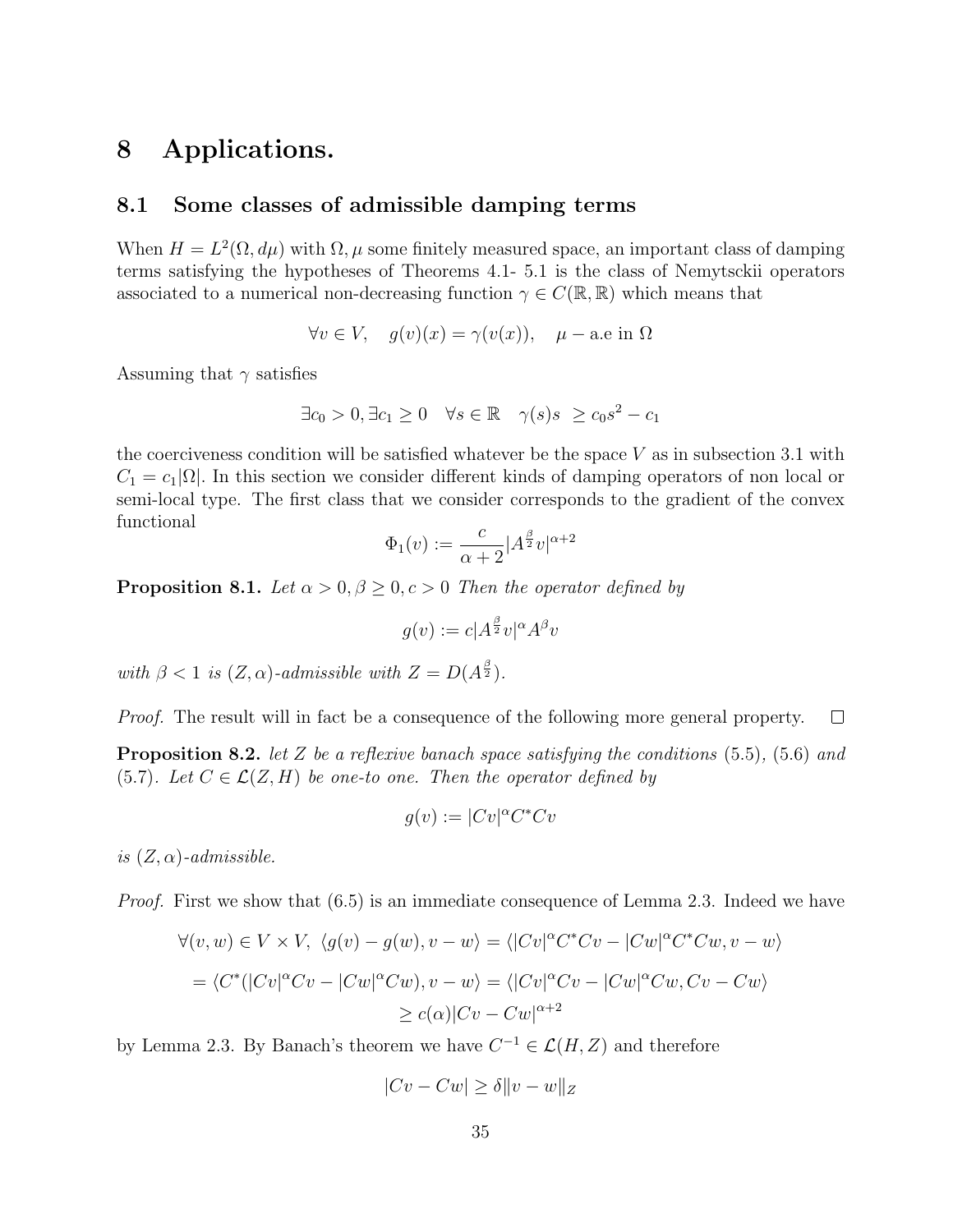hence the result follows immediately. Next we show that  $(6.6)$  is a consequence of Lemma 2.2. Indeed we have

$$
\forall (v, w) \in V \times V, \ \|g(v) - g(w)\|_{Z'} \le \|C^*\|_{\mathcal{L}(H, Z')} ||Cv|^\alpha C v - |Cw|^\alpha C w|
$$
  

$$
\le (\alpha + 1) ||C^*||_{\mathcal{L}(H, Z')} (|Cv|^\alpha + |Cw|^\alpha) |Cv - Cw|
$$

and the result follows immediately since  $C \in \mathcal{L}(Z, H)$ .

Another interesting class is the following class of "semi-local" damping terms corresponding to to the gradient of the convex functional

$$
\Phi_2(v) := \frac{c}{\alpha + 2} \int_{\Omega} |(Dv)(x)|_X^{\alpha + 2} dx
$$

where X is a finite dimensional Hilbert space with norm denoted by  $|.|_X$  and  $D \in \mathcal{L}(V, L^{\alpha+2}(\Omega, X)),$ cf also [15] for results of weak convergence involving this kind of damping term in presence of almost periodic forcing.

**Proposition 8.3.** Let X be a Hilbert space with norm denoted by  $|.|_X, \mathcal{Y} = L^{\alpha+2}(\Omega, X),$ Z be as in the previous result and and  $D \in \mathcal{L}(Z, \mathcal{Y})$  be be one-to one. Then the operator defined by

$$
g(v):=cD^*(|Dv|_X^\alpha Dv)
$$

is  $(Z, \alpha)$ -admissible.

*Proof.* We have, applying Lemma 2.3 in the Hilbert space X and using  $D^{-1} \in \mathcal{L}(\mathcal{Y}, Z)$ 

$$
\forall (v, w) \in V \times V, \ \langle g(v) - g(w), v - w \rangle = \langle cD^* (|Dv|_X^{\alpha} Dv) - cD^* (|Dw|_X^{\alpha} Dw), v - w \rangle
$$
  

$$
= \langle |Dv|_X^{\alpha} Dv - |Dw|_X^{\alpha} Dw, Dv - Dw \rangle_{\mathcal{Y}, \mathcal{Y}} = c \int_{\Omega} (|Dv|_X^{\alpha} Dv - |Dw|_X^{\alpha} Dw), Dv - Dw \rangle_X dx
$$
  

$$
\ge c' \int_{\Omega} |Dv - Dw|_X^{\alpha+2} dx \ge c'' \|v - w\|_{Z}^{\alpha+2}
$$

This proves  $(6.5)$ . In order to check  $(6.6)$  we write, using Lemma 2.2 in the Hilbert space X

$$
\forall (v, w) \in V \times V, \ \|g(v) - g(w)\|_{Z'} \le \|D^*\|_{\mathcal{L}(\mathcal{Y}',Z')} \| |Dv|_X^{\alpha} Dv - |Dw|_X^{\alpha} Dw\|_{\mathcal{Y}'}
$$

$$
\leq K \bigg\{ \int_{\Omega} ||Dv|_{X}^{\alpha} Dv - |Dw|_{X}^{\alpha} Dw|_{X}^{\frac{\alpha+2}{\alpha+1}} dx \bigg\}^{\frac{\alpha+1}{\alpha+2}} \leq CK \bigg\{ \int_{\Omega} (|Dv|_{X}^{\alpha} + |Dw|_{X}^{\alpha})^{\frac{\alpha+2}{\alpha+1}} |Dv - Dw|_{X}^{\frac{\alpha+2}{\alpha+1}} dx \bigg\}^{\frac{\alpha+1}{\alpha+2}}
$$
  

$$
\leq K' \bigg\{ \int_{\Omega} (|Dv|_{X}^{\alpha+2} + |Dw|_{X}^{\alpha+2}) dx \bigg\}^{\frac{\alpha}{\alpha+2}} \bigg\{ \int_{\Omega} |Dv - Dw|_{X}^{\alpha+2} dx \bigg\}^{\frac{1}{\alpha+2}}
$$

and the result follows easily since  $D \in \mathcal{L}(Z, \mathcal{Y})$ .

 $\Box$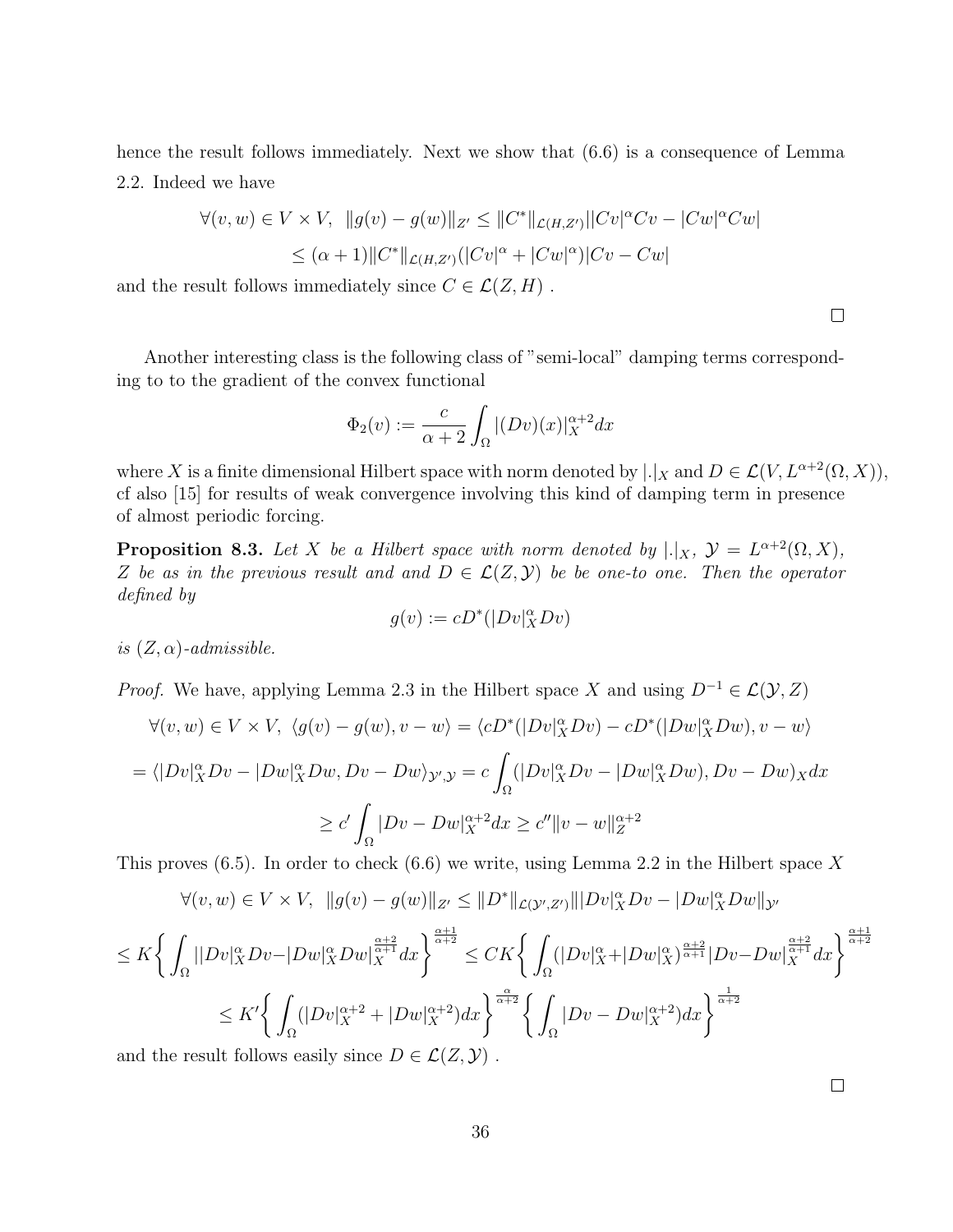## 8.2 Almost periodic forcing in presence of a non-local damping

In this Section,  $\Omega$  denotes a bounded open domain of  $\mathbb{R}^N$  with  $C^2$  boundary and  $\alpha \geq 0$ ,  $c > 0$ . We consider the 5 following special cases of  $(6.2)$ 

#### Example 1: the wave equation with nonlinear averaged damping

$$
\begin{cases}\n u_{tt} + c[\int_{\Omega} u_t^2(t, x) dx]^{\frac{\alpha}{2}} u_t - \Delta u = h(t, x), & \text{in } \mathbb{R}_+ \times \Omega, \\
 u = 0 & \text{on } \mathbb{R}_+ \times \partial\Omega.\n\end{cases}
$$
\n(8.1)

Here  $V = H_0^1(\Omega)$  and  $H = L^2(\Omega) = Z$ .

Example 2: A clamped plate equation with nonlinear structural averaged damping

$$
\begin{cases}\n u_{tt} - c \left[ \int_{\Omega} |\nabla u_t|^2 dx \right]^{\frac{\alpha}{2}} \Delta u_t + \Delta^2 u = h(t, x), & \text{in } \mathbb{R}_+ \times \Omega, \\
 u = |\nabla u| = 0 & \text{on } \mathbb{R}_+ \times \partial \Omega,\n\end{cases}
$$
\n(8.2)\n
$$
H(t) = L^2(\Omega) \text{ and } Z = H^1(\Omega)
$$

Here  $V = H_0^2(\Omega)$ ,  $H = L^2(\Omega)$  and  $Z = H_0^1(\Omega)$ .

Example 3: A simply supported plate equation with nonlinear structural averaged damping

$$
\begin{cases}\n u_{tt} - c \left[ \int_{\Omega} |\nabla u_t|^2 dx \right]^{\frac{\alpha}{2}} \Delta u_t + \Delta^2 u = h(t, x), & \text{in } \mathbb{R}_+ \times \Omega, \\
 u = \Delta u = 0, & \text{on } \mathbb{R}_+ \times \partial \Omega,\n\end{cases}
$$
\n
$$
\begin{aligned}\n \Sigma U(\Omega) & H & I^2(\Omega) & \text{if } I(\Omega) \\
 \end{aligned}
$$
\n
$$
\begin{aligned}\n \Sigma U(\Omega) & H & I^2(\Omega) & \text{if } I(\Omega) \\
 \end{aligned}
$$
\n
$$
\begin{aligned}\n \Sigma U(\Omega) & H & \text{if } I(\Omega) \\
 \end{aligned}
$$
\n
$$
\begin{aligned}\n \Sigma U(\Omega) & H & \text{if } I(\Omega) \\
 \end{aligned}
$$
\n
$$
\begin{aligned}\n \Sigma U(\Omega) & H & \text{if } I(\Omega) \\
 \end{aligned}
$$
\n
$$
\begin{aligned}\n \Sigma U(\Omega) & H & \text{if } I(\Omega) \\
 \end{aligned}
$$
\n
$$
\begin{aligned}\n \Sigma U(\Omega) & H & \text{if } I(\Omega) \\
 \end{aligned}
$$

Here  $V = H^2 \cap H_0^1(\Omega)$ ,  $H = L^2(\Omega)$  and  $Z = H_0^1(\Omega)$ .

Example 4: A clamped plate equation with a semi-local non linear damping

$$
\begin{cases}\n u_{tt} - c \operatorname{div}(|\nabla u_t|^{\alpha} \nabla u_t) + \Delta^2 u = h(t, x), & \text{in } \mathbb{R}_+ \times \Omega, \\
 u(t, x) = |\nabla u| = 0, & \text{on } \mathbb{R}_+ \times \partial \Omega,\n\end{cases}
$$
\n(8.4)

Here  $V = H_0^2(\Omega)$  and  $H = L^2(\Omega)$ .

Example 5: A simply supported plate equation with a semi-local non linear damping

$$
\begin{cases}\n u_{tt} - c \operatorname{div}(|\nabla u_t|^{\alpha} \nabla u_t) + \Delta^2 u = h(t, x), & \text{in } \mathbb{R}_+ \times \Omega, \\
 u(t, x) = \Delta u = 0, & \text{on } \mathbb{R}_+ \times \partial\Omega,\n\end{cases}
$$
\n(8.5)

Here  $V = H^2 \cap H_0^1(\Omega)$  and  $H = L^2(\Omega)$ .

The following result is an immediate consequence of Theorem 6.8 and the properties established in Section 8.1.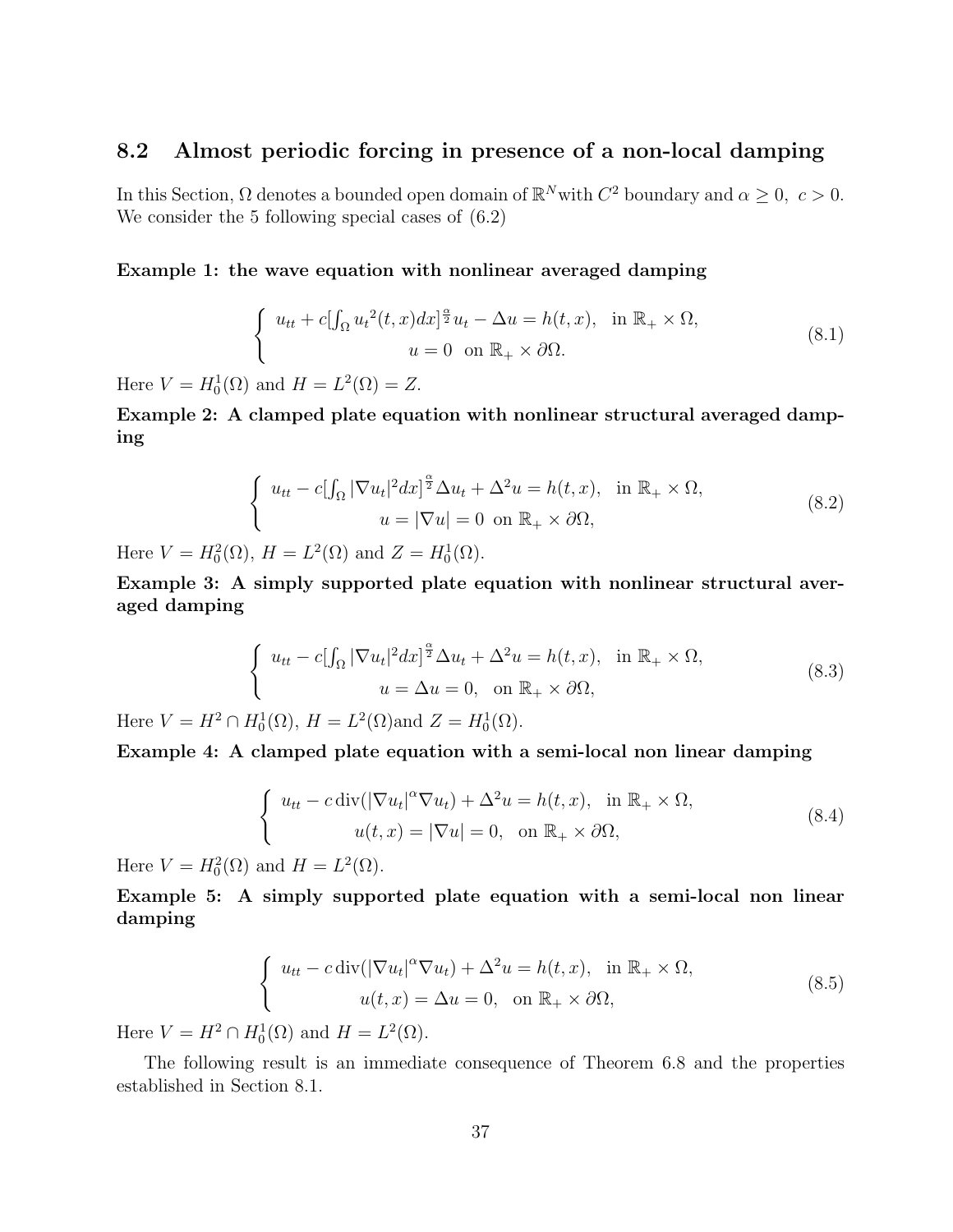**Theorem 8.4.** Let  $\alpha \geq 0$  be arbitrary with the restriction  $(N-2)\alpha < 4$  in examples 4-5. Then for any h which is  $S^1$ -almost periodic:  $\mathbb{R} \to H = L^2(\Omega)$  each equation above has a unique solution  $\omega$  such that the vector  $(\omega, \dot{\omega})$  is almost periodic  $\mathbb{R} \to V \times H$ . In addition for any other solution u we have for some  $M > 0$ 

$$
\forall t \ge 0, \quad \|u(t) - \omega(t)\| + |\dot{u}(t) - \dot{\omega}(t)| \le M(1+t)^{-\frac{1}{\alpha}}
$$

*Proof.* The only thing to check is that in all the examples, the operator q is  $(Z, \alpha)$ - admissible for some relevant choice of Z. In examples 1,2, 3 we apply Proposition 8.2 and in examples 4-5 we use Proposition 8.3 with  $\mathcal{Y} = L^{\alpha+2}(\Omega, \mathbb{R}^N)$  and Z the closure of V in  $H^{2-\epsilon}$  for some  $\varepsilon > 0$ . We skip the details.  $\Box$ 

#### 8.3 Convergence in presence of a non-local damping

We now give some generalizations of the main infinite-dimensional result from [3]. The spaces  $V$  and  $H$  are the same as in the corresponding examples in the previous subsection

#### Example 6: the wave equation with averaged damping

Under the following assumptions on  $f$  and  $h$ :

$$
f: \mathbb{R} \to \mathbb{R} \text{ is analytic},\tag{8.6}
$$

there exists  $C \geq 0$  and  $\eta > 0$  with  $(N - 2)\eta < 2$  such that :

$$
|f'(s)| \le C(1+|s|^\eta) \text{ on } \mathbb{R},\tag{8.7}
$$

we consider the equation

$$
\begin{cases}\n u_{tt} + c[\int_{\Omega} u_t^2(t, x) dx]^{\frac{\alpha}{2}} u_t - \Delta u + f(u) = h(t, x), & \text{in } \mathbb{R}_+ \times \Omega, \\
 u = 0 & \text{on } \mathbb{R}_+ \times \partial\Omega.\n\end{cases}
$$
\n(8.8)

### Example 7: A clamped plate equation with nonlinear structural averaged damping

Under the following assumptions on  $f$ :

$$
f: \mathbb{R} \to \mathbb{R} \text{ is analytic},\tag{8.9}
$$

there exists  $C > 0$  and  $\eta > 0$  with  $(N - 4)\eta < 4$  such that :

$$
|f'(s)| \le C(1 + |s|^\eta) \text{ on } \mathbb{R},\tag{8.10}
$$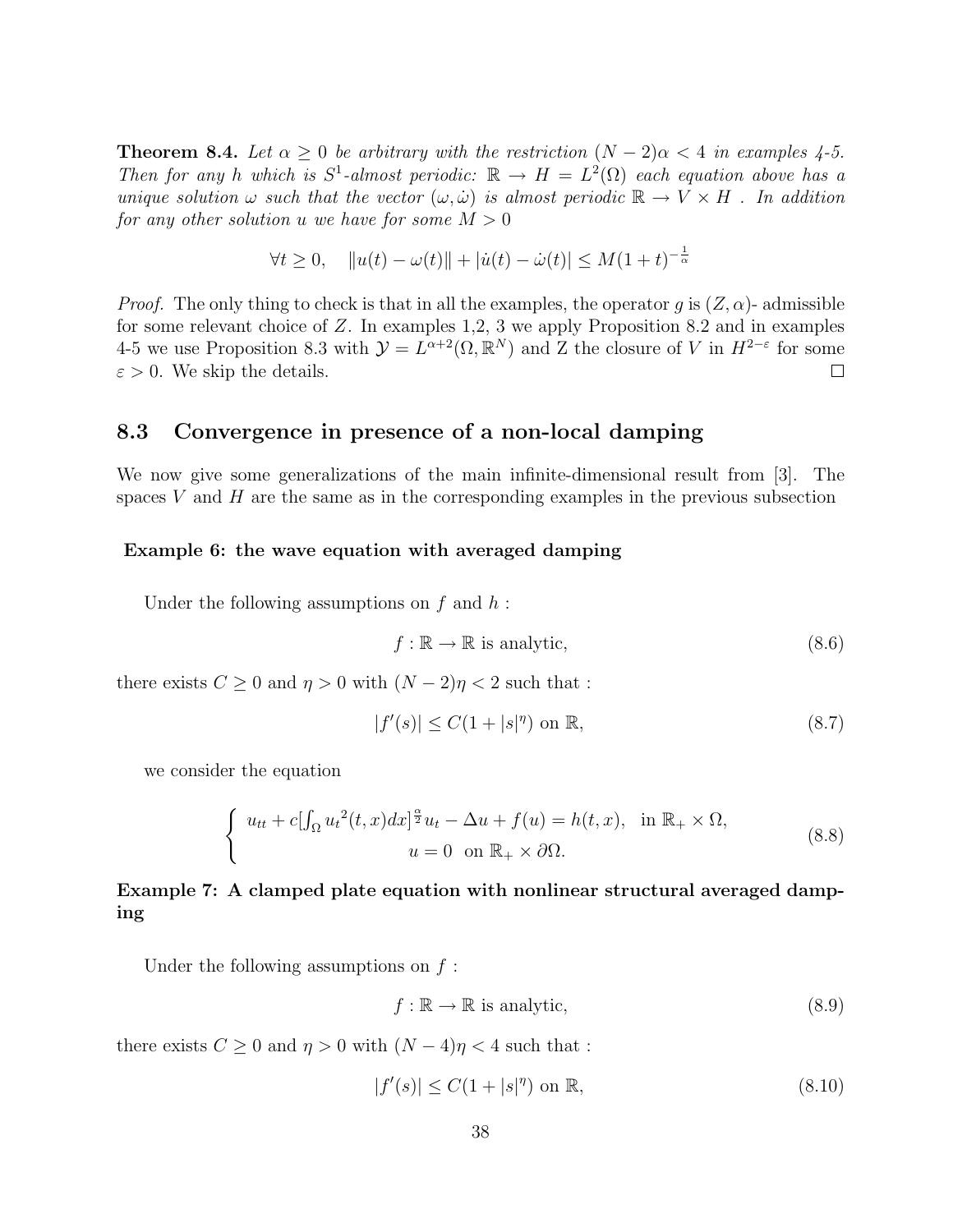we consider the equation

$$
\begin{cases}\nu_{tt} - c[\int_{\Omega} |\nabla u_t|^2 dx]^{\frac{\alpha}{2}} \Delta u_t + \Delta^2 u + f(u) = h(t, x), & \text{in } \mathbb{R}_+ \times \Omega, \\
u = |\nabla u| = 0, & \text{on } \mathbb{R}_+ \times \partial\Omega,\n\end{cases}
$$
\n(8.11)

#### Example 8: A simply supported plate equation with with nonlinear structural averaged damping

Assuming that  $f$  satisfies  $(8.9)$  and  $(8.10)$  we consider the equation

$$
\begin{cases}\nu_{tt} - c[\int_{\Omega} |\nabla u_t|^2 dx]^{\frac{\alpha}{2}} \Delta u_t + \Delta^2 u + f(u) = h(t, x), & \text{in } \mathbb{R}_+ \times \Omega, \\
u = \Delta u = 0, & \text{on } \mathbb{R}_+ \times \partial\Omega,\n\end{cases}
$$
\n(8.12)

#### Example 9: A clamped plate equation with a semi-local non linear damping

Assuming that f satisfies (8.9) and (8.10), assuming in addition  $(N-2)\alpha < 4$  we consider the equation

$$
\begin{cases}\n u_{tt} - c \operatorname{div}(|\nabla u_t|^{\alpha} \nabla u_t) + \Delta^2 u + f(u) = h(t, x), & \text{in } \mathbb{R}_+ \times \Omega, \\
 u = |\nabla u| = 0, & \text{on } \mathbb{R}_+ \times \partial \Omega,\n\end{cases}
$$
\n(8.13)

#### Example 10: A simply supported plate equation with a semi-local non linear damping

Assuming that f satisfies (8.9) and (8.10), assuming in addition  $(N-2)\alpha < 4$  we consider the equation

$$
\begin{cases}\n u_{tt} - c \operatorname{div}(|\nabla u_t|^{\alpha} \nabla u_t) + \Delta^2 u + f(u) = h(t, x), & \text{in } \mathbb{R}_+ \times \Omega, \\
 u = \Delta u = 0, & \text{on } \mathbb{R}_+ \times \partial \Omega,\n\end{cases}
$$
\n(8.14)

The following result is an immediate consequence of Theorem and the properties established in Section 8.1.

**Theorem 8.5.** Define V and H as in the examples of Section 8.2. Let  $u \in W^{1,1}_{loc}(\mathbb{R}^+, V)$  $W^{2,1}_{loc}(\mathbb{R}^+,H)$  be a solution of one of the above equations. Assume in addition that  $F(s)$  =  $\int_0^s \tilde{f}(s)ds$  is bounded from below, that  $\alpha$  is small enough (depending on f) and that h satisfies

$$
\exists K \ge 0, \ \exists \delta > 0, \ \|h(t, \cdot)\|_{L^2(\Omega)} \le \frac{K}{(1+t)^{1+\delta+\alpha}}, \text{ for all } t \in \mathbb{R}_+.
$$
 (8.15)

Then we have for some  $\varphi \in V$  solution of the corresponding elliptic problem

$$
-\Delta \varphi + f(\varphi) = 0 \quad (example \ 6)
$$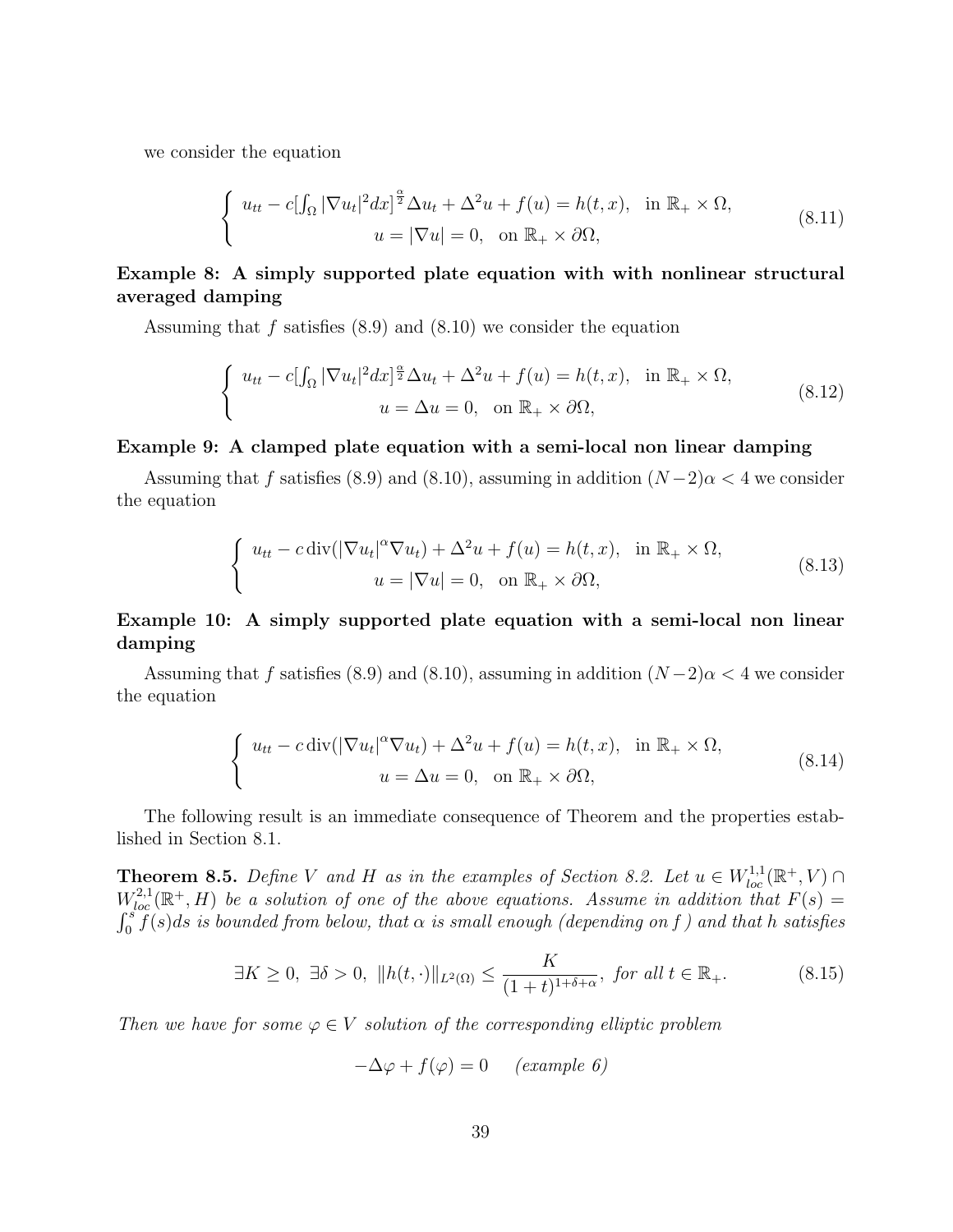$$
\Delta^2 \varphi + f(\varphi) = 0 \quad \text{(examples 7-10)}
$$

with the relevant boundary conditions

$$
\lim_{t \to \infty} (\|u(t) - \varphi\| + |\dot{u}(t)|) = 0.
$$

*Proof.* From the hypothesis on f it is easy to check that all solutions have a bounded energy and the set of stationary solutions is compact, hence the potential energy  $E$  satisfies (7.4). Then we apply Theorem 7.3. We skip the details which are rather classical.  $\Box$ 

Acknowledgments. This work was initiated during a one month sojourn of the second author at the Laboratoire Jacques-Louis Lions, supported by the GDRE "CONEDP".

# References

- [1] L. Amerio & G. Prouse, Uniqueness and almost-periodicity theorems for a non linear wave equation, Atti Accad. Naz. Lincei Rend. Cl. Sci. Fis. Mat. Natur. 8, 46 (1969) 1–8.
- [2] I. Ben Hassen, Decay estimates to equilibrium for some asymptotically autonomous semilinear evolution equations, .Asymptot. Anal. 69 (2010), no. 1-2, 31–44.
- [3] I. Ben Hassen & L. Chergui, Convergence of global and bounded solutions of some nonautonomous second order evolution equations with nonlinear dissipation, J. Dynam. Differential Equations 23(2011), no. 2, 315-332.
- [4] I. Ben Hassen & A. Haraux, Convergence and decay estimates for a class of second order dissipative equations involving a non-negative potential energy, J. Funct. Anal. 260 (2011), no. 10, 2933–2963.
- [5] M. Biroli, Bounded or almost periodic solution of the non linear vibrating membrane equation, Ricerche Mat. 22 (1973), 190-202.
- [6] M. Biroli, & A. Haraux, Asymptotic behavior for an almost periodic, strongly dissipative wave equation. J. Differential Equations 38 (1980), no. 3, 422-440.
- [7] H. Brezis, Op´erateurs maximaux monotones et semi-groupes de contractions dans les espaces de Hilbert North-Holland Mathematics Studies, No. 5, Amsterdam-London (1973)183 pp.
- $[8]$  H. Brezis, Equations et inéquations non linéaires dans les espaces vectoriels en dualité Ann. Inst. Fourier (Grenoble) 18 (1968) fasc. 1, 115-175.

or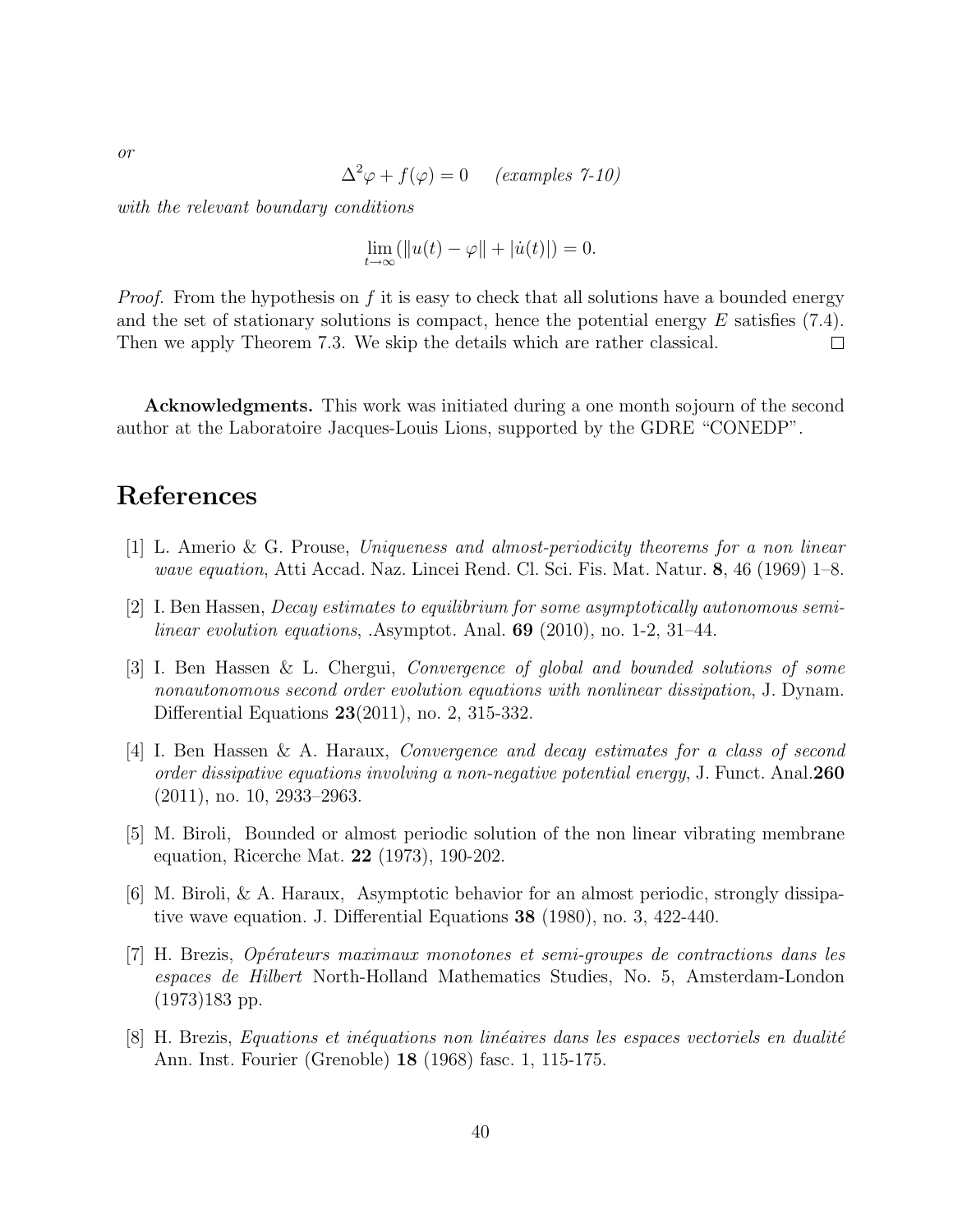- [9] L. Chergui, Convergence of global and bounded solutions of a second order gradient like system with nonlinear dissipation and analytic nonlinearity, J. Dynam. Diff. Equa. 20 (2008), 643-652.
- [10] L.Chergui, Convergence of global and bounded solutions of the wave equation with nonlinear dissipation and analytic nonlinearity, J. Evol. Equ. 9 (2009), 405-418.
- [11] R.Chill & M.A. Jendoubi, Convergence to steady states in asymptotically autonomous semilinear evolution equations,, Nonlinear Anal. 53 (2000), no 7-8, 1017–1039.
- [12] A. Haraux, Nonlinear evolution equations- Global behavior of solutions, Lecture Notes in Mathematics 841, Springer-Verlag, Berlin-New York, (1981). 313 pp.
- [13] A. Haraux, Damping out of transient states for some semi-linear, quasi-autonomous systems of hyperbolic type, Rc. Accad. Naz. Sci. dei 40 (Memorie di Matematica) 101 7, fasc.7 (1983), 89–136.
- [14] A. Haraux, Semi-linear hyperbolic problems in bounded domains, Mathematical reports Vol 3, Part 1 (1987), J. Dieudonn´e Editor, Harwood Academic Publishers, Gordon & Breach.
- [15] A. Haraux, *Systèmes Dynamiques Dissipatifs et Applications*, R.M.A.17 Masson, Paris (1991).
- [16] A. Haraux & M.A. Jendoubi, Convergence of bounded weak solutions of the wave equation with dissipation and analytic nonlinearity. Calc. Var. Partial Differential Equations 9 (1999), no. 2, 95–124.
- [17] A. Haraux & M.A. Jendoubi, Decay estimates to equilibrium for some evolution equations with an analytic nonlinearity. Asymptotic Analysis  $26$  (2001), no. 1, 21–36.
- [18] A. Haraux, M.A. Jendoubi & O. Kavian, Rate of decay to equilibrium in some semilinear parabolic equations, J. Evol. Equ. 3 (2003), no. 3, 463–484.
- [19] A. Haraux, E. Zuazua, Decay estimates for some semilinear damped hyperbolic problems, Arch. Rational Mech. Anal.100 (1988), 191–206
- [20] S.Z. Huang & P. Takac, Convergence in gradient-like systems which are asymptotically autonomous and analytic, Nonlinear Anal. 46 (2001), no. 5, Ser. A: Theory Methods, 675-698.
- [21] M.A. Jendoubi, Convergence of global and bounded solutions of the wave equation with linear dissipation and analytic nonlinearity. J. Differential Equations 144 (1998), no. 2, 302–312.